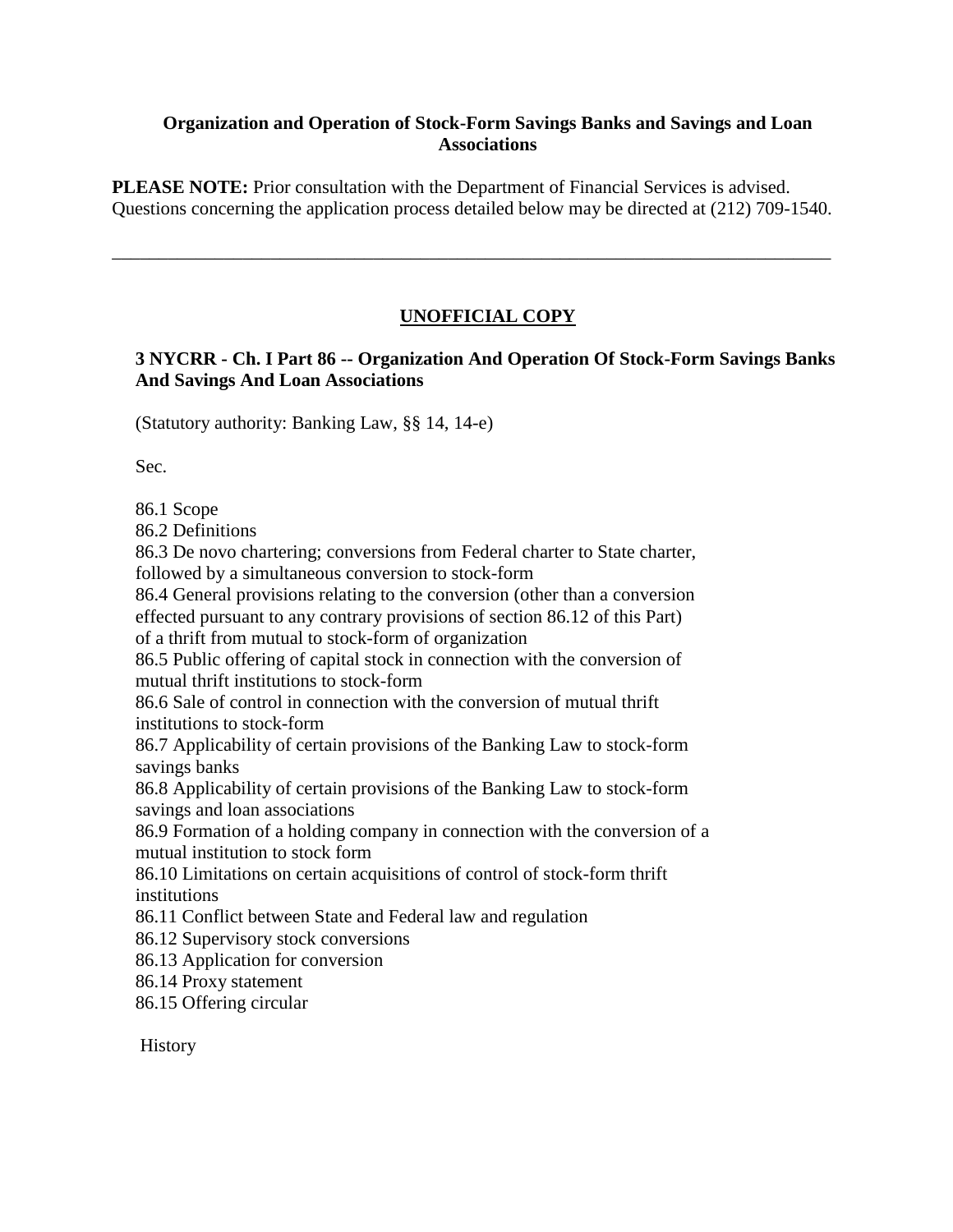Part (§§ 86.1 - 86.15) filed March 5, 1984; amd. filed April 12, 1985 as emergency measure eff. April 12, 1985. Amended statutory authority.

### **3 NYCRR - § 86.1 -- Scope.**

This Part implements the Banking Board's authority under section 14-e of the Banking Law to facilitate the organization of stock-form savings banks and stock-form savings and loan associations and the conversion of mutual savings banks and savings and loan associations to stock form consistent with the declaration of policy of chapter one of the Laws of 1984.

### **History**

Sec. filed March 5, 1984; amd. filed Dec. 9, 1985; repealed, new filed Oct. 10, 1995 as emergency measure eff. Oct. 10, 1995.

### **3 NYCRR - § 86.2 -- Definitions.**

As used in this Part and in any forms promulgated hereunder, the following terms shall have the following meanings, unless the context clearly requires otherwise:

(a) The terms company and doing business shall have the same meanings ascribed to them in section 141 of the Banking Law.

(b) The term competing offeror shall mean any person other than a proposed acquiror who makes an offer to purchase control of a converting institution pursuant to section 86.6 of this Part.

(c) The term control shall have the same meaning ascribed to it in section 143-b(1) of the Banking Law.

(d) The term eligible account holder shall mean any depositor of a mutual savings bank who owned in such bank one or more accounts valued in the aggregate at \$100 or more on the eligibility record date, or any shareholder of a mutual savings and loan association who owned shares in such association valued at \$100 or more on the eligibility record date.

(e) The term eligibility record date shall mean the date established by the board of trustees of a savings bank or the board of directors of a savings and loan association as the date on which depositors of such savings bank or shareholders of such savings and loan association shall be deemed to be eligible account holders. The eligibility record date shall be no less than 30 days and no more than 120 days prior to the date on which the plan of conversion is adopted by such directors or trustees.

(f) The term person shall mean any corporation, partnership, trust, unincorporated association, any other entity or a natural person.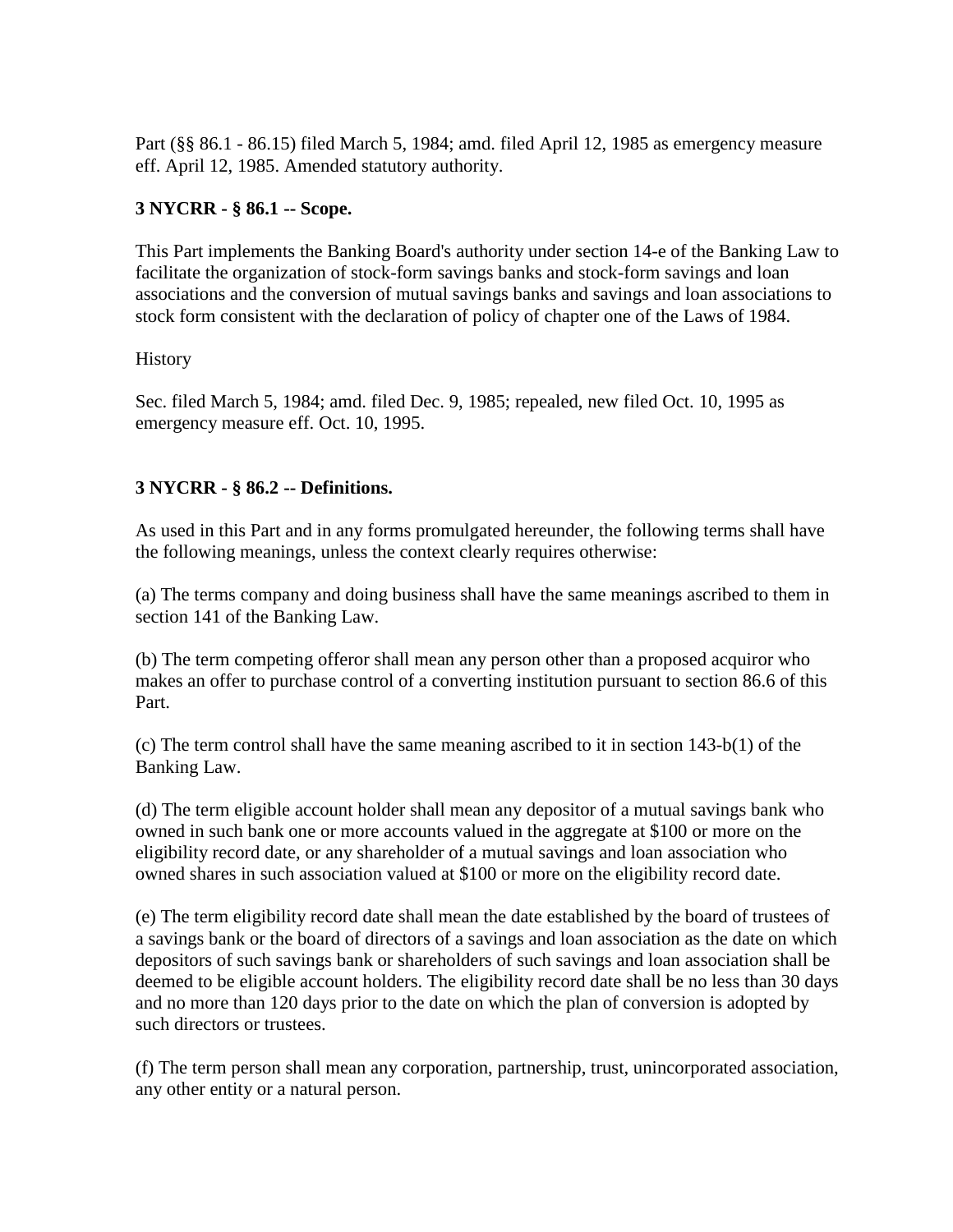(g) The term preliminary offering circular shall mean the form of offering circular filed with the superintendent which has not been approved by the superintendent for use in connection with the sale of capital stock to be issued by the converting institution.

(h) The term preliminary proxy statement shall mean the form of proxy statement filed with the superintendent which has not been approved for public distribution by the superintendent.

(i) The term proposed acquiror shall mean any person who makes an offer to purchase control of a converting institution pursuant to section 86.6 of this Part, which offer is accepted by the board of directors or trustees of the converting institution and is submitted to the superintendent for approval as part of the plan of conversion adopted by such directors or trustees.

 $(j)(1)$  The term proxy solicitation shall mean, whether made through the use of the mails, telephone, print media or otherwise:

(i) any request for a proxy whether or not accompanied by or included in a form of proxy; or

(ii) any request to execute, not to execute, or to revoke a proxy; or

(iii) the furnishing of a form of proxy or other communication to eligible account holders under circumstances reasonably calculated to result in the procurement, withholding or revocation of a proxy; or

(iv) any action or statement that is designed to influence or may reasonably be anticipated to have the effect of influencing the decision whether, or how, to vote by any eligible account holder.

(2) The term proxy solicitation shall not include:

(i) the furnishing of a form of proxy to an eligible account holder upon the unsolicited request of such eligible account holder;

(ii) the performance by any person of ministerial acts on behalf of a person soliciting a proxy;

(iii) statements or publications by any person which do no more than analyze the plan of conversion or specific portions thereof presented to eligible account holders by the board of trustees or board of directors; and

(iv) any proxy solicitation by or on behalf of any person who does not, at any time during such solicitation, seek directly or indirectly, either on his/her own or another's behalf, the power to act as proxy for an eligible account holder and does not furnish or otherwise request, or act on behalf of a person who furnishes or requests, a form of revocation, abstention, consent or authorization; provided that this subparagraph shall not apply to the thrift or any person acting on the thrift's behalf.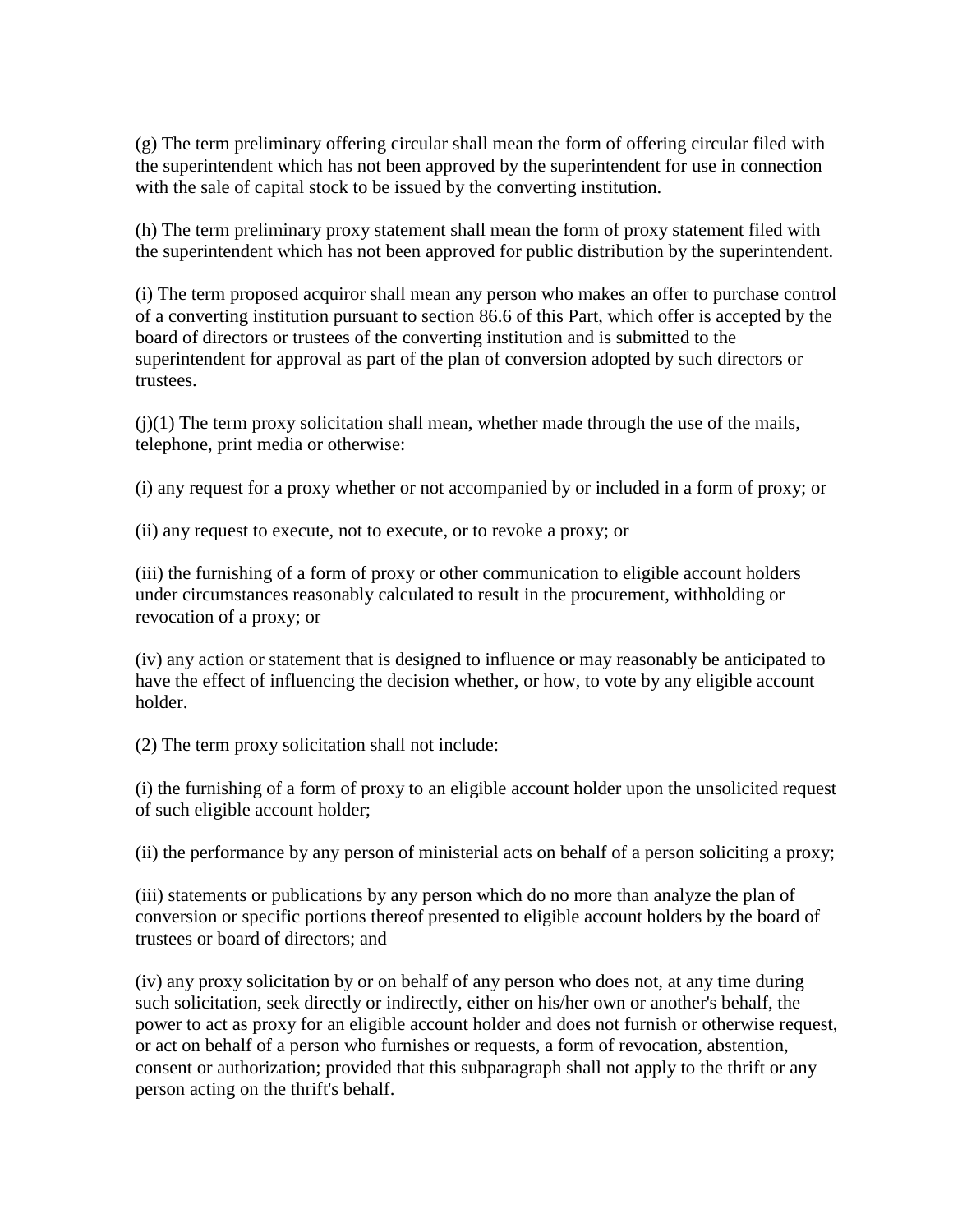(k) The term subaccount shall mean, with respect to each eligible account holder, the portion of the liquidation account which such eligible account holder would be entitled to receive pursuant to this Part upon a complete liquidation of the converted institution.

(l) The term thrift shall mean any mutual savings bank or mutual savings and loan association organized under or subject to the provisions of article VI or X of the Banking Law.

**History** 

Sec. filed March 5, 1984; amd. filed Oct. 10, 1995 as emergency measure eff. Oct. 10, 1995.

#### **3 NYCRR - § 86.3 -- De Novo Chartering; Conversions From Federal Charter To State Charter, Followed By A Simultaneous Conversion To Stock-Form.**

(a) Five or more persons may incorporate a stock-form thrift in accordance with the requirements of articles II and XV of the Banking Law governing the incorporation of a bank or trust company. If the shares of a de novo stock-form thrift will be offered in a public offering, an offering circular in the form prescribed in section 86.15 of this Part shall be submitted to the superintendent for his approval within such time as shall be prescribed in this Part as a condition precedent to the issuance of an authorization certificate to such thrift.

(b) Where an existing federally chartered mutual savings bank or mutual savings and loan association proposes to convert to State charter pursuant to the provisions of Part 87 of this Title and simultaneously therewith to convert from mutual form to stock-form, any vote taken by the depositors of the Federal mutual thrift which is in compliance with the provisions of this Part shall be deemed equivalent to a vote required of the depositors of State-chartered mutual thrifts for purposes of this Part.

### History

Sec. filed March 5, 1984; amds. filed: Sept. 9, 1986 as emergency measure, expired 60 days after filing; Nov. 17, 1986 eff. Nov. 17, 1986.

#### **3 NYCRR - § 86.4 -- General Provisions Relating To The Conversion (Other Than A Conversion Effected Pursuant To Any Contrary Provisions Of Section 86.12 Of This Part)Of A Thrift From Mutual To Stock-Form Of Organization.**

(a) (1) The board of trustees or the board of directors, as the case may be, of a thrift may determine to convert the institution to stock-form of ownership, and to seek the superintendent's approval therefor, by first securing the approval of its plan of conversion by a majority of the entire board of such trustees or directors, at a meeting duly held upon not less than 15 days' notice (or upon such shorter notice, or without notice, provided all the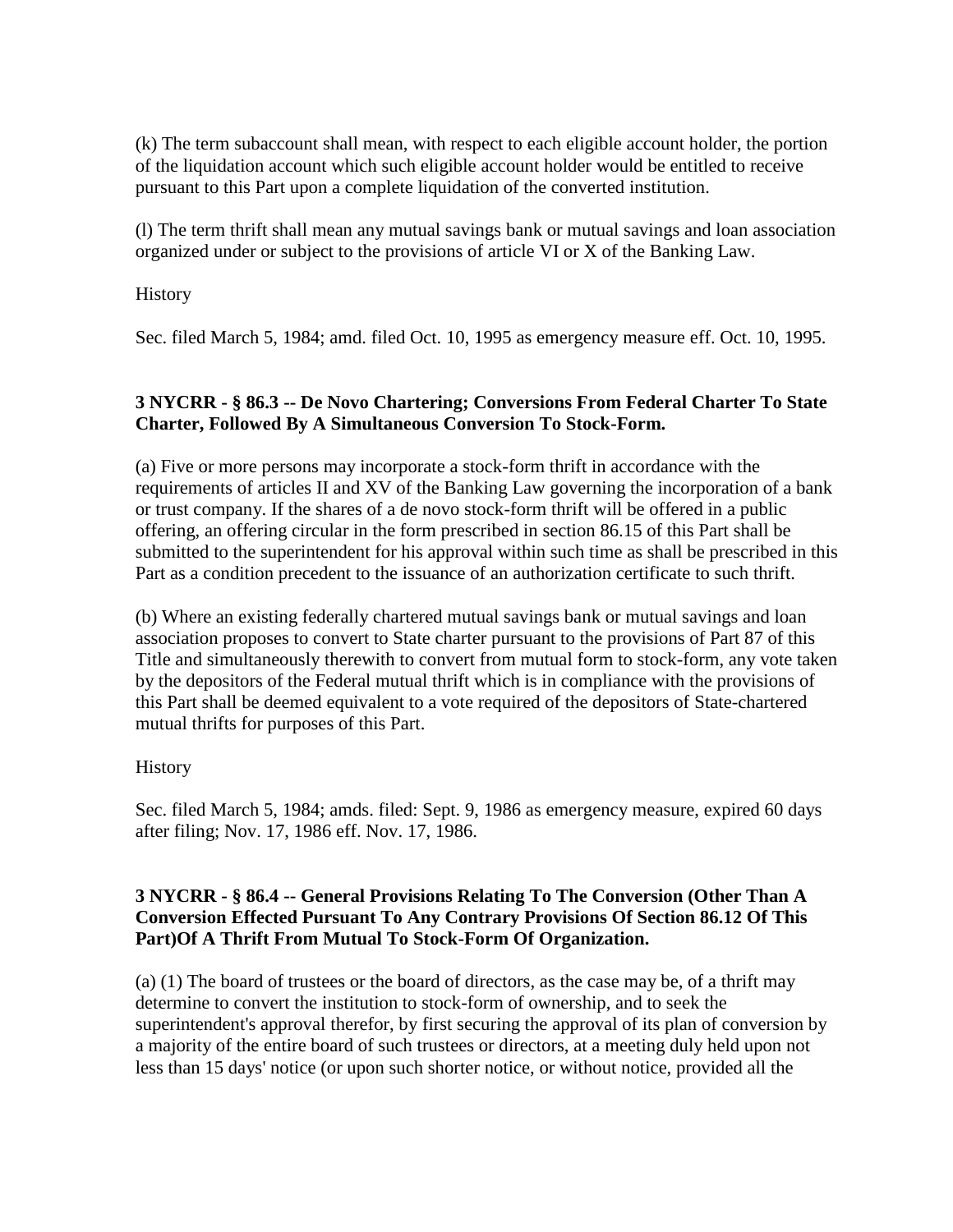members of such board waive in writing such 15-day notice period), said notice to contain a copy of the plan of conversion proposed to be filed with the superintendent.

(2) Following the approval of the plan of conversion by the board of trustees or directors, the converting institution shall promptly provide public notice of its plan to convert to stock form. Such public notice shall be made by means of the posting of a notice in a conspicuous place in the principal and branch offices (which term shall not include separate electronic facilities) of the institution, the issuance of a press release containing all material details of the proposed conversion (and such other information required to make the press release not false or misleading) and the placing of an advertisement containing such material details (and such other information, if any) in a newspaper of general circulation in the communities where the principal offices and branches of the converting institution are located. Thereafter, such institution shall file with the superintendent for approval an application for conversion containing all of the information required by section 86.13 of this Part. The superintendent's approval or disapproval shall be given within 60 days after the superintendent shall have acknowledged to the applicant that the contents of the application and the required documents and exhibits are substantially complete and acceptable in the form submitted.

(3) If approved, such institution shall submit the plan of conversion to its eligible account holders, for approval at a meeting held upon written notice given no less than 20 days nor more than 45 days prior to the date of such meeting. Separate notices shall be sent to joint account holders at each address appearing on the records of the institution as the address of a joint account holder, except that only one notice need be sent to joint account holders residing at the same address. Such notice shall be sent by first class mail postage prepaid and shall consist of a notice of meeting and shall be accompanied by a proxy card and either a proxy statement or a short-form proxy statement, each to comply with the provisions of section 86.14 of this Part. The proxy card:

shall indicate in boldface type whether the proxy is solicited on behalf of the management;

shall provide specifically designated blank spaces for dating and signing such proxy card;

shall identify clearly and impartially each matter or group of related matters intended to be acted upon at the meeting;

shall be clearly labeled "revocable proxy" in boldface type;

shall describe any charter or other requirement restricting or conditioning voting by proxy;

shall contain an acknowledgment by the person giving the proxy that he has received a proxy statement prior to signing the form of proxy;

shall contain the date, time and place of meeting, if practicable; shall provide by a box or otherwise, a means whereby the depositor or shareholder solicited is afforded an opportunity to specify by ballot a choice between approval or disapproval of each matter referred to therein as intended to be acted upon;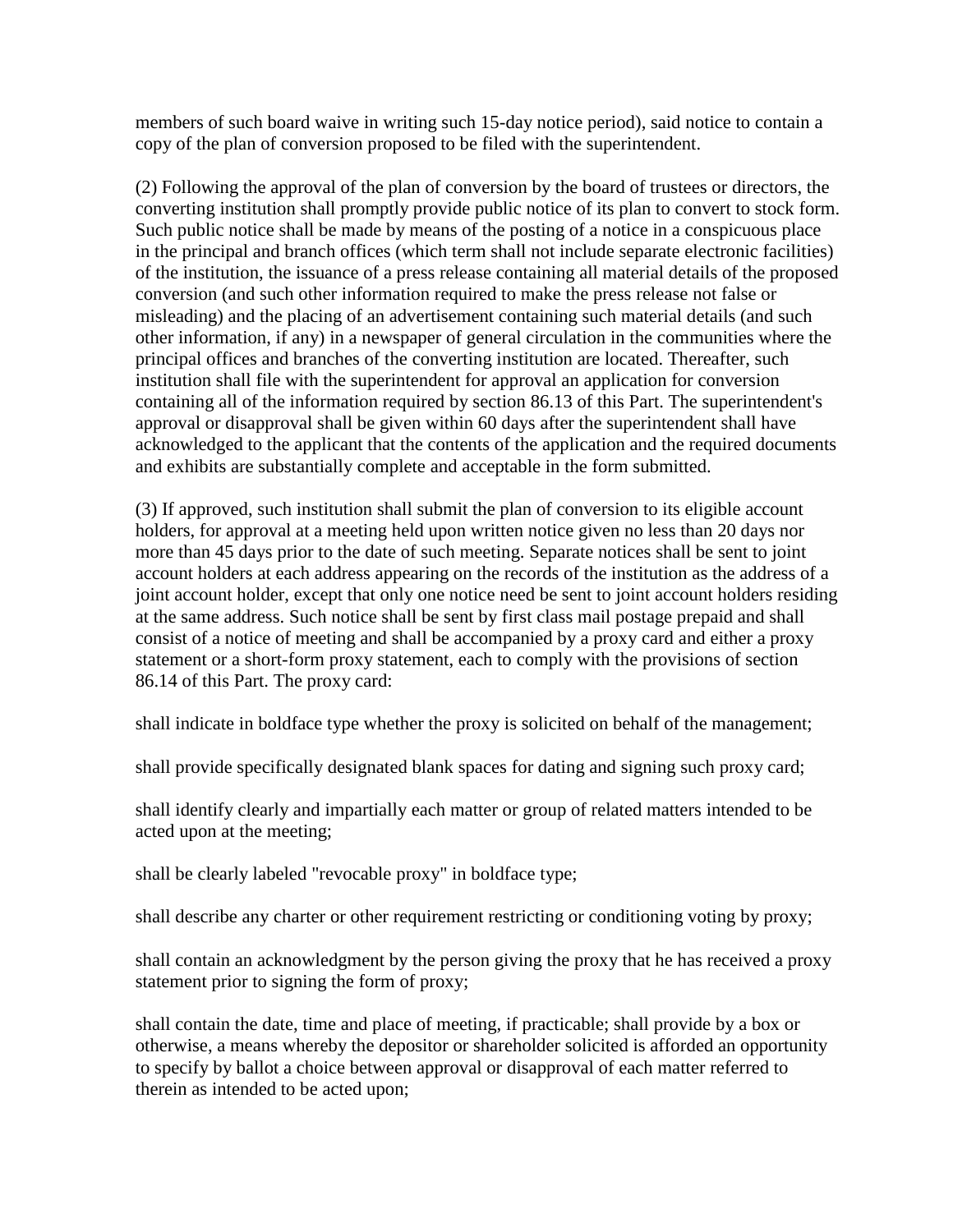and shall indicate in boldface type how the proxy shall be voted on each such matter as to which no choice is so specified.

Only one joint account holder must sign a proxy card sent in connection with a joint account, if clearly stated on the proxy card. No such proxy shall confer authority to vote at any meeting other than the meeting (or any adjournment thereof) to vote on conversion. A proxy may be deemed to confer authority to vote with respect to matters incident to the conduct of such meeting. The proxy statement or form of proxy shall provide that the votes represented by proxy will be voted; that, where the depositor or shareholder solicited specifies by means of a ballot a choice with respect to any matter to be acted upon, the votes will be voted in accordance with the specifications so made; and that if no choice is specified, the votes will be cast as indicated in boldface on the proxy card.

(4) A vote of 75 percent in amount of deposit liabilities or book value of outstanding shares, as the case may be, represented in person or by proxy at such meeting shall be required for approval of the plan. No specific minimum amount of deposits or shares shall be required to be present either in person or by proxy at such meeting in order to constitute a quorum for the transaction of business. No eligible account holder may cast more than 1,000 votes at such meeting. The board of trustees or board of directors, as the case may be, shall appoint an independent custodian and tabulator to receive and hold the proxy cards and to count the votes cast in favor of and in opposition to the plan of conversion. In the event provision is made for the receipt of proxies at offices of the converting institution, proxies must be deposited unopened in sealed containers that are maintained and delivered unopened in a sealed state to the custodian and tabulator. Such custodian and tabulator shall not be affiliated with any party with an interest in the transaction, including any financial advisor, underwriter, appraiser, law firm or proxy solicitation firm engaged by the board of trustees or directors in connection with the conversion.

(5) A depositor or shareholder shall be eligible to vote if he shall have met the requirements of section 9019 of the Banking Law as of the eligibility record date. (6) Within five days after the meeting of shareholders or depositors (which is any event shall be before the amended organization certificate of the converting thrift is filed pursuant to subdivision (c) of this section), the president and secretary of the converting institution shall certify to the superintendent the result of the vote taken at such meeting.

(b) The application for conversion shall be in the form prescribed by section 86.13 of this Part and shall be accompanied by such statutory fees as shall apply to such application.

(c) When the superintendent shall have determined to approve or disapprove the application for conversion, he or she shall so advise the converting institution in writing and, in the case of a determination of approval, and after the converting institution shall have completed arrangements to sell its shares and shall have taken such other steps as may be required hereunder, the superintendent, if satisfied that the requirements of this Part have been met, shall endorse his or her approval on the amended organization certificate and shall cause it to be filed in the office of the superintendent and with the clerk of the county in which the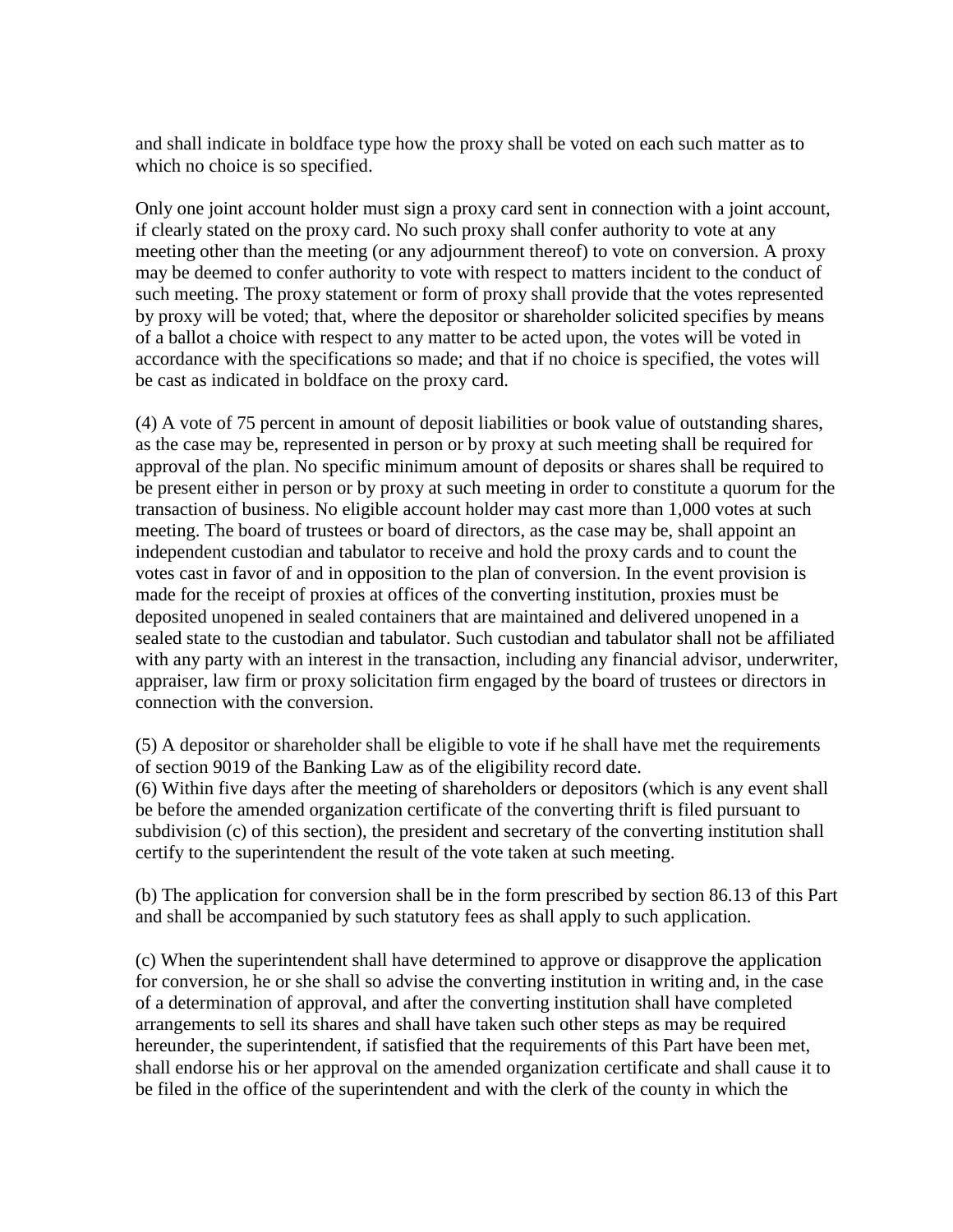converting institution's principal office is located. At the time the conversion from mutual to stock form becomes effective, the converting institution shall cease to be a mutual institution and shall simultaneously become a stock-form institution, and all the property of the mutual institution shall remain as the property of the stock-form institution. All of the rights, powers, franchises, debts, liabilities, obligations and duties of the mutual institution shall continue as such in the stock-form institution and all share interests (in the case of savings and loan associations) and deposits (in the case of savings banks) therein shall remain as deposits of equal value and character of such stock-form institution. The corporate existence of the converting mutual institution shall not terminate, and such converted stock-form institution shall be a continuation of the mutual form institution which existed immediately before the filing of the amended organization certificate.

(d) (1) To the extent consistent with applicable law, a converting institution will be required to make available a list of the names and addresses of all of its eligible account holders to any eligible account holder requesting such list. The eligible account holder requesting such list shall be required to pay the reasonable costs incurred by the converting institution in producing such list. Such list shall not contain any information regarding the amount of deposits or shares held in the accounts of the eligible account holders, except that the converting institution shall be required to disclose the aggregate book value of all such deposits or shares. Such list shall be made available with reasonable promptness so as to permit any eligible account holder to conduct a proxy solicitation of the other eligible account holders in advance of the meeting convened to approve the proposed conversion. Any eligible account holder who requests a list of eligible account holders pursuant to this subdivision shall submit with such request a declaration concerning his or her eligibility to vote on the conversion and a statement indicating the purposes for which the list will be used and shall submit a notarized affidavit, affirmation or similar document attesting that the eligible account holder:

(i) will not use the list for any purpose other than to solicit other eligible account holders with respect to the same solicitation commenced by the thrift;

(ii) will not disclose the information appearing on the list to any person other than an employee or agent of such eligible account holder to the extent necessary to effectuate the communication or solicitation and;

(iii) will return the list and all copies thereof in his or her possession to the converting institution no later than the date of the meeting of eligible account holders, as such date may be postponed or extended.

(2) Subject to the receipt of the items listed in paragraph (1), the thrift shall respond to any bona fide request for a list of eligible account holders with reasonable promptness and such list shall be complete (unless the eligible account holder has requested a more limited list of eligible account holders) and accurate. The list shall be in the form requested to the extent that such form is available to the thrift without undue burden or expense.

(3) As an alternative to providing a list of eligible account holders, a thrift may at its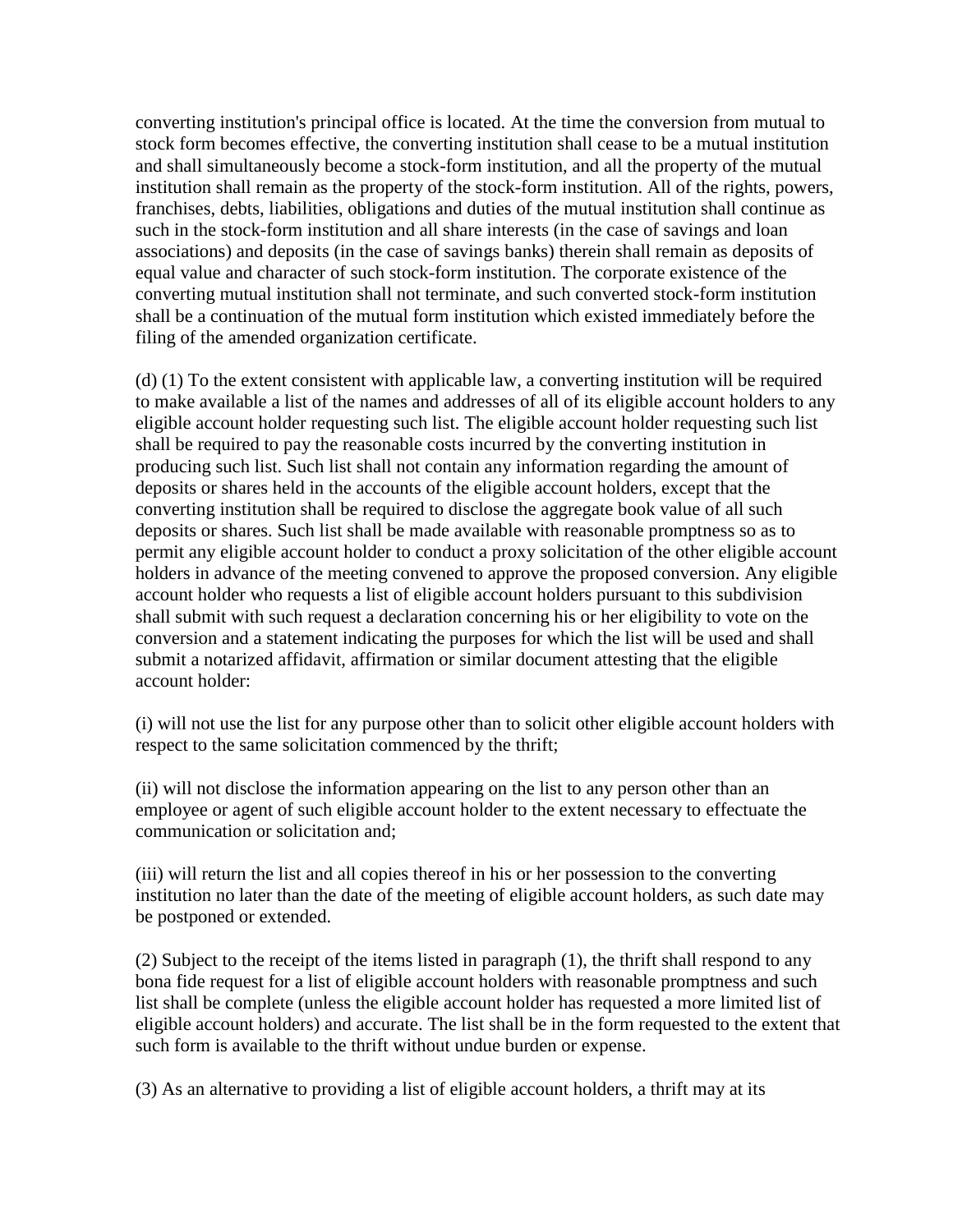discretion mail copies of any proxy materials, form of proxy or other solicitation materials furnished by the eligible account holder requesting such list to the other eligible account holders. If the thrift elects to mail these materials itself, it shall notify the eligible account holder requesting the list of such election and provide such eligible account holder with information as to the number of other eligible account holders, or any more limited group of eligible account holders designated by the eligible account holder requesting the list, if available under the thrift's data processing systems. The thrift shall also give the eligible account holder requesting the list the estimated cost of mailing his or her materials. The thrift shall mail such materials to the eligible account holders designated by the requesting eligible account holder with reasonable promptness, but in no event later than 48 hours after delivery of the material to be mailed together with envelopes or other reasonable containers therefor, postage or payment for postage and other reasonable expenses of effecting such mailing; provided, however, that such materials need not be mailed prior to the first day on which solicitation is made on behalf of management of the converting institution. Except for information incorporated by reference to management's own proxy statement, form of proxy or other solicitation materials, neither management of the converting institution nor the converting institution shall be responsible for the content of such materials.

(e) Any proxy solicitation in connection with approval of a plan of conversion pursuant to this Part shall be conducted in accordance with the following:

(1) Except as otherwise provided in section 86.6 of this Part, proxy solicitations subject to this Part may only be conducted by the thrift or an eligible account holder or any person acting on behalf of the foregoing. Notwithstanding the foregoing, any person may finance a proxy solicitation conducted by an eligible account holder; provided that such financing and the nature of the person's interest, if any, in the transaction is disclosed. No person providing financing may engage in any activity that would itself constitute a proxy solicitation or that would amount to a proxy solicitation by an eligible account holder on behalf of that person.

(2) No proxy solicitation subject to this Part shall be made unless each person solicited is concurrently furnished, or has previously been furnished, a written proxy statement on Form 86-PS, the use of which has been approved by the Banking Department. Any eligible account holder submitting a proxy statement for review by the Banking Department shall do so no less than five business days prior to its intended use.

(3) All additional proxy solicitation materials, including press releases, advertisements, and radio and television scripts, shall be submitted to the Banking Department for review at least five business days before their intended use. Proxy solicitation materials approved for use by the Banking Department shall be distributed to eligible account holders within ten days of such authorization unless extended in writing by the Banking Department.

(4) The fact that a proxy statement, form of proxy or other proxy solicitation material has been filed with or reviewed by the Banking Department and authorized for use shall not be deemed a finding by the Banking Department that such material is accurate or complete or not false or misleading, or that the Banking Department has passed upon the merits of or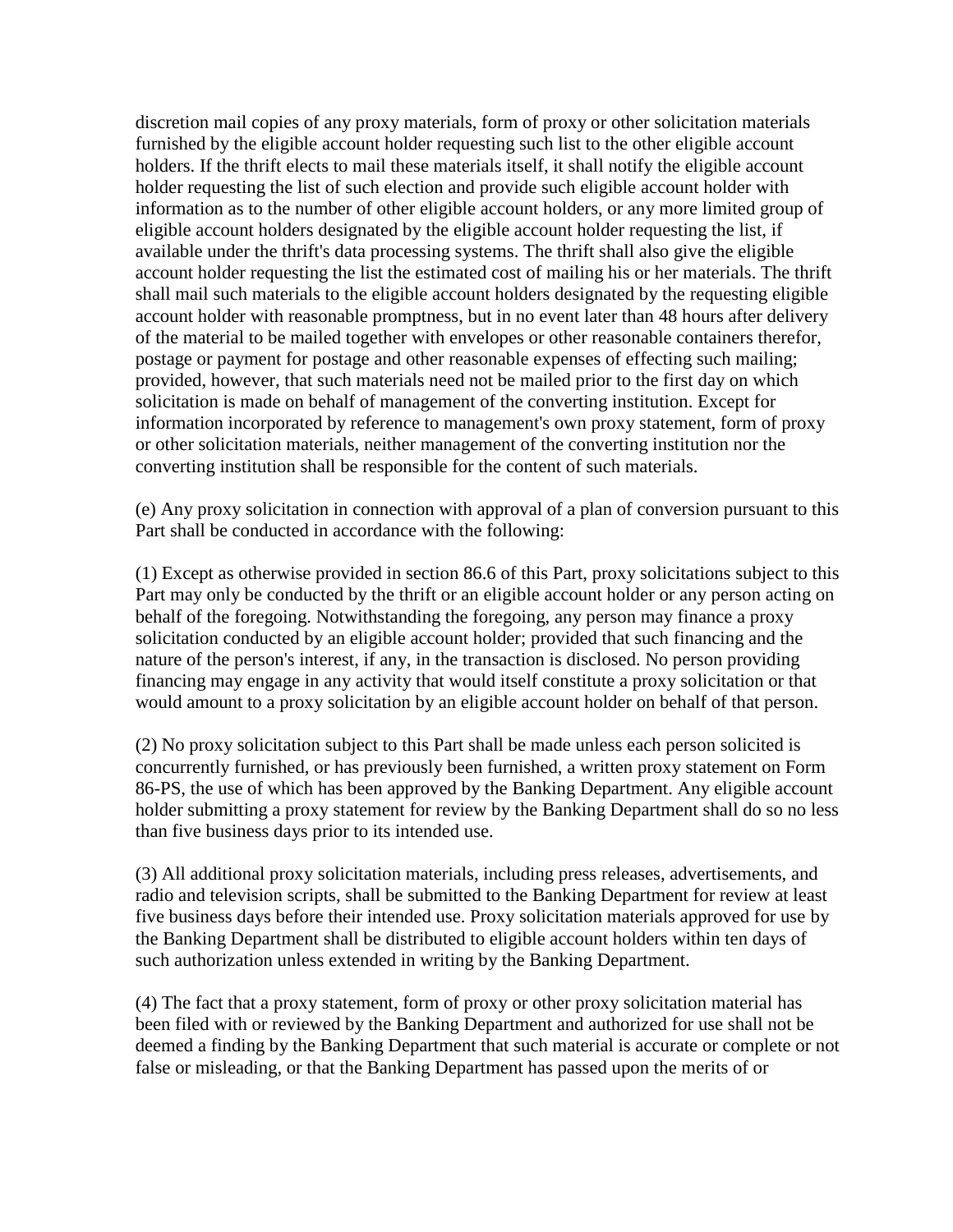endorsed or recommended any proposal contained therein. No representation contrary to the foregoing shall be made by any person.

(5) All proxy solicitation materials used by or on behalf of an eligible account holder shall include, at a minimum, the name of the eligible account holder soliciting the proxy or on whose behalf the proxy is being solicited, the name of the person(s) soliciting proxies on behalf of such eligible account holder, the length of time he or she has been an eligible account holder, and the reasons he or she is making the solicitation. If a proxy solicitation by an eligible account holder is being financed by a third party, such party's identity and interest, if any, in the transaction shall be disclosed.

(6) All proxy solicitation materials used by or on behalf of an eligible account holder shall solicit proxies only for an affirmative or negative vote with respect to the plan of conversion approved by the board of trustees or directors for presentation to eligible account holders and may not confer discretionary authority.

(7) Eligible account holders shall not engage in proxy solicitations at offices of the thrift, except that, if the converting institution is making its proxy solicitation materials available at its offices, it shall give any eligible account holder conducting a proxy solicitation the opportunity to make his or her proxy solicitation materials available at such locations. The converting institution shall display such materials in clearly visible and accessible locations in its offices and shall post a prominent and conspicuous notice of their availability.

(f) A plan of conversion shall contain provisions to the effect that:

(1) The converting institution shall issue and sell its capital stock at a total price equal to the estimated pro forma market value of such stock in the converted institution (plus a control premium, if applicable) based on an independent valuation, as provided in this Part.

(2) An eligibility record date shall be established which date shall be not more than 120 days and no less than 30 days prior to the date on which the board of the converting institution adopts the plan of conversion.

(3) For a period of three years following the effective date of the conversion, no officer, director, trustee (or any person who was an officer, director or trustee at any time after the date on which the board adopts the plan of conversion), or associate of any of them shall, without the prior written approval of the superintendent, purchase or acquire direct or indirect beneficial ownership of the capital stock of the converted institution, except from a broker or dealer registered with the Securities and Exchange Commission.

(4) The sale price of the shares of capital stock to be sold in the conversion shall be a uniform price determined in accordance with section86.5(c) of this Part.

(5) The conversion must be completed within a specified time period after the date on which the plan of conversion is approved by the superintendent. The time period shall be not more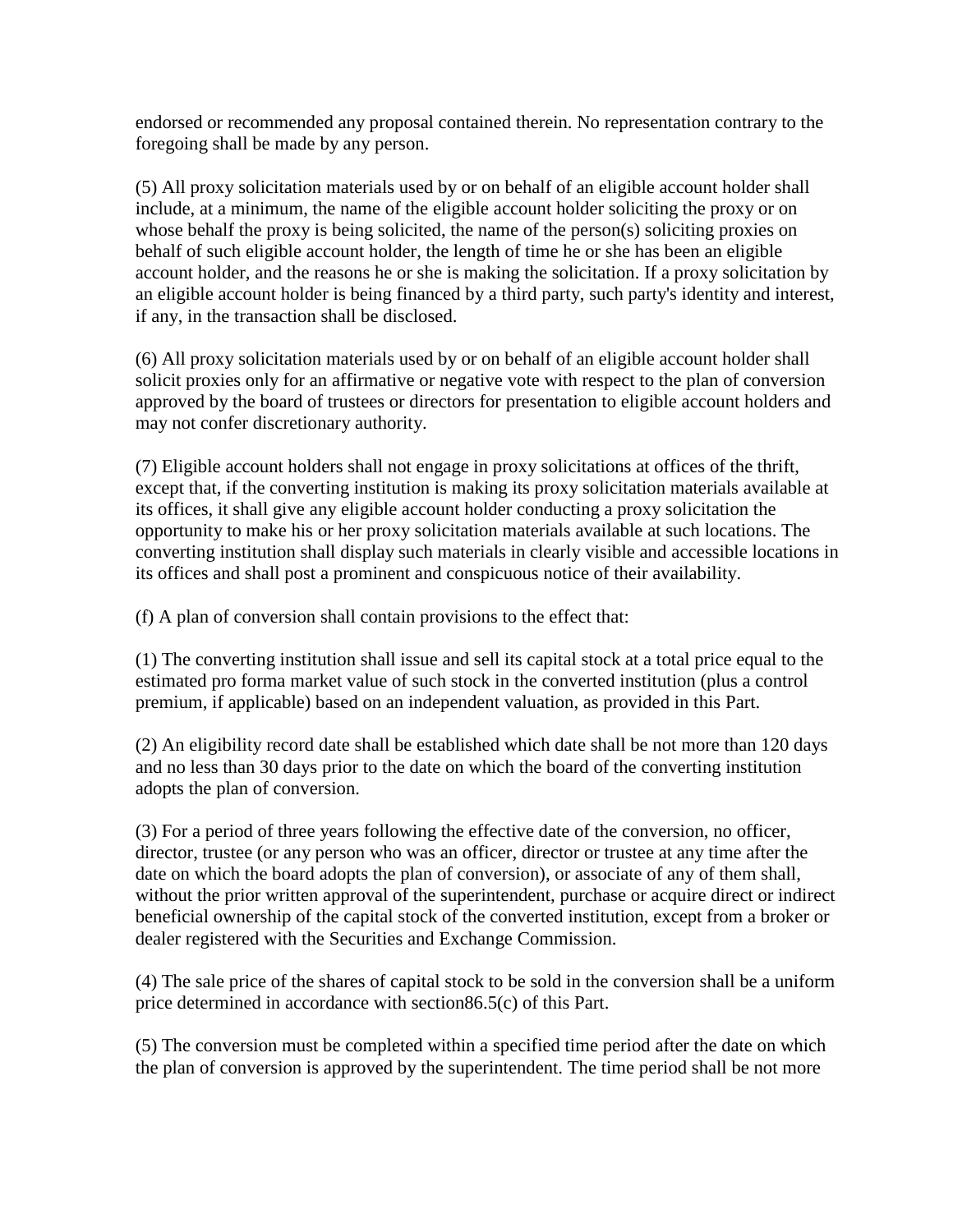than 24 months from the date on which the plan of conversion is approved by the superintendent.

(6) Each time, savings or share account holder of the converting mutual institution shall become a withdrawable time or savings account in the converted stock-form institution equal in withdrawable amount to the withdrawal value of such account in the converting mutual institution.

(7) A liquidation account shall be established and maintained for the benefit of the eligible account holders in the event of a subsequent complete liquidation of the converted institution in accordance with the provisions of subdivision (g) of this section.

(8) The holders of the capital stock of the converted stock-form institution to be issued in connection with the conversion shall have exclusive voting rights, except as may be provided in the organization certificate as amended after the effective date of the conversion.

(9) The plan of conversion adopted by the converting institution's board of directors or trustees may be substantively amended by such board as a result of comments received from regulatory authorities or otherwise prior to the solicitation of proxies from depositors or shareholders to vote on the plan of conversion and at any time thereafter with the concurrence of the superintendent; and the conversion (except a conversion effected pursuant to section 86.6(b) of this Part) may be terminated by such board at any time prior to the meeting of depositors or shareholders called to consider the plan of conversion and at any time thereafter with the concurrence of the superintendent.

(10) All shares of capital stock of the converting institution purchased or acquired (either directly or indirectly) by directors, trustees or executive officers (as such form is defined by Part 70 of this Title) on original issue in the conversion either directly from the institution (by subscription or otherwise) or from an underwriter (or otherwise beneficially owned by such directors, trustees or executive officers immediately after such original issuance) shall be subject to the restriction that the shares shall not be sold for a period of not less than one year following the date of purchase, except in the event of death or judicial declaration of incompetency of the director, trustee or executive officer.

(11) In connection with shares of capital stock of the converted stock-form institution subject to restriction on resale:

(i) each certificate for such shares shall bear a legend giving appropriate notice of such restriction;

(ii) appropriate instructions shall be issued to the transfer agent for the converted institution's capital stock with respect to applicable restrictions on transfer of any such restricted stock; and

(iii) any shares issued as a stock dividend, stock split or otherwise with respect to any such restricted stock may not be sold until the restrictions respecting such originally restricted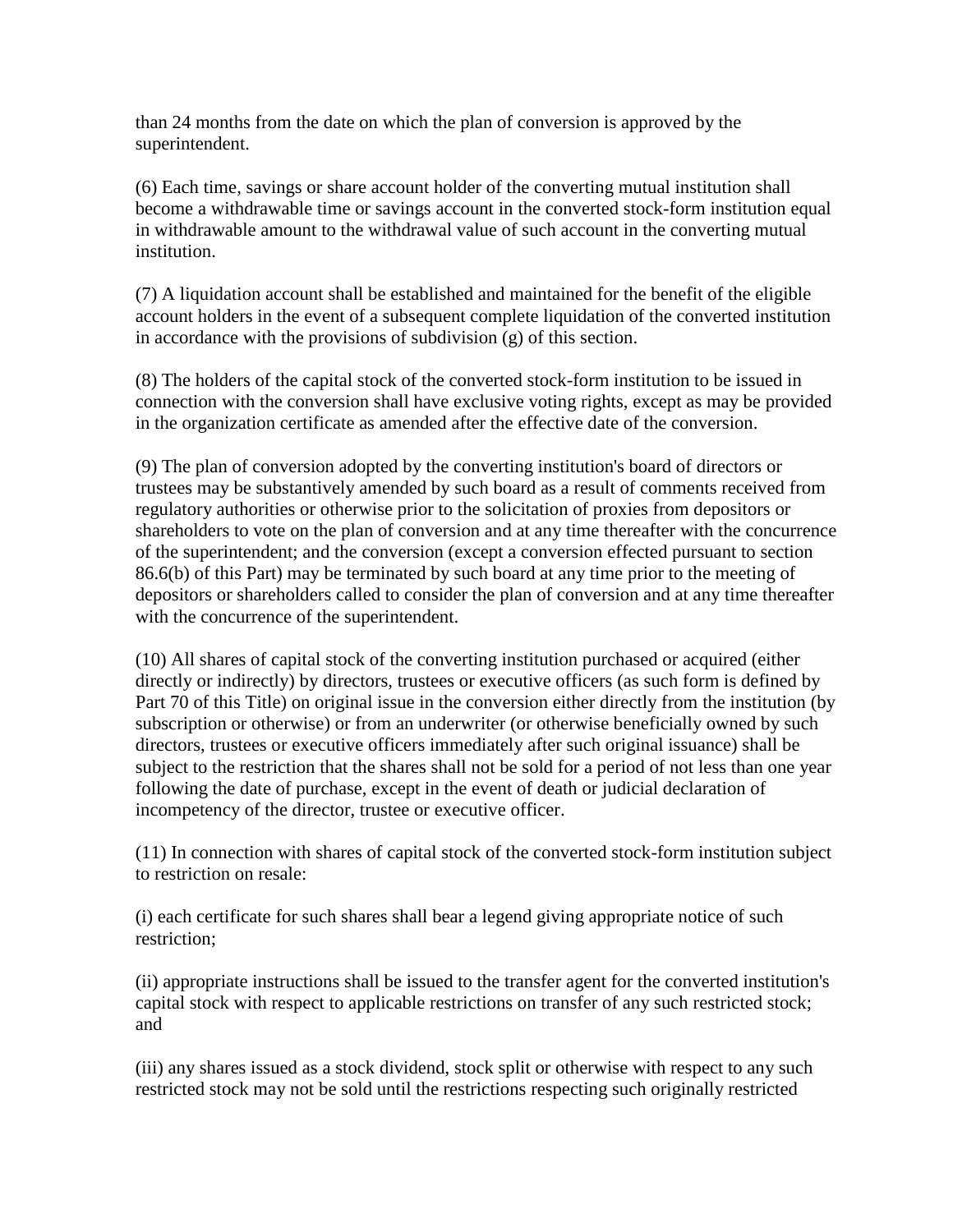stock are terminated, and any certificate for such shares shall bear a legend advising of such restrictions.

(12) The converting institution, and in the case of a conversion calling for the formation of a holding company, such holding company, will restrict the repurchases of its stock and the implementation of stock option and management and employee stock benefit plans as provided in subdivision (h) of this section.

(13) The expenses incurred in the conversion shall be reasonable.

(14) No provision contained in such plan shall be determined by the superintendent to be inequitable or detrimental to the converting institution, its depositors or shareholders, or to be contrary to the public interest.

(15) The converting institution shall not loan funds or otherwise extend credit to any person for the purpose of purchasing the capital stock of such institution.

(g) *Liquidation account.* (1) Each converted institution shall, at the time of conversion, establish a liquidation account in an amount equal to at least the amount of net worth (determined in accordance with generally accepted accounting principles) of the converting institution as set forth in its latest statement of financial condition contained in the proxy statement. The function of the liquidation account is to establish a priority on liquidation to providing to eligible account holders rights upon liquidation of the converted institution initially at least equal to the rights that they have to the net worth of the institution if the institution were to be liquidated immediately prior to conversion and, except as provided in paragraph (2) of this subdivision, the existence of the liquidation account shall not operate to restrict the use or application of any of the net worth accounts of the converted institution.

(2) The liquidation account shall be maintained by the converted institution for the benefit of eligible account holders who maintain their accounts in such institution. Each such eligible account holder shall, with respect to each account held, have a related inchoate interest in a portion of the liquidation account balance.

(3) In the event of a complete liquidation of the converted institution (and only in such event), each eligible account holder shall be entitled to receive a liquidation distribution from the liquidation account in the amount of the then-current adjusted subaccount balance for each account of such holder then in the converted institution, before any liquidation distribution may be made with respect to capital stock, except with respect to any preferred stock issued in exchange for the surrender at the time of the conversion of mutual capital certificates or other net worth certificates which have been issued to its Federal deposit insurer by the institution prior to such conversion. Preferred stock issued in exchange for such certificates may receive distributions in liquidation prior to any distribution to an eligible account holder with respect to the liquidation account to the same extent that the holders of such certificates would have been entitled to priority over the residual rights of depositors or shareholders had the institution not been converted as of the date of liquidation.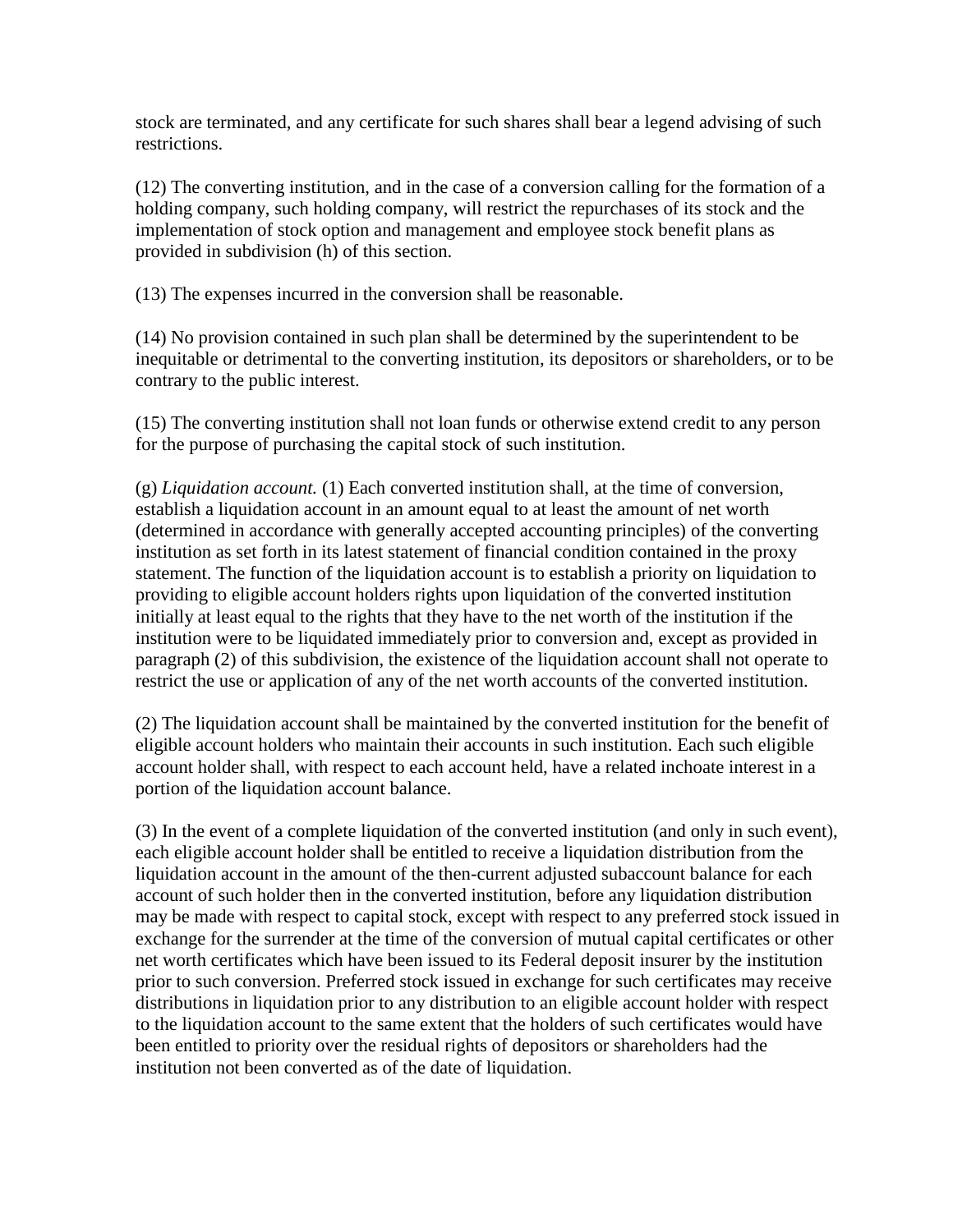(4) The initial subaccount balance for an account held by an eligible account holder shall be determined by multiplying the aggregate opening balance in the liquidation account by a fraction of which the numerator is the amount of deposits or shares in the account of such eligible account holder on the eligibility record date and the denominator is the total amount of deposits or shares owned by all eligible account holders in the converting institution on such date. Such initial subaccount balance shall not be increased, and it shall be subject to downward adjustment as provided in paragraph (e)(5) of this section.

(5) If the deposit or share balance in any account of an eligible account holder at the end of any period for which the converted institution has prepared audited financial statements subsequent to the eligibility record date is less than the lesser of:

(i) the deposit or share balance in such account at the end of any period for which the converted institution has prepared audited financial statements subsequent to the eligibility record date; or

(ii) the amount of the deposits or shares as of the eligibility record date, the subaccount balance for such account shall be adjusted by reducing such subaccount balance in an amount proportionate to the reduction in such deposit or share balance. In the event of such a downward adjustment, the subaccount balance shall not be subsequently increased, notwithstanding any increase in the deposit or share balance of the related account. If any such account is closed, the related subaccount balance shall be reduced to zero.

(h) *Restrictions on repurchase of stock; payment of dividends; and use of stock option and management or employee stock benefit plans.* Each institution that converts pursuant to this Part shall be subject to the following conditions:

(1) Except with the prior approval of the superintendent, no converted institution or holding company of a converted institution may repurchase any of its outstanding common stock prior to the first anniversary of the effective date of the conversion. Nor, during the second and third years following conversion, may there be a repurchase in excess of five percent of the holding company's or converted institution's outstanding common stock in any 12-month period without the prior approval of the superintendent. In determining whether to grant such approval, the superintendent shall consider:

(i) the financial condition and history of the holding company and/or the converted institution, as the case may be;

- (ii) the adequacy of its capital structure;
- (iii) its future earnings prospects;
- (iv) the quality of its management;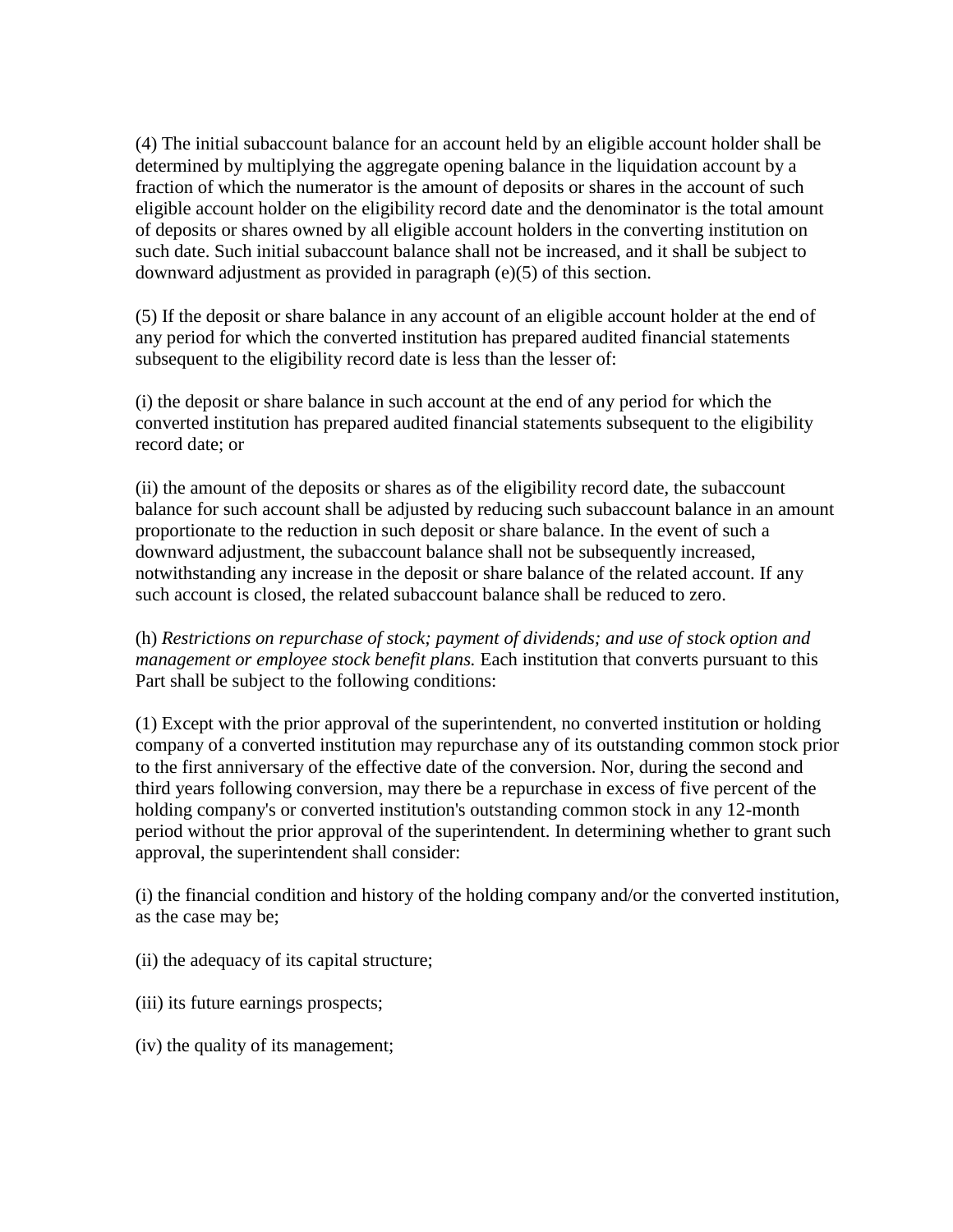(v) whether such repurchase shall result in fair treatment to the holding company or the converted institution, as the case may be; and

(vi) the public interest generally.

(2) No converted institution shall declare or pay a cash dividend on any of its capital stock if the effect thereof would cause the net worth of the converted institution to be reduced below the amount required to maintain the liquidation account.

(3) For a period of at least one year from the effective date of the conversion, no converted institution shall implement any non-tax-qualified management or employee stock benefit plan or stock option plan unless:

(i) each plan was fully disclosed in the proxy solicitation and stock offering materials;

(ii) the total number of shares of common stock for which options may be granted does not exceed ten percent of the amount of shares issued in the conversion;

(iii) the aggregate number of shares in management and employee stock benefit plans does not exceed four percent of the amount of shares issued in the conversion;

(iv) no individual shall receive more than 25 percent of the shares of any plan and directors who are not employees of the institution shall not receive more than five percent of the stock individually, or 30 percent in the aggregate, of any plan;

(v) all plans are approved by a majority of the institution's stockholders, or in the case of a holding company formed in connection with the conversion, its stockholders, prior to implementation and no earlier than six months after the conversion;

(vi) the exercise price of options shall be the market price at which the stock is trading at the date of grant; and

(vii) no conversion stock is used to fund management or employee stock benefit plans.

(i) *Manipulative and deceptive devices.* In connection with the conversion of a thrift to stock form, or the offer, sale or purchase of capital stock issued in connection with such conversion, no institution, any director, officer or trustee thereof, any person soliciting proxies or acting on behalf of any person soliciting proxies in connection with such conversion, or any person seeking to acquire control of such institution, shall:

(1) employ any device, scheme or artifice to defraud;

(2) make any untrue statement of a material fact, or omit to state a material fact necessary in order to make the statements made, in the light of the circumstances under which they were made, not misleading; or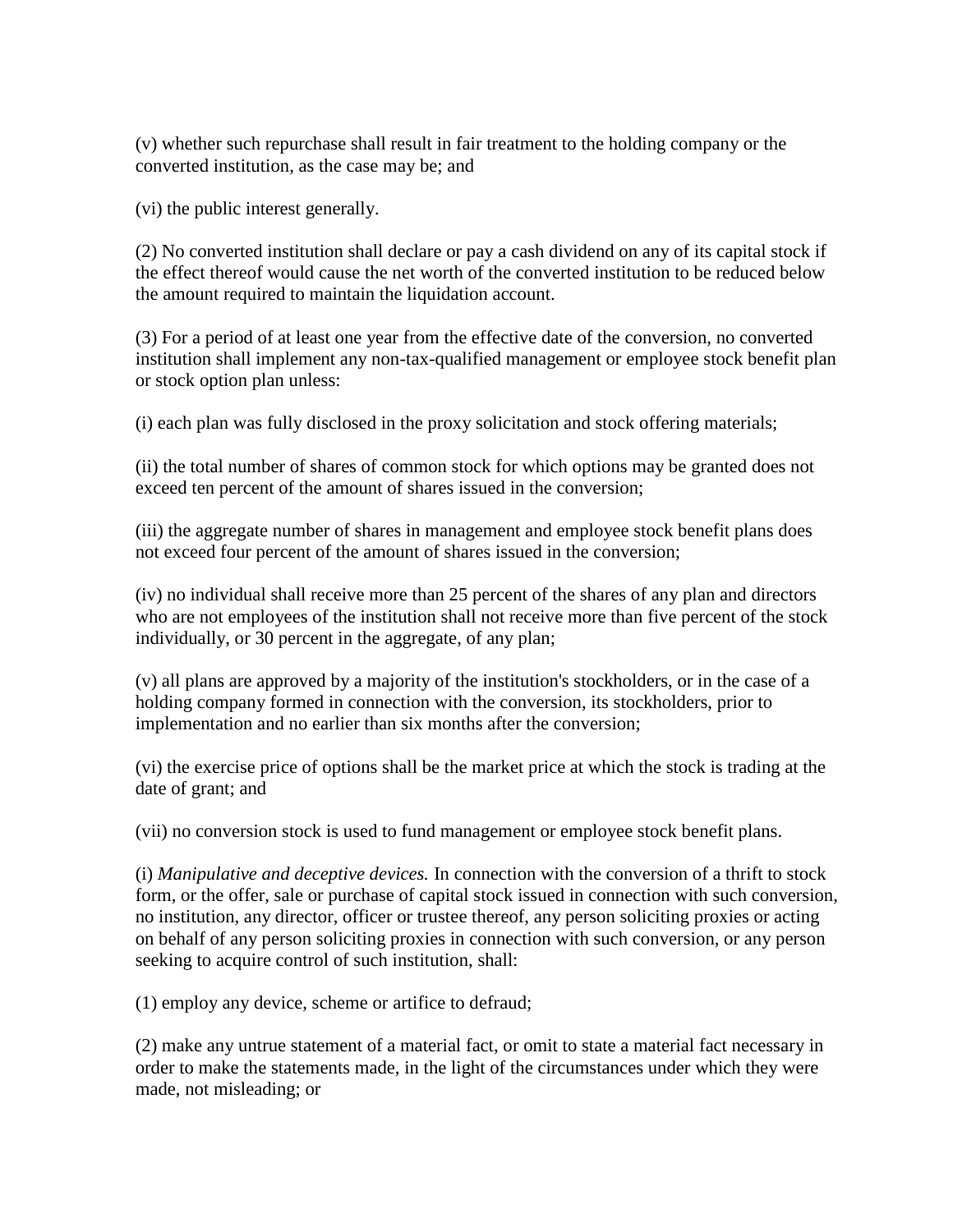(3) engage in any act, transaction, practice, or course of business which operated or would operate as a fraud or deceit upon a purchaser or seller of such capital stock.

(j) No person may offer to distribute cash or other valuable consideration to eligible account holders in connection with any conversion other than, with the prior approval of the Superintendent, a supervisory conversion pursuant to section 86.12 of this Part.

(k) *Acquisition of the securities of converting and converted institutions.* (1) Prior to the completion of a conversion, no person shall offer to transfer, or enter into any agreement or understanding to transfer, the legal or beneficial ownership of the capital stock to be issued in connection with the conversion, except pursuant to or contemplated by the plan of conversion filed with the superintendent.

(2) Prior to the completion of a conversion, no person shall make any offer, or any announcement of an offer, for any security of the converting institution issued in connection with the conversion nor shall any person knowingly acquire securities of the converted institution issued in connection with the conversion in excess of the maximum purchase limitations established in the institution's approved plan of conversion.

(3) Except with the prior approval of the superintendent, no person for a period of one year following the date of the completion of the conversion shall directly or indirectly acquire or offer to acquire the beneficial ownership of more than 10 percent of any class of capital stock of an institution converted in accordance with the provisions of this Part. In addition to the provisions of this section, the provisions of article III-A of the Banking Law shall apply to any such acquisition.

(l) *Tax opinions and rulings.* The superintendent may refuse to approve any plan of conversion which may in the judgment of the superintendent result in a taxable reorganization of the converting institution under the Internal Revenue Code of 1954, as amended.

(m) *Consents of experts.* If any accountant, attorney, investment banker, appraiser, or other person whose professions give authority to a statement made in any document filed under this Part is named as having prepared, reviewed, passed upon, or certified any part thereof, or any report or valuation for use in connection therewith, the written consent of such person shall be filed with the application for conversion. If any portion of a report of an expert is quoted or summarized as such in any filing, the written consent of the expert shall expressly state that the expert consents to such use. All written consents filed pursuant to this subdivision shall be dated and signed manually. A list of such consents shall be filed with the application for conversion. Where the consent of the expert is contained in his report, a reference shall be made in the list to the report containing such consent.

### **History**

Sec. filed March 5, 1984; amds. filed: May 14, 1984 as emergency measure, expired 60 days after filing; July 11, 1984 as emergency measure, expired 60 days after filing; July 26, 1984;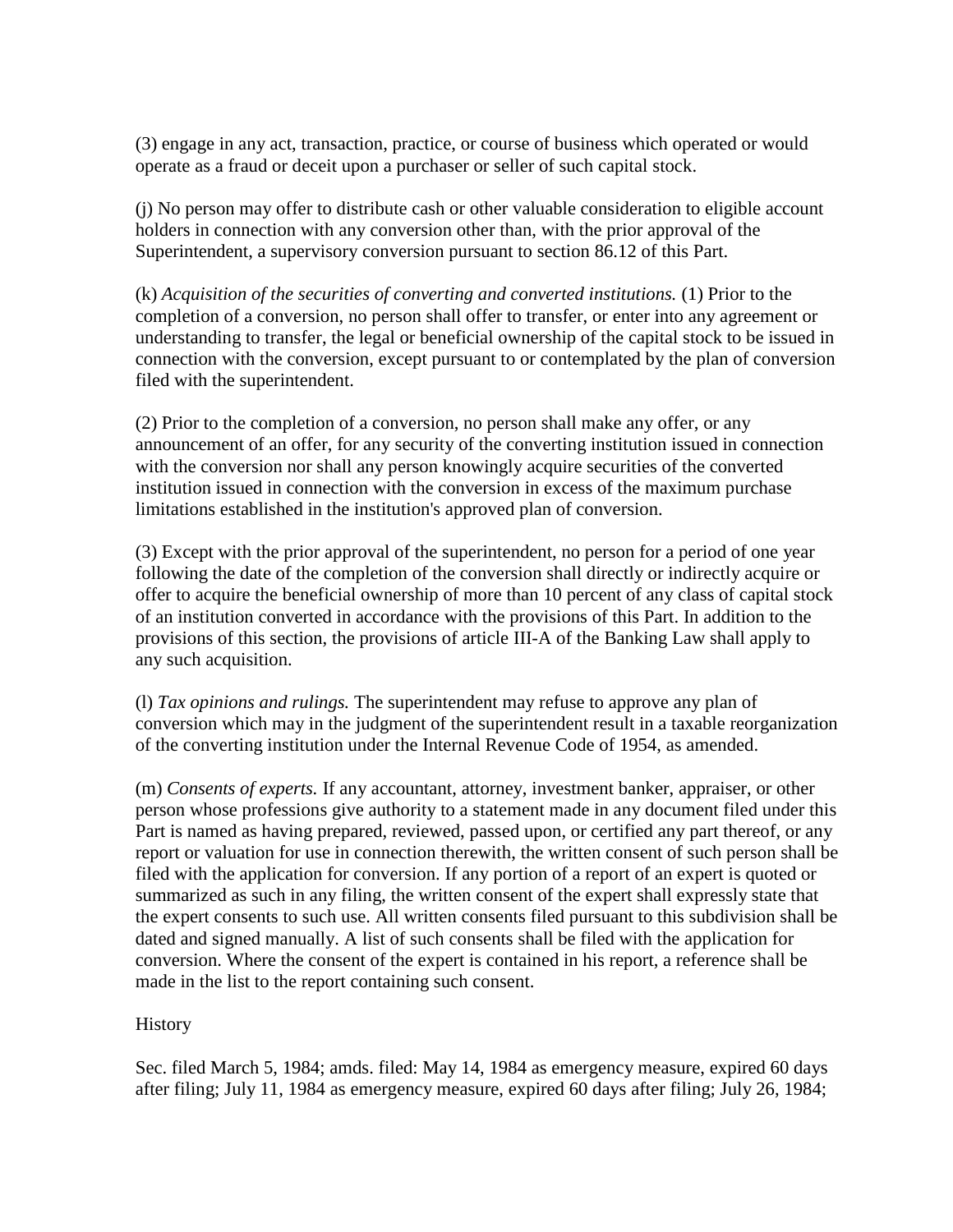Dec. 11 1, 1984; March 7, 1986; Nov. 20, 1987 as emergency measure, expired 60 days after filing; Feb. 9, 1988 as emergency measure; Feb. 9, 1988; Oct. 10, 1995 as emergency measure; Dec. 8, 1995 as emergency measure; June 13, 1996; June 20, 1996; Nov. 24, 1998 eff. Dec. 9, 1998. Amended (h).

### **3 NYCRR - § 86.5 -- Public Offering Of Capital Stock In Connection With The Conversion Of Mutual Thrift Institutions To Stock-Form.**

(a) A plan of conversion, (except to the extent governed by inconsistent provisions of section 86.6 or by section 86.12 of this Part) shall, in addition to the requirements of section 86.4 of this Part, contain provisions to the effect that:

(1) (i) each eligible account holder shall receive, without payment, nontransferable subscription rights to purchase capital stock of the converting institution in an amount no less than the maximum purchase limitation established for the public offering under paragraph (3) of this subdivision. In the event of an over subscription for such shares, after shares have been allocated among subscribing eligible account holders so as to permit each such account holder, to the extent possible, to purchase 100 shares, shares shall be allocated among subscribing eligible account holders on such equitable basis, related to the amounts of their respective accounts, as may be provided in the plan of conversion.

(ii) Subscription rights to purchase capital stock received by officers, directors, trustees, and their associates, of the converting institution based on their increased deposits or shares in the converting institution in the one-year period preceding the eligibility record date shall be subordinated to all other subscription rights to purchase shares of capital stock granted pursuant to this Part.

(iii) The provisions of subparagraph (i) of this paragraph notwithstanding, a plan of conversion may contain a provision that gives the tax-qualified employee stock benefit plans of the converting institution (and, where applicable, a holding company formed in connection with its conversion to stock form) subscription rights to purchase up to 10 percent of the shares to be issued by the converting institution, and which subordinates the subscription rights of eligible account holders to those of such tax-qualified employee stock benefit plans.

(2) Management of the converting institution collectively shall not be entitled to purchase more than 25 percent of the capital stock issued by the converting institution in a public offering of such stock, and no person (alone, or acting together with any other person or in concert with any group of persons) shall be entitled to purchase more than five percent of such stock in such public offering. Any shares of capital stock purchased pursuant to the exercise of subscription rights shall be included with the shares purchased in a public offering for purposes of determining if the above-described 25 percent and 5 percent limitations have been violated. As used in this section, the term *management* shall refer to directors or trustees and executive officers; provided, however, that such persons shall not be deemed to be acting together or in concert solely as a result of their board membership or employment.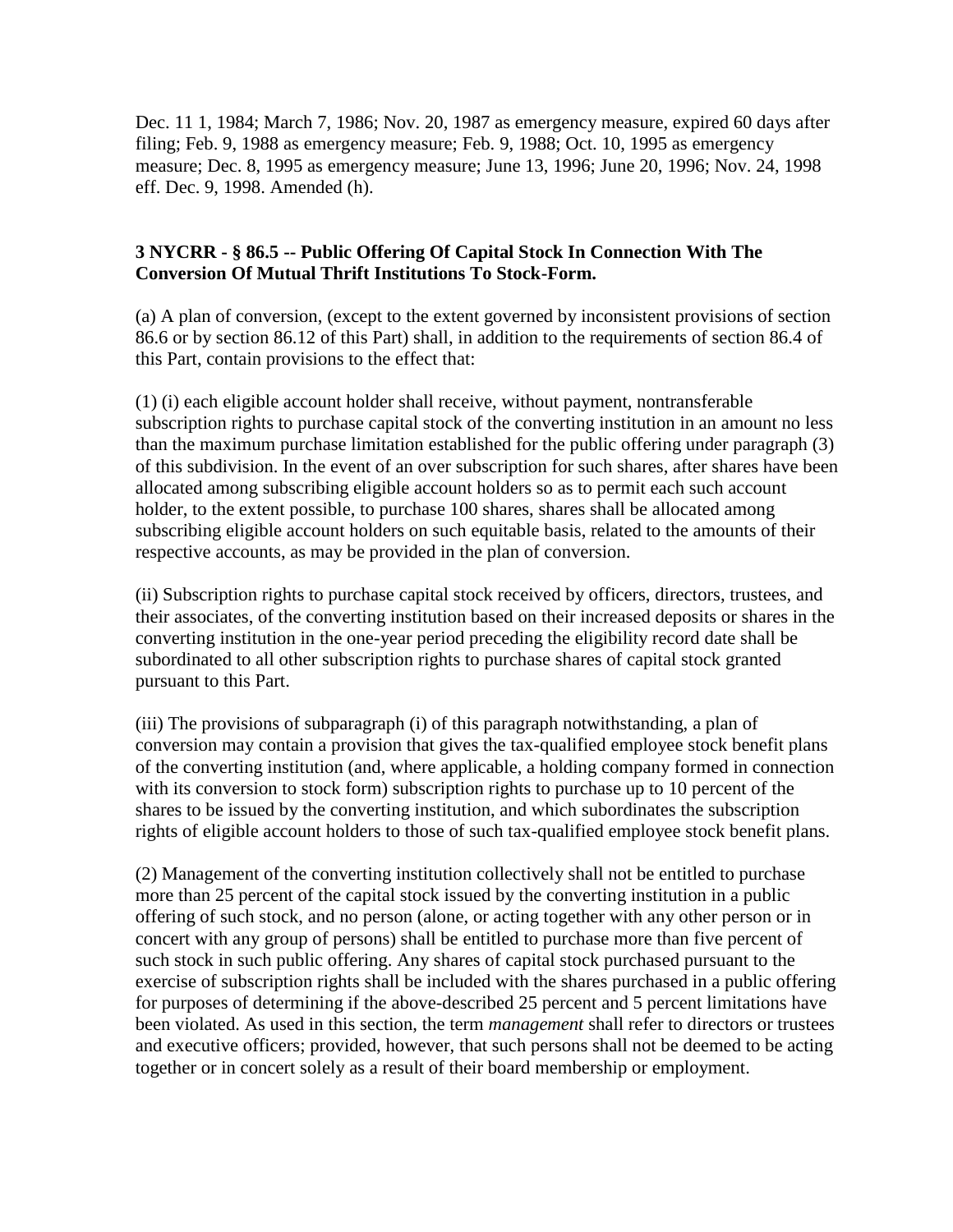(3) Any shares of the converting institution not sold to depositors or shareholders with subscription rights shall be sold in a public offering through an underwriter, or otherwise in whole or in part to the public without an underwriter, subject to the converting institution demonstrating to the superintendent the feasibility of the method of sale and to such conditions as may be provided in the plan of conversion. Such conditions shall include, but not be limited:

(i) a condition limiting purchases in the public offering by any person together with any associate or group of persons acting in concert to an aggregate of no more than five percent of the total amount of shares offered;

(ii) a condition requiring the stock to be offered and sold in the public offering to be offered and sold in a manner that will achieve a reasonably wide distribution of such stock.

(4) The converting institution shall:

(i) promptly following the conversion register the capital stock issued in connection therewith pursuant to the Securities Exchange Act of 1934 and undertake not to deregister such capital stock for a period of three years after such registration;

(ii) use its best efforts to encourage and assist a market maker to establish and maintain a market for the capital stock issued in connection with the conversion; and

(iii) use its best efforts to list the shares of capital stock issued in connection with the conversion on a national or regional securities exchange or on the NASDAQ quotation system.

(5) The notice of meeting, proxy card, and proxy statement or short-form proxy statement sent to each eligible account holder as required by section86.4(a)(3) of this Part shall be accompanied by a subscription offering circular and subscription order form. Separate and readily distinguishable postage-paid envelopes shall be provided for the return of proxy cards and subscription order forms.

(b) A plan of conversion providing for the public offering of the capital stock of a converting institution may contain provisions to the effect that:

(1) Shares of the converting institution not sold in the subscription offering or in a public offering pursuant to this section not exceeding one percent of the aggregate shares issued, may be sold in such other manner as provided in the plan of conversion.

(2) Any person exercising subscription rights to purchase capital stock shall be required to purchase a minimum of 25 shares to the extent such shares are available for purchase. In no event shall the aggregate price for any minimum purchase of shares exceed \$500.

(3) Instead of a separate subscription offering, all subscription rights issued in connection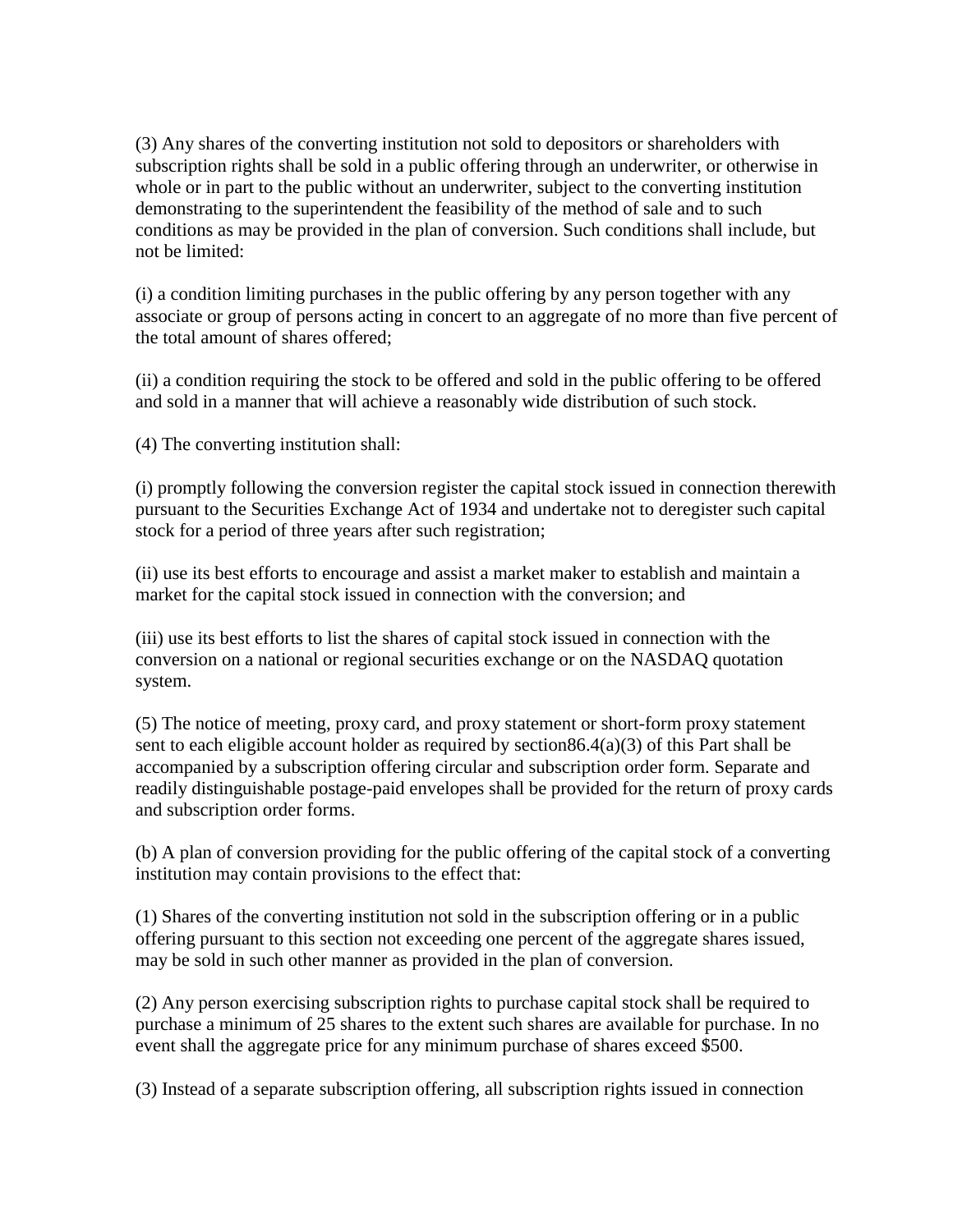with the conversion shall be exercisable by delivery of properly completed and executed order forms to the underwriters or selling group for the public offering. Orders for stock in the public offering shall not be filled until after orders of persons exercising subscription rights have been filled.

(4) The converting institution shall not be required to issue subscription rights to, or accept orders for the purchase of shares of capital stock from, persons who are residents of a foreign country.

(c) *Pricing and sale of capital stock.* (1) No offer to sell capital stock of a converting institution pursuant to a plan of conversion providing for a public offering may be made prior to approval by the superintendent of the application for conversion and until the preliminary offering circular has been authorized for use by the superintendent. No sale of capital stock may be made except by means of a final offering circular which has been approved by the superintendent. The provisions of this paragraph shall not apply to preliminary negotiations or agreements between a converting institution and any underwriter or among underwriters who are to be in privity of contract with the converting institution.

(2) Any preliminary offering circular which has been authorized for use by the superintendent may be distributed in connection with the offering at the same time as, or after, the proxy statement is mailed to depositors or shareholders pursuant to this Part. No final offering circular shall be distributed until it has been approved by the superintendent. The approval of the final offering circular by the superintendent shall not extend beyond the maximum time period specified for the completion of the sale of all the capital stock in subdivision (e) of this section, or beyond such period of time as the superintendent shall establish upon a subsequent approval in the event of the granting of an extension of time under subdivision (g) of this section.

(3) If the subscription offering is to commence prior to the meeting of the depositors or shareholders held to vote on the plan of conversion, the proxy statement authorized for use by the superintendent shall set forth the estimated price range. Any preliminary offering circular shall set forth the estimated price range. The maximum of such price range should normally be no more than 15 percent above the average of the minimum and maximum of such price range and the minimum should normally be no more than 15 percent below such average. The maximum price used in the price range should be no more than \$40 per share and the minimum no less than \$5 per share.

(4) The materials relating to the pricing of the capital stock referred to in paragraph (6) of this subdivision shall be delivered to the superintendent before he approves the plan of conversion. The superintendent will review the price information in determining whether to approve an application for conversion when the offering is to commence prior to the meeting of depositors or shareholders, and will review such information in determining whether to approve the final offering circular.

(5) Underwriting commissions shall not exceed an amount or percentage per share acceptable to the superintendent. No underwriting commissions shall be allowed or paid with respect to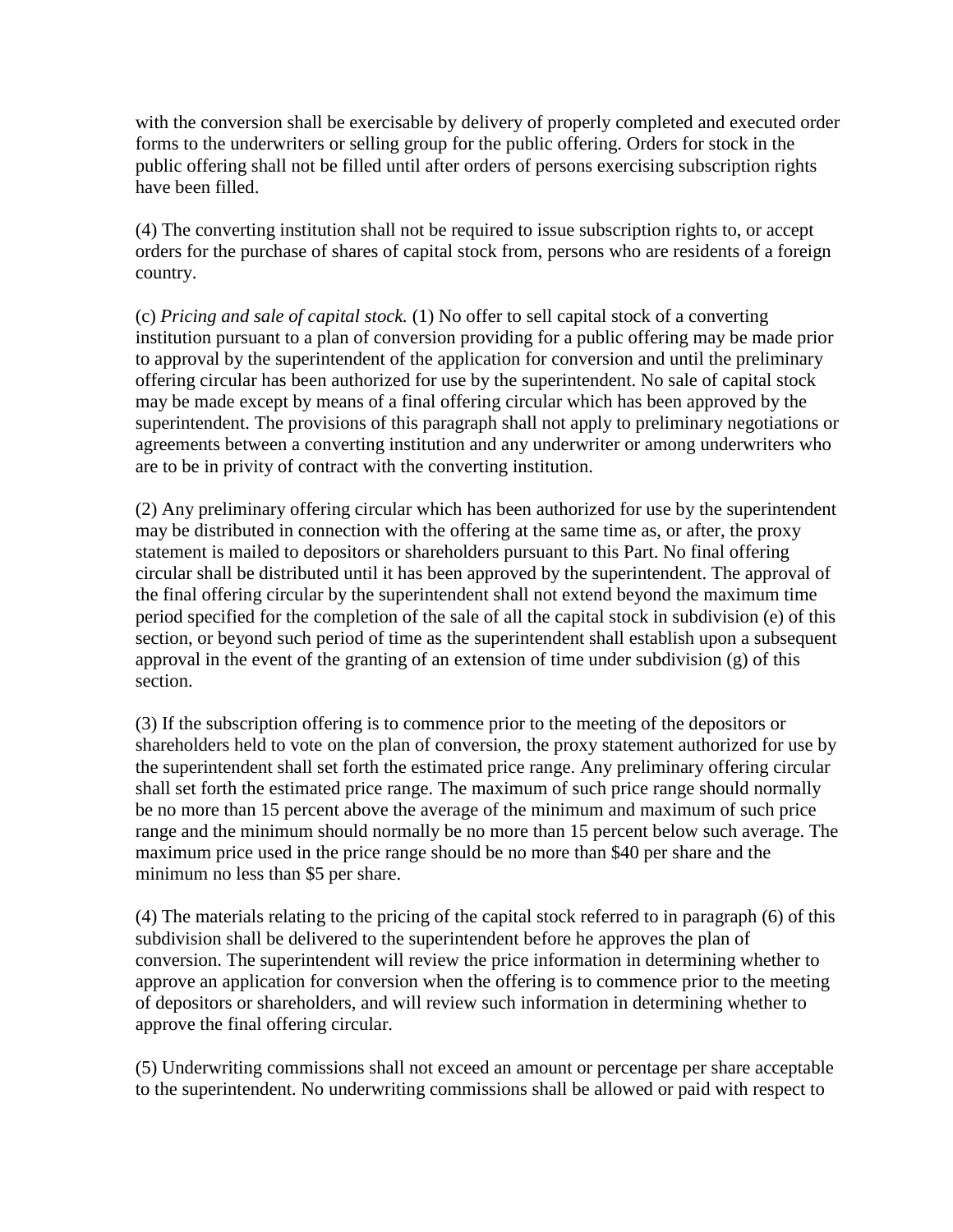shares of capital stock sold in the subscription offering, unless the plan of conversion contains the provision permitted by paragraph (b)(4) of this section; provided, however, that an underwriter may be reimbursed for reasonable expenses actually incurred in connection with the subscription offering where the public offering is so small that reasonable underwriting commissions thereon would not be sufficient to cover total expenses reasonably incurred by the underwriter.

(6) The pricing information required under paragraph (4) of this subdivision shall comply with the following guidelines:

(i) The materials shall be prepared by persons independent of the converting institution, experienced and expert in the area of corporate appraisal, and acceptable to the superintendent.

(ii) The materials shall contain a full appraisal, including a complete and detailed description of the elements that make up an appraisal report, justification for the methodology employed and sufficient support for the conclusions reached therein.

(iii) To the extent that the appraisal is based on a capitalization of the *pro forma* income of the converted institution, the materials must indicate the basis for determination of the income to be derived from the proceeds of the sale of stock and demonstrate the appropriateness of the earnings-multiple used, including assumptions made as to future earnings growth. To the extent that the appraisal is based on comparison of the capital stock of the converting institution with outstanding capital stock of existing stock-form thrift institutions, such existing stock institutions must be reasonably comparable to the converting institution in terms of such factors as size, market area, competitive conditions, profit history, and expected future earnings.

(7) In addition to the information required in paragraph (6) of this subdivision, the converting institution shall submit information demonstrating to the satisfaction of the superintendent the independence and expertise of any person preparing materials under this paragraph. However, a person will not be considered as lacking independence for the reason that such person will participate in the effecting a sale of capital stock under the plan of conversion or will receive a fee from the converting institution for services rendered in connection with such appraisal.

(8) In addition to the information required in paragraphs (6) and (7) of this subdivision, the converting institution shall file with the superintendent such additional information with respect to the pricing of the capital stock of the institution as the superintendent may request, including, without limitation, a full appraisal.

(d) *Order forms for subscriptions.* (1) After receiving the approval of the superintendent of its plan for conversion, a converting thrift shall submit said plan to its eligible account holders as provided in section 86.4 of this Part by mailing to each eligible account holder a notice, proxy card and proxy statement or short-form proxy statement conforming to the requirements of section 86.14 of this Part.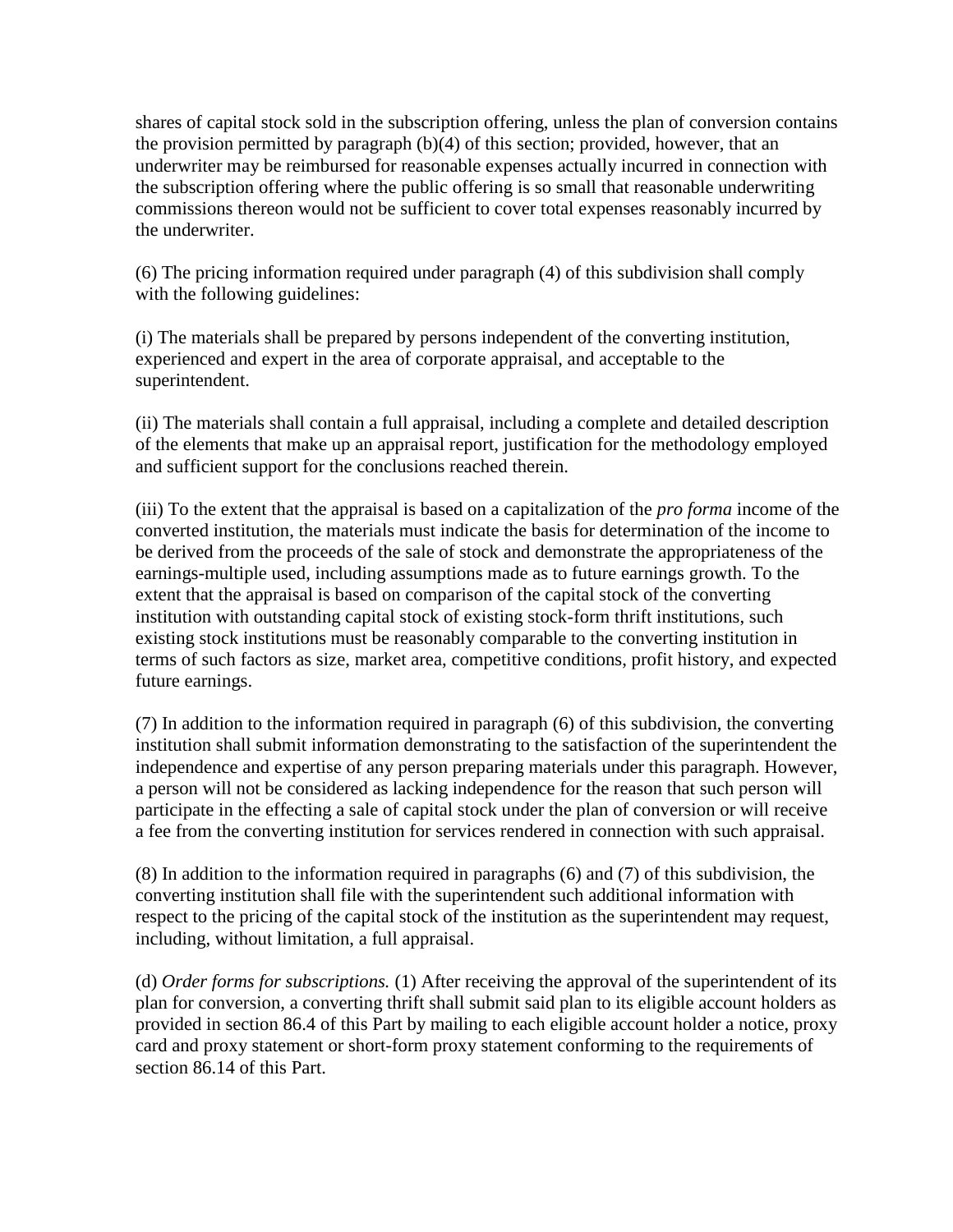(2) Except as provided in paragraph (1)(5) of this section, subscriptions for shares shall be accepted from eligible account holders only to the extent that such holders have (i) executed and delivered in person or by mail a purchase order in such form as the converting institution shall prescribe, and (ii) accompanied such order with payment (either direct or by authorizing withdrawal from a share or deposit account). In the event that subscriptions are cancelled by the converting institution for any lawful reason, payments for the same shall be promptly refunded.

(3) Each order form shall be accompanied or preceded by an offering circular for the subscription offering or the public offering, as the case may be, and a set of detailed instructions explaining how to properly complete such order forms.

(4) The maximum subscription price stated on each order form shall be the amount to be paid when the order form is returned. The maximum subscription price and the actual subscription price shall be within the subscription price range stated in the offering circular. If either the maximum subscription price or the actual subscription price is not within the subscription price range stated in the offering circular, the converting institution must obtain specific approval as to such price from the superintendent. If appropriate, the superintendent will condition his approval by requiring a resolicitation of proxies and/or order forms. If the actual public offering price is less than the maximum subscription price stated on the order form, the actual subscription price shall be correspondingly reduced and the difference shall be refunded to those who have paid the maximum subscription price unless the subscribers affirmatively elect to have the difference applied to the purchase of additional shares of capital stock.

(5) Each order form shall be prepared so as to indicate to the person receiving it, in as simple, clear and intelligible a manner as possible, the actions which are required or available to him with respect to the form and the capital stock offered for purchase thereby. Specifically, each order form shall:

(i) indicate the maximum number of shares that may be purchased pursuant to the subscription rights;

(ii) indicate the period of time within which the subscription rights must be exercised, which period of time shall be no less than 20 days and no more than 45 days following the date of the mailing of the subscription order form;

(iii) state the maximum subscription price per share of capital stock;

(iv) indicate any requirements as to the minimum number of shares of capital stock which may be purchased;

(v) provide a specifically designated blank space or spaces for indicating the number of shares of capital stock which the eligible account holder wishes to purchase;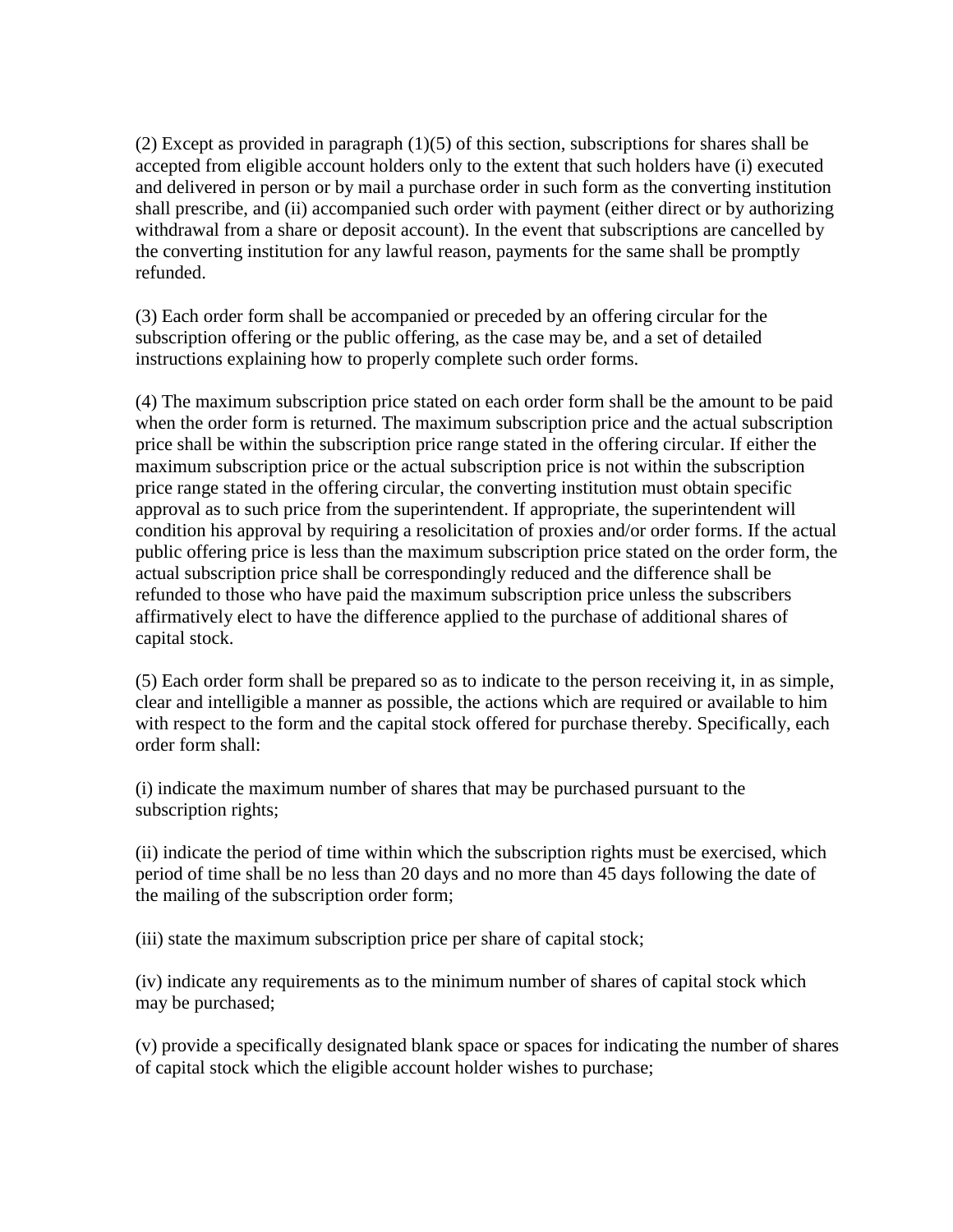(vi) indicate the manner of required payment and, if such payment may be made by withdrawal from a certificate of deposit, indicate whether such withdrawal may be made without penalty. If payment is to be made by withdrawal from an account or certificate of deposit, a box to check should be provided;

(vii) provide specifically designated blank spaces for dating and signing the order form;

(viii) contain an acknowledgment by the eligible account holder or other person signing the order form that he has received an offering circular prior to so signing; and

(ix) indicate the consequences of failing to properly complete and return the order form, including a statement that the subscription rights are nontransferable and will become void at the end of the subscription period. The order form may, and the instructions thereto shall, indicate the place or places to which the order forms are to be returned and when the order forms shall be deemed to be received by the converting institution.

(6) The order form may provide that it may not be modified without the converting institution's consent after its receipt as set forth in the order form. If payment is to be made by withdrawal from an account or certificate of deposit, the converting institution may, but need not, cause such withdrawal to be made upon receipt of the order form. If such withdrawal is made at any time prior to the closing date of the public offering, the converting institution shall pay interest to the eligible account holder on the amount withdrawn as if such amount had remained in the account from which it was withdrawn until such closing date.

(e) *Period for completion of sale.* The sale of all shares of capital stock of the converting insured institution to be made under the plan of conversion shall be completed as promptly as possible and within 45 calendar days after the last day of the subscription period unless extended by the superintendent.

(f) *Interest on subscriptions.* The converting institution shall pay interest at not less than the passbook rate on the amounts paid to the institution to purchase shares of capital stock in the subscription offering from the date payment is received by the institution until the conversion is completed or terminated.

(g) *Extension of time to complete public offering.* (1) The superintendent may grant one or more extensions of the time required to complete the sale of all shares of capital stock under subdivision (e) of this section, provided that no single extension of time shall exceed 60 days.

(2) Immediately upon granting of an extension of time pursuant to paragraph (1) of this subdivision, the converting institution shall distribute to each subscriber in the offering a notice of the extension of time, and of the right of each subscriber to increase, decrease or rescind the subscription at any time prior to 20 days before the end of the extension period or at any time prior to the date of the commencement of the public offering.

(3) After the expiration of the subscription period, the converting institution shall file with the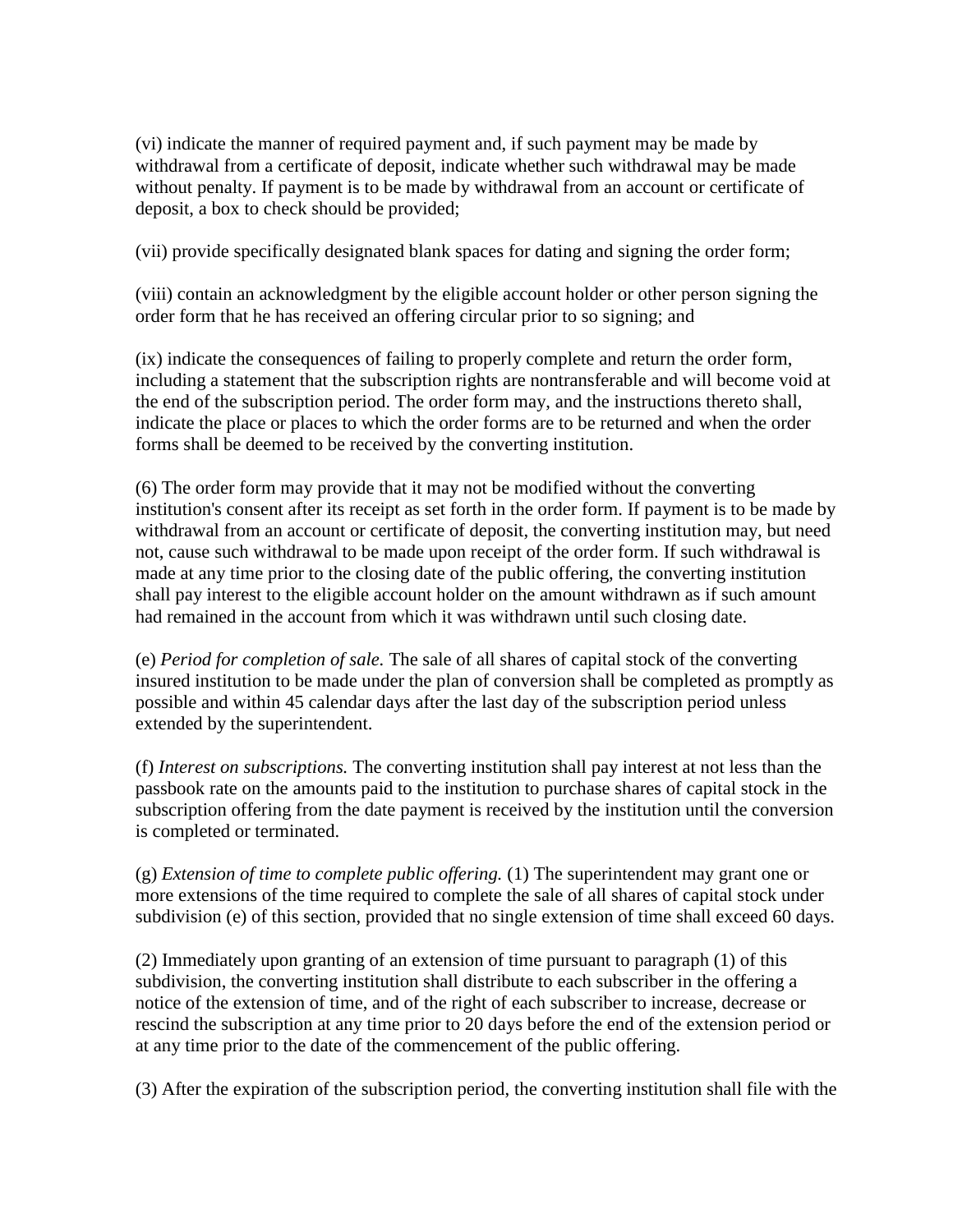superintendent, for his approval, a notice to be delivered to subscribers upon the occurrence of any event, circumstance, or change of circumstance which would be material to the investment decision of a subscriber. Any such notice distributed to subscribers shall grant to each subscriber the right to increase, decrease or rescind his subscription for a period which shall be no less than the greater of 10 days from the date of the mailing of such notice or the period remaining in an extension of time granted by the superintendent pursuant to and subject to the provisions of this subdivision.

#### **History**

Sec. filed March 5, 1984; amds. filed: April 12, 1985 as emergency measure; June 13, 1985; Dec. 7, 1993; Oct. 10, 1995 as emergency measure; June 13, 1996; Oct. 8, 1996 as emergency measure; Jan. 6, 1997 as emergency measure; March 5, 1997 as emergency measure; April 8, 1997; Nov. 24, 1998 eff. Dec. 9, 1998. Amended (d).

### **3 NYCRR - § 86.6 -- Sale Of Control In Connection With The Conversion Of Mutual Thrift Institutions To Stock-Form.**

(a) Pursuant to the provisions of this subdivision and of section 86.4 of this Part, a mutual thrift institution having net worth (determined in accordance with generally accepted accounting principles) of less than three percent of assets as of the end of the most recent period for which such institution has prepared audited financial statements, or which received net worth assistance from its Federal deposit insurer within the 12-month period ending on the date on which the application for conversion was filed with the superintendent, may seek approval to convert to stock form pursuant to a plan of conversion which provides for the sale of its capital stock to a person or persons who will be in control of such institution upon the purchase of such capital stock. Such institution shall be required to retain a reputable financial advisor of national standing with expertise in valuing financial institutions to advise it as to the fairness of the consideration to be paid by the proposed acquiror. The financial advisor shall furnish a written opinion specifically informing the converting thrift institution as to the fairness from a financial point of view to the converting institution of the proposed consideration. Such written opinion shall specifically disclose in reasonable detail:

(1) the professional standards employed by the financial advisor in arriving at its conclusions; and

(2) the factual basis upon which such conclusions were reached.

The opinion shall specifically state whether or not the financial advisor, in arriving at its conclusions as to the fairness of the proposed consideration has made efforts to determine whether, in its judgment, there is the reasonably significant probability that financially able purchasers of the character generally capable of securing regulatory approval other than the proposed acquiror, given an opportunity, might have made good faith offers to purchase control of the converting institution for a consideration materially greater than that proposed to be paid by the proposed acquiror, and has compared the consideration to be paid by the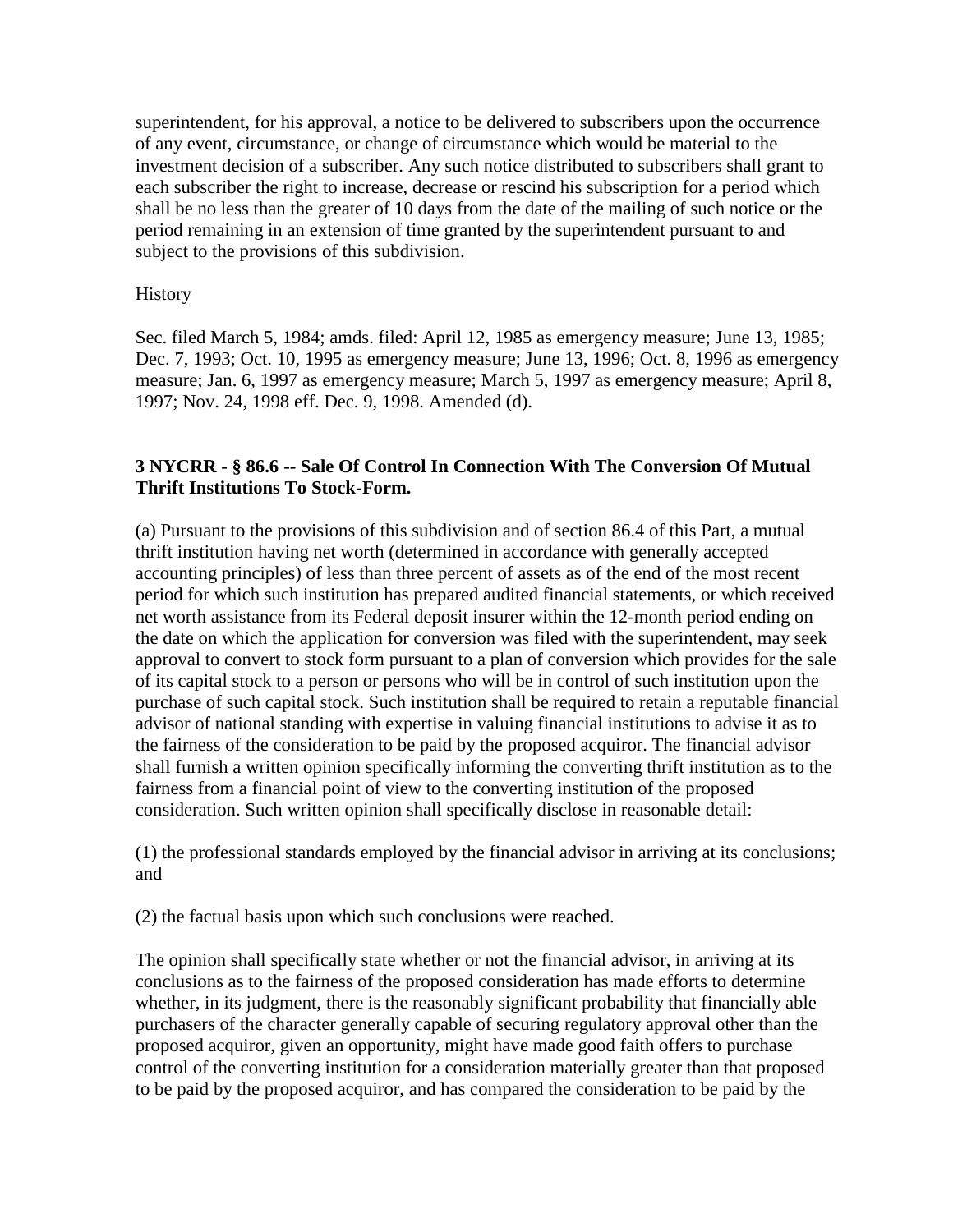proposed acquiror with the consideration paid in the purchase of other thrift institutions of comparable size, market area, profit history, competitive conditions and projected future earnings. If the financial advisor has made any such efforts or any such comparisons, the nature and scope of such efforts and comparisons shall be discussed in detail. The written opinion shall state whether and on what basis the financial advisor believes that the consideration to be paid by the proposed acquiror exceeds the aggregate amount of net proceeds which the converting institution could have realized if the capital stock to be sold to the proposed acquiror had been sold in a subscription offering followed by an underwritten public offering. The written opinion shall be delivered to the Banking Department before any approval of the application for conversion will be granted by the superintendent.

(b) A mutual thrift institution which does not qualify for a conversion pursuant to subdivision (a) of this section may seek approval to convert to stock-form pursuant to a plan of conversion in which one or more persons will acquire control of such converting institution pursuant to the provisions of this subdivision and of section 86.4 of this Part. After such mutual institution has filed an application for conversion pursuant to the provisions of this Part, any competing offeror may file with the superintendent a plan of conversion providing for the purchase of control (wherein the same percentage of the aggregate capital stock of the converting institution proposed to be purchased pursuant to the plan of conversion adopted by the converting institution will be purchased by the competing offeror) as an alternative to the plan of conversion filed by the converting institution. If such plan is approved by the superintendent, and if the Banking Board approval referred to in paragraph  $(c)(1)$  of this section is obtained, then such competing offeror may present its plan of conversion to a vote of the depositors or shareholders at any meeting thereof called by management of the converting institution to vote upon the plan of conversion proposed by the converting institution. Upon approval by at least 75 percent of the total votes of the converting institution's depositors or shareholders represented in person or by valid proxy at such meeting, a competing offeror's plan of conversion will be adopted by the converting institution, and shall be binding on the institution and the competing offeror.

(c) The provisions of section 86.4 of this Part shall apply to any application for conversion which a competing offeror proposes to submit to a meeting of depositors or shareholders, except that:

(1) No application for conversion of a competing offeror shall be accepted for filing by the superintendent unless it is filed with the superintendent within 10 days of the date that notice of approval of management's plan for conversion is approved by the superintendent is made public in the form referred to in section 42 of the Banking Law.

(2) As soon as practicable, on the date that the competing offer is delivered to the superintendent, the competing offeror shall hand-deliver a copy of such application, including all exhibits thereto, to the converting institution at its principal office, to the proposed acquiror, and to any other competing offeror which has filed an application for conversion pursuant to subdivision (b) of this section, at such competing offeror's principal executive offices.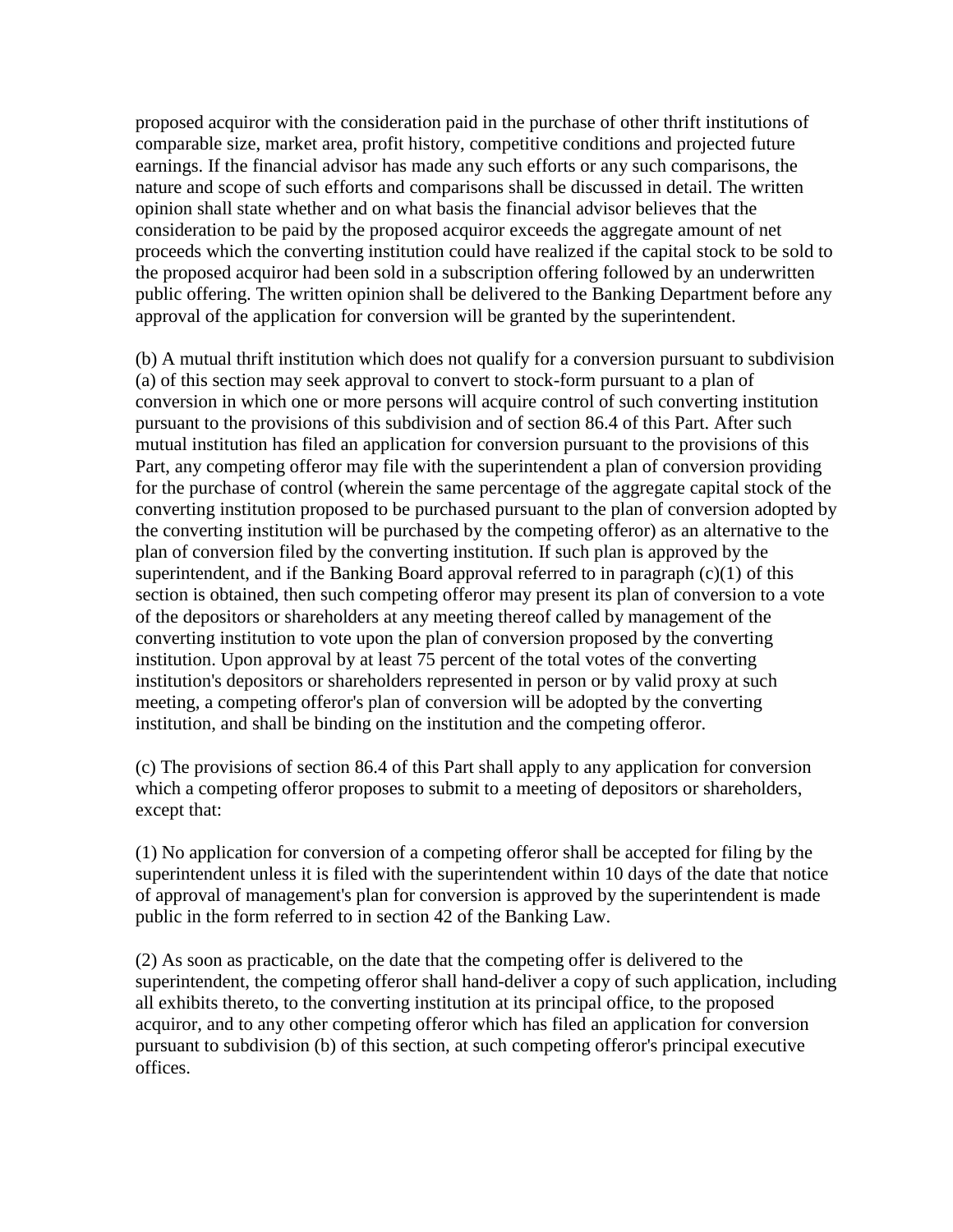(d) In the event that such converting institution shall receive notice of any competing offers to purchase control of such institution, within the 10-day period referred to in subdivision (c) of this section, such institution shall give notice of such competing offers to its depositors or shareholders as soon as possible.

(e) The acceptance for filing by the superintendent of an application for conversion of a competing offeror shall, without further action on the part of the converting institution, extend the date for the holding of the meeting of depositors or shareholders called to approve the plan of conversion approved by management of the converting institution to a date 70 days following the date on which notice of such meeting is or was first given, unless such date falls on a weekend or legal holiday, in which case such meeting shall be held on the next business day. The notice to depositors or shareholders referred to in subdivision (d) of this section shall inform such depositors or shareholders of the revised date (and if applicable, the revised time and location) of such meeting.

(f) Upon filing with the superintendent of an application for conversion by a competing offeror, management of the converting institution shall not, without the prior written approval of the superintendent, further extend or cancel or otherwise terminate the meeting of depositors or shareholders called to vote upon any plan of conversion.

(g) If any competing offeror notifies the converting institution of such competing offeror's intention to present an alternative plan of conversion at the meeting of depositors or shareholders called to vote on the plan of conversion approved by management of the institution, the converting institution shall identify and provide the information required by a short-form proxy statement with respect to the competing offeror's plan of conversion in management's form of proxy and the converting institution's proxy statement. Notwithstanding the foregoing, the converting institution shall not be required to include such information regarding the competing offeror's proposal in the management's form of proxy and proxy statement unless the competing offeror has compiled with the following requirements of this subdivision:

(1) The competing offeror shall submit its proposal in writing to the converting institution within 20 days of the date on which the converting institution files its application for conversion with the superintendent.

(2) Prior to the date on which a competing offeror's submission is made to the converting institution, the competing offeror shall have (i) filed with the superintendent all of the materials required to be filed by this section and section 86.4 of this Part, and (ii) delivered copies of all of such materials to the converting institution. The converting institution shall not be required to present the competing offeror's plan of conversion at the meeting of depositors or shareholders unless the superintendent has given his prior written approval of such plan of conversion.

(h) The competing offeror's plan of conversion may be presented at the meeting of depositors or shareholders of the converting institution either by the competing offeror or its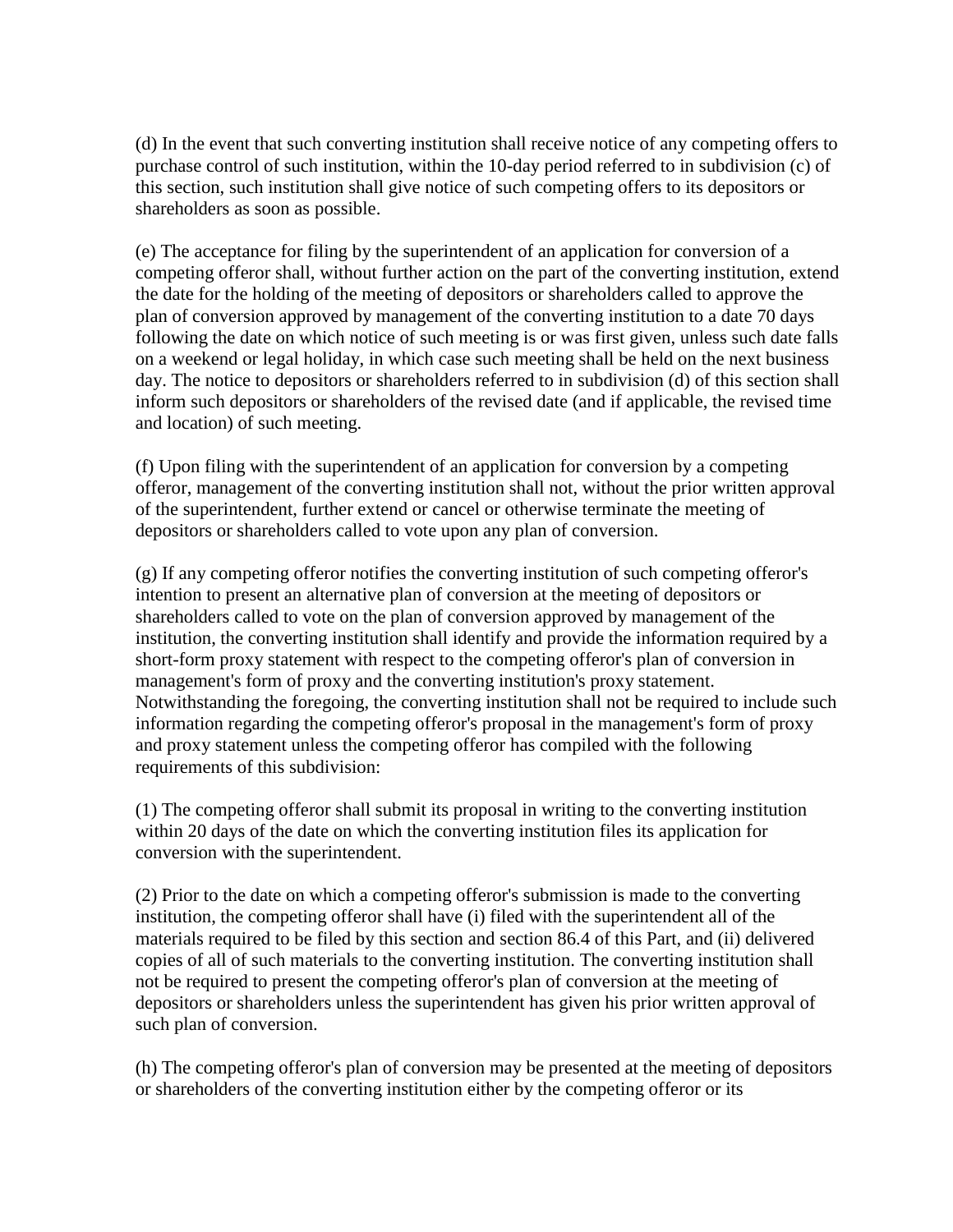representative who is qualified under applicable law to make such presentation on the competing offeror's behalf at the meeting. In the event that the competing offeror or its representative fails to present the competing offeror's proposal for action at the meeting, the converting institution shall not be required to make such presentation.

(i) If the management of the converting institution has adopted a plan of conversion pursuant to subdivision (b) of this section, the converting institution shall perform such of the following acts as may be duly requested in writing with respect to a competing offeror's plan of conversion by a competing offeror who will defray the reasonable expenses to be incurred by the converting institution in the performance of the act or acts requested:

(1) The converting institution shall mail or otherwise furnish to such competing offeror the following information as promptly as practicable after receipt of such request:

(i) a statement of the approximate number of depositors or shareholders of the converting institution who have been or are to be solicited on behalf of the management, or any group of such depositors or shareholders which the competing offeror shall designate;

(ii) if the converting institution has made or intends to make, through brokers or nominees or other persons, any solicitation of beneficial owners of deposits, a statement of the approximate number of such beneficial owners, or any group of such owners which the competing offeror shall designate; and

(iii) an estimate of the cost of mailing a specified proxy statement, form of proxy, or other communications to such depositors or shareholders of the converting institution.

(2) Copies of any proxy statement, form of proxy, or other communication furnished by the competing offeror and approved by the superintendent shall be mailed by the converting institution to such of the depositors or shareholders specified in subparagraph (1)(i) of this subdivision as the competing offeror shall designate. The converting institution shall also mail to each broker, nominee, or other person specified in subparagraph (1)(ii) of this subdivision a sufficient number of copies of such proxy statement, form of proxy, or other communications as will enable the broker, nominee, or other person to furnish a copy thereof to each beneficial owner solicited or to be solicited through him. The competing offeror shall pay the estimated costs of mailing the above-described materials before such materials are mailed, and the converting institution shall promptly repay to the competing offeror any estimated amounts paid in excess of the actual costs of such mailing.

(3) Any such material which is furnished to the converting institution by the competing offeror shall be mailed with reasonable promptness by the converting institution after receipt of the material to be mailed, envelopes, or other containers therefor, and postage or payment for postage; provided, however, that such material need not be mailed prior to the first day on which solicitation is made on behalf of management of the converting institution. Except for information incorporated by reference to management's own proxy statement, form of proxy or other communication, neither management of the converting institution nor the converting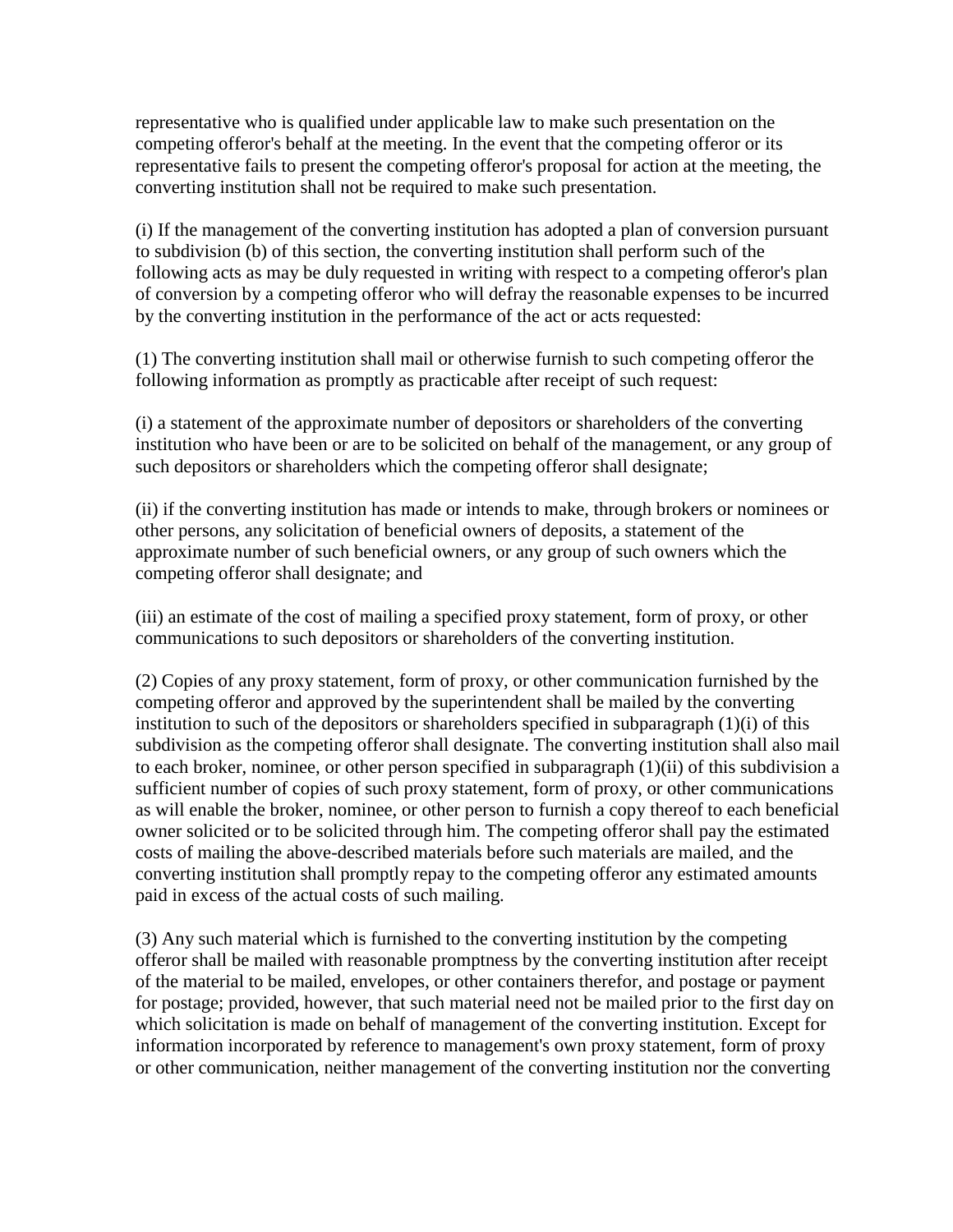institution shall be responsible for the proxy statement, form of proxy or any other communication mailed on behalf of a competing offeror.

(j) In lieu of performing the acts specified in subdivision (i) of this section, the converting institution may, at its option, if not prohibited by applicable law, furnish promptly to the competing offeror a reasonably current list of the names and addresses of the depositors or shareholders of the converting institution specified in subparagraph  $(i)(1)(i)$  of this section as the competing offeror shall designate, and a list of the names and addresses of such of the brokers, nominees or other persons specified in subparagraph  $(i)(1)(ii)$  of this section as the competing offeror shall designate together with a statement of the approximate number of beneficial owners solicited or to be solicited through each such broker, nominee or other person, and a schedule of the handling and mailing costs of each such broker, nominee, or other person, if such schedule has been supplied to the converting institution. The foregoing information shall be furnished promptly upon the request of the competing offeror or at reasonable intervals as it becomes available to the converting institution.

(k) No solicitation of proxies in connection with a conversion pursuant to this section shall be made unless the person so solicited is concurrently furnished with or has been previously furnished with a proxy statement or a short-form proxy statement complying with section 86.14 of this Part. In the event that the persons to whom capital stock is offered or sold pursuant to a conversion effected in compliance with the section shall exceed 20 in number, each of such persons shall be furnished with an offering circular complying with section 86.15 of this Part prior to the consummation of any such sale.

(l) In the case of a proposed conversion pursuant to this section, the converting institution, together with the proposed acquiror, shall file with the superintendent an application containing the information applicable to acquisitions of control of banks and trust companies under Supervisory Procedure CB 105 or CB 117 of this Title, as applicable. Such application, together with the superintendent's recommendation thereon, shall be submitted to the Banking Board, which shall grant or deny the application in accordance with the applicable provisions of article III-A of the Banking Law, except that the Banking Board shall grant or deny such application within 60 days of the date on which the application for conversion is filed with the superintendent.

(m) In any conversion effected pursuant to the terms of this section the eligible account holders of such converting mutual institution shall receive the subscription rights discussed in section 86.5 of this Part to purchase any shares of capital stock issued in connection with the conversion not purchased by the proposed acquiror or the competing offeror. Any such shares not purchased by the proposed acquiror and not subscribed for by the depositors or shareholders of the converting institution shall be sold pursuant to the provisions of section 86.5 of this Part.

(n) Any conversion in which a mutual institution merges into an existing stock-form institution or becomes a subsidiary of an existing holding company, and in which eligible account holders receive the right to purchase shares of the acquiror, shall be governed by the provisions of this section.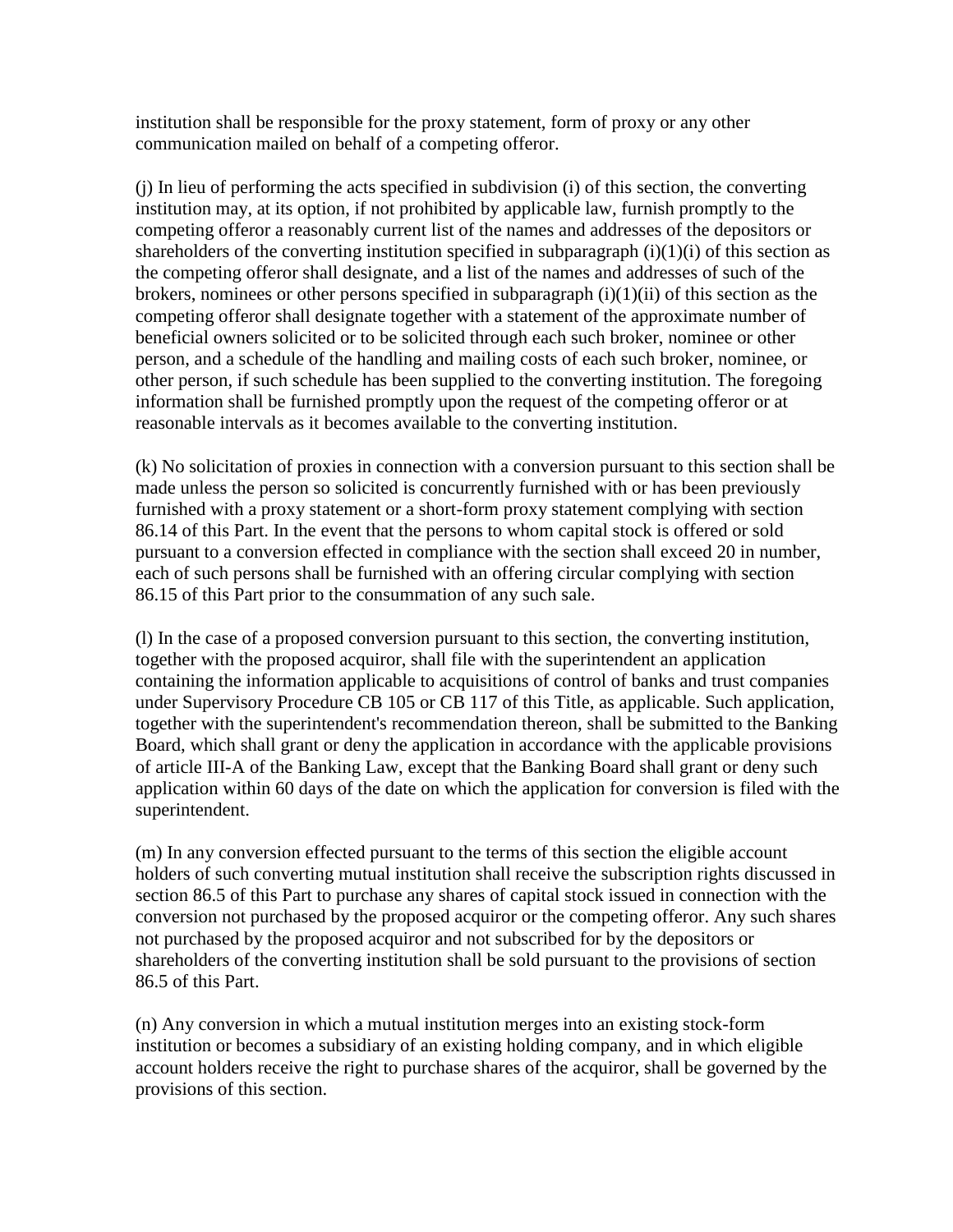#### History

Sec. filed March 5, 1984; amds. filed: May 14, 1984 as emergency measure, expired 60 days after filing; July 11, 1984 as emergency measure, expired 60 days after filing; July 26, 1984; March 7, 1986; Oct. 10, 1995 as emergency measure eff. Oct. 10, 1995. Added (n).

### **3 NYCRR - § 86.7 -- Applicability Of Certain Provisions Of The Banking Law To Stock-Form Savings Banks.**

(a) The provisions of the following sections of the Banking Law shall have no applicability to stock-form savings banks:

(1) Section 23 -- Acceptance or rejection of certificate; investigation fees (to the extent that it shall require the payment of an investigation fee other than the fee payable under Banking Law, section 14-e[2]).

(2) Section 230 -- Incorporation; organization certificate.

(3) Section 231 -- Notice of intention or organize.

(4) Section 232 -- Organization certificate to be submitted to superintendent; proof of publication and service of notice of intention.

(5) Section 233 -- When corporate existence begins; conditions precedent to commencing business.

(6) Section 234(1) -- General powers (only insofar as said provision authorizes the payment of "dividends" on deposit accounts).

(7) Section 234(2) -- General powers (only relative to contributions of mutual incorporators or trustees).

(8) Section 243 -- Surplus fund.

(9) Section 244 -- Earnings; how and when to be computed; transfers to surplus fund; undivided profits available for dividends (excluding definition of "net worth").

(10) Section 245 -- Dividends; regulations and restrictions; liability of trustees; extra dividends.

(11) Section 246 -- Board of trustees; number; vacancies; qualifications; oath and declaration.

(12) Section 246-a -- Executive committee and other committees.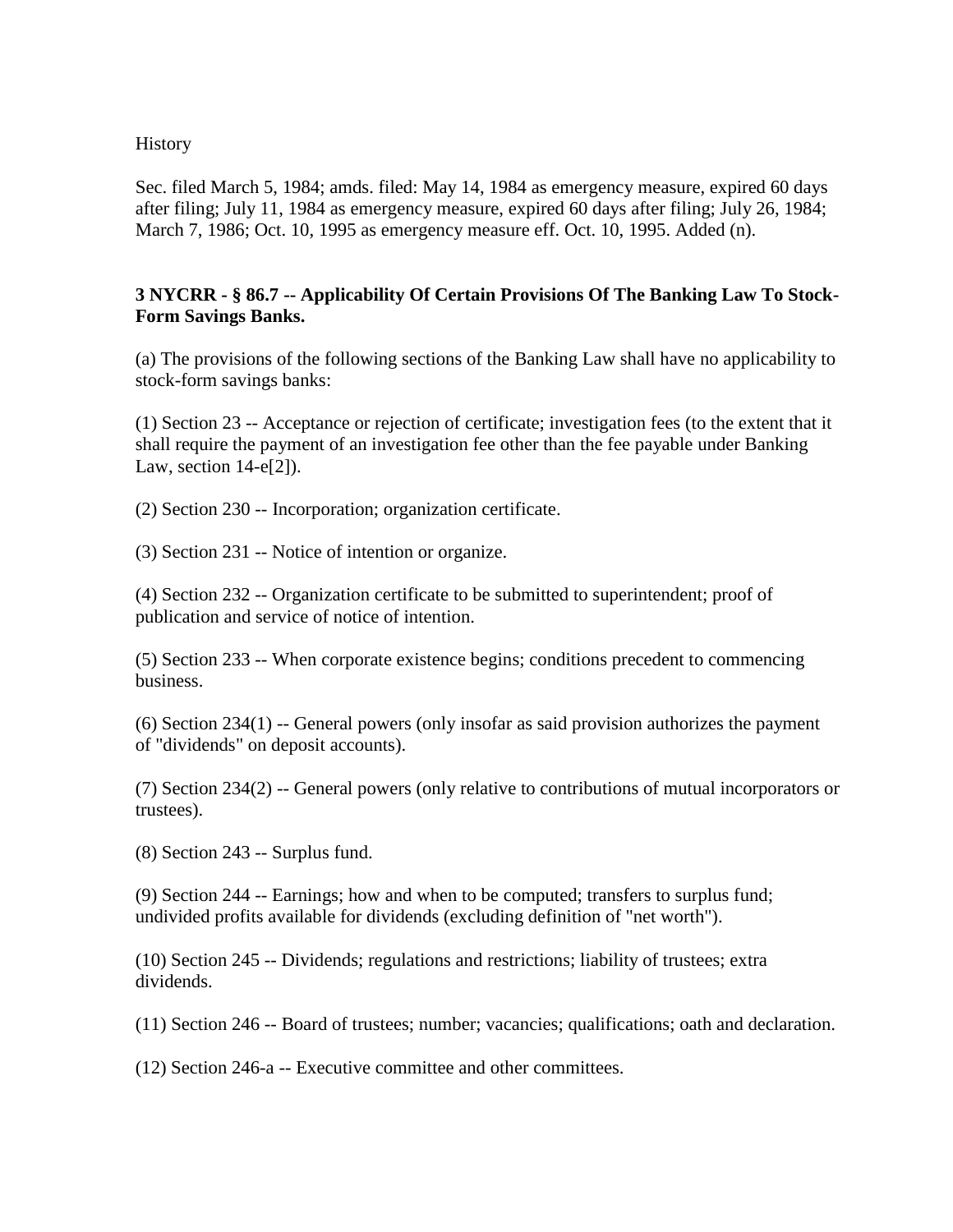(13) Section 247 -- Restrictions upon trustees and officers.

- (14) Section 248 -- Removal and forfeiture of office of trustee.
- (15) Section 249 -- Compensation of trustees and officers.
- (16) Section 250 -- Pensions; insurance.
- (17) Section 251 -- Meetings; quorum; bylaws; officers.

(b) In addition to such other requirements of law and regulations imposed upon savings banks, stock-form savings banks shall be subject to the following sections of the Banking Law, to the same extent as banks and trust companies referred to therein, and any reference in such sections to a bank or trust company shall be deemed to refer also to a stock-form savings bank:

(1) Section 103(8) -- Restrictions on loans, purchases of securities and total liabilities to bank or trust company of any one person.

- (2) Section 109 -- Closing of books; profits; how to be computed.
- (3) Section 110 -- Surplus fund; of what composed; and for what purpose used.
- (4) Section 111 -- Profits; credits to surplus fund and to undivided profits.
- (5) Section 112 -- Dividends; payable from net profits; restrictions.
- (6) Section 130 -- Restrictions on officers, directors and employees.
- (7) Section 140-a -- Stock option plans.

#### History

Sec. filed March 5, 1984; amds. filed: Nov. 15, 1985; Dec. 9, 1985; March 7, 1986; Sept. 21, 1987; Feb. 8, 1988 eff. Feb. 24, 1988. Amended (b)(7).

#### **3 NYCRR - § 86.8 -- Applicability Of Certain Provisions Of The Banking Law To Stock-Form Savings And Loan Associations.**

(a) The provisions of the following sections of the Banking Law shall have no applicability to stock-form savings and loan associations:

(1) Section 23 -- Acceptance or rejection of certificate; investigation fees (to the extent that it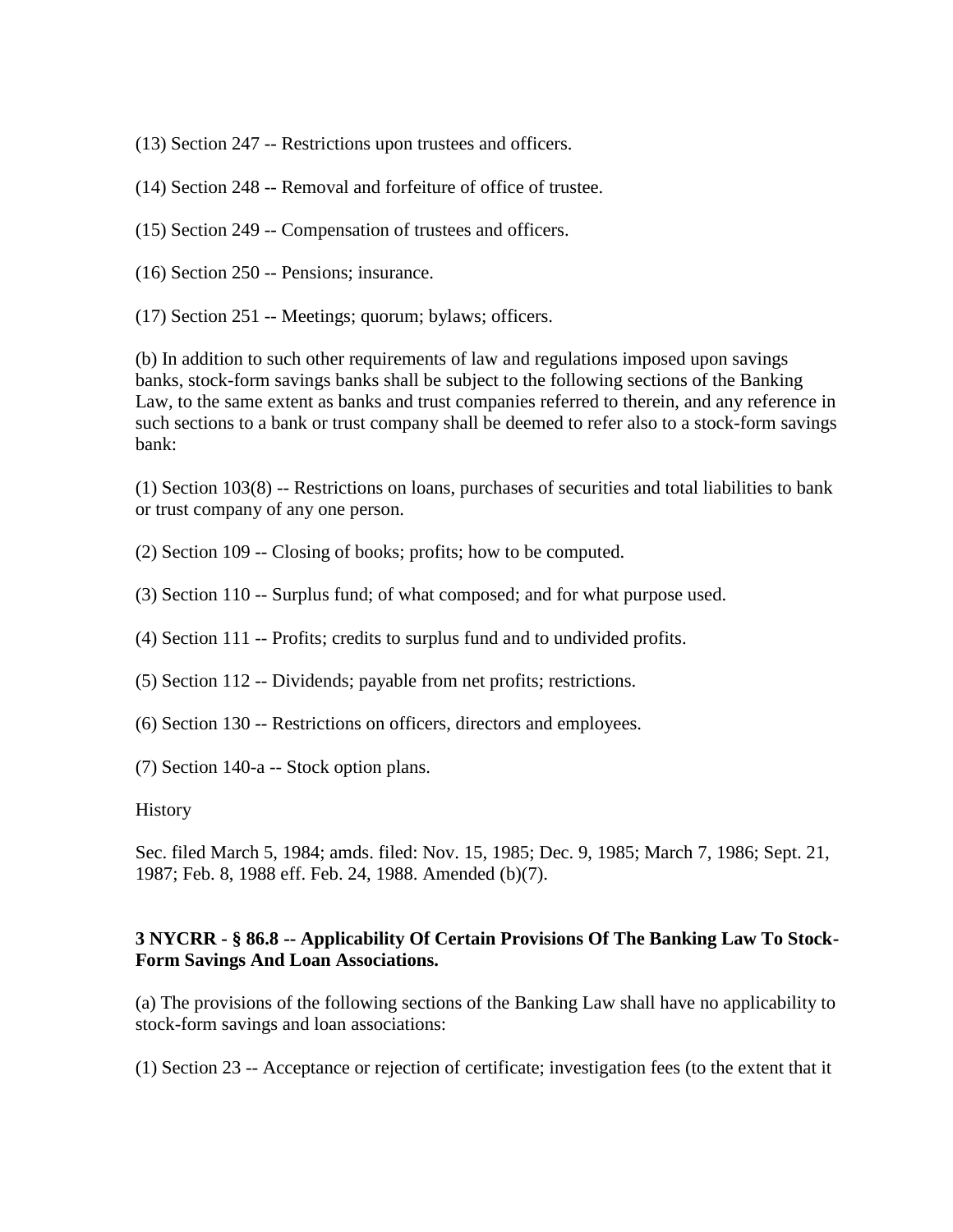shall require the payment of an investigation fee other than the fee payable under Banking Law, section 14-e[2]).

- (2) Section 375 -- Incorporation; organization certificate.
- (3) Section 376 -- Proposed bylaws.
- (4) Section 377 -- When corporate existence begins.

(5) Section 378 -- Power to issue shares; dues thereon (only to the extent that deposit accounts are denominated therein as share accounts).

- (6) Section 385 -- Surplus account.
- (7) Section 386 -- Profits; how and when to be computed.

(8) Section 387 -- Credits to surplus account and undivided profits; dividends to shareholders.

(9) Section 388 -- Fines and penalties for failure to make payments on installment shares.

(10) Section 389 -- Matured shares; conversion into shares of another class upon notice.

 $(11)$  Section 390 $(1, 2, 3, 4, 6)$  -- Withdrawal of unpledged shares, provisions for dividends.

(12) Section 392 -- Retirement of shares; suspension; transfer.

(13) Section 397 -- Number, qualifications and disqualifications of directors; oath; quorum; meeting of directors.

(14) Section 398 -- Filling of vacancies in board of directors; change in number of directors.

- (15) Section 398-a -- Forfeiture of office of director.
- (16) Section 398-b -- Duties of directors and officers.
- (17) Section 398-c -- Executive committee and other committees.
- (18) Section 399 -- Restrictions on directors and officers.
- (19) Section 400 -- Pensions; insurance.

(20) Section 402 -- Amendment of articles of association and by-laws; application to supreme court.

(21) Section 405 -- Annual report to shareholders; delivery and publication.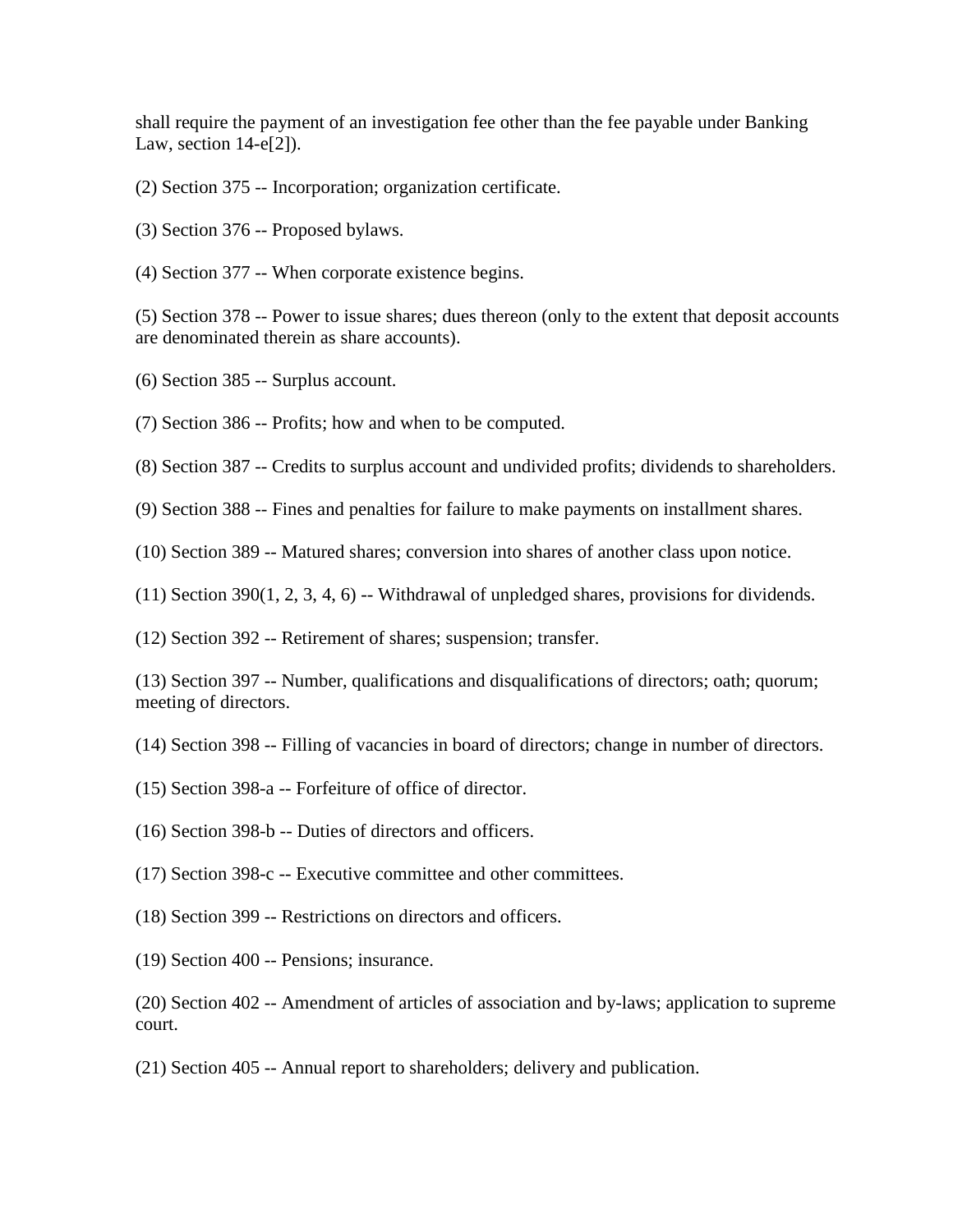(22) Section 406 -- Charters conformed to this article; obligations and rights unimpaired; saving clause.

(b) In addition to such other requirements of law and regulations imposed upon savings and loan associations, stock-form savings and loan associations shall be subject to the following sections of the Banking Law, to the same extent as banks and trust companies referred to therein and any reference in such sections to a bank or trust company shall be deemed to refer also to a stock-form savings and loan association:

(1) Section 103(8) -- Restrictions on loans, purchases of securities and total liabilities to bank or trust company of any one person.

(2) Section 109 -- Closing of books; profits; how to be computed.

(3) Section 110 -- Surplus fund; of what composed; and for what purposes raised.

(4) Section 111 -- Profits; credits to surplus fund and to undivided profits.

(5) Section 112 -- Dividends; payable from net profits; restrictions.

(6) Section 130 -- Restrictions on officers, directors and employees.

(7) Section 140-a -- Stock option plans.

History

Sec. filed March 5, 1984; amds. filed: Nov. 15, 1985; Dec. 9, 1985; Sept. 21, 1987; Feb. 8, 1988 eff. Feb. 24, 1988. Amended (b)(7).

## **3 NYCRR - § 86.9 -- Formation Of A Holding Company In Connection With The Conversion Of A Mutual Institution To Stock Form.**

The board of trustees or directors, as the case may be, of a thrift seeking to convert to stock form may cause a company to be formed to acquire all the stock of such converting institution. In such case, the converting institution shall file with its application for conversion detailed information as to the formation of such holding company (including specific details as to the rights of depositors or shareholders of such mutual institution to subscribe for stock of such holding company) as well as the proxy statement or short-form proxy statement complying with the provisions of section 86.14 of this Part. In addition, the thrift institution shall, as a condition of the superintendent's approval of the institution's conversion from mutual to stock form, file with the superintendent a copy of (a) any prospectus of such holding company as it shall be required to prepare under applicable State and Federal securities laws, and (b) any application for approval to become a bank holding company or savings and loan holding company as it shall be required to file under applicable Federal law.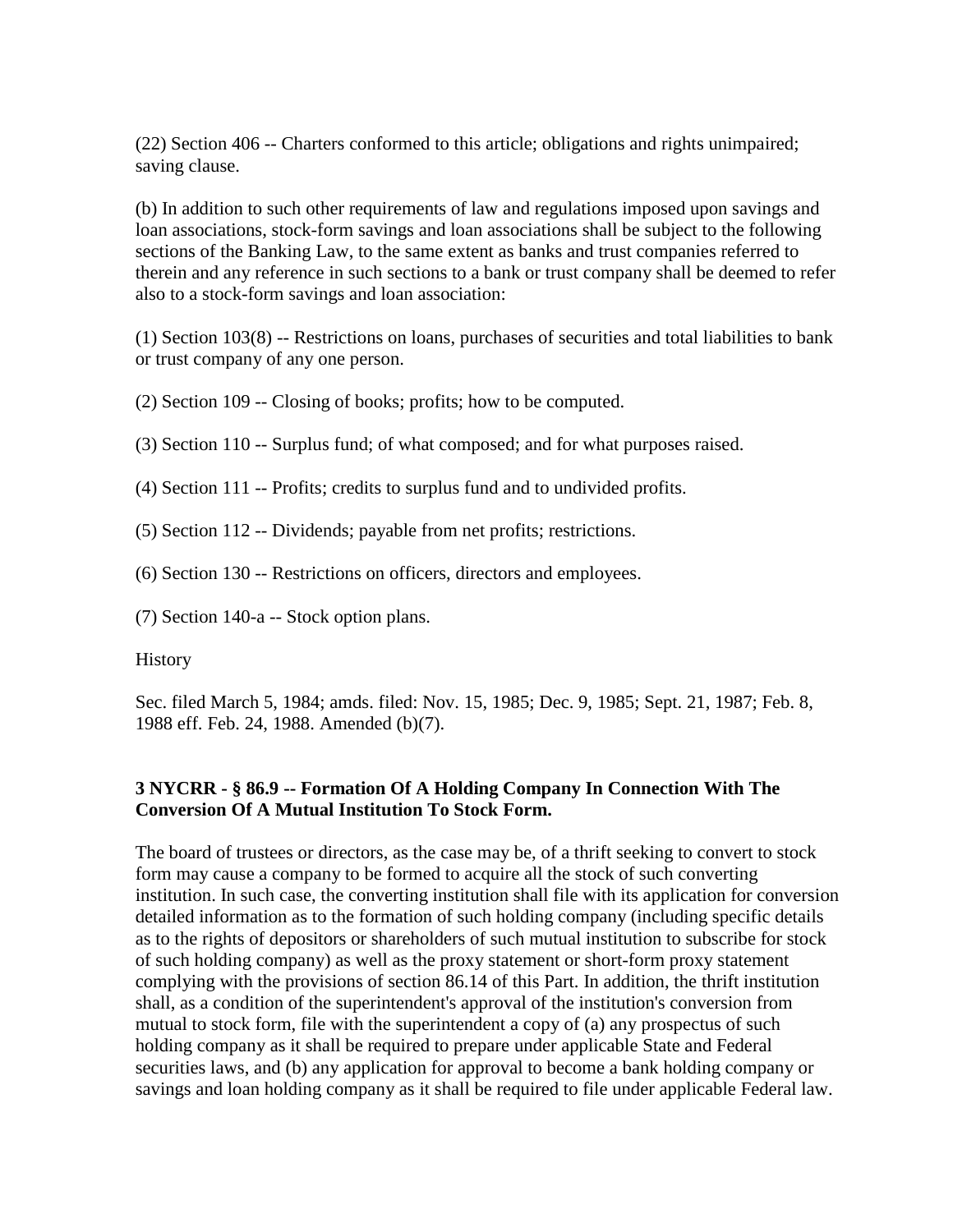Unless clearly inapplicable, all of the requirements of this Part shall apply to a conversion under this section.

**History** 

Sec. filed March 5, 1984; amds. filed Oct. 10, 1995 as emergency measure; June 13, 1996 eff. July 3, 1996.

## **3 NYCRR - § 86.10 -- Limitations On Certain Acquisitions Of Control Of Stock-Form Thrift Institutions.**

An organization certificate of a converting thrift may contain provisions, the effect of which would be to prohibit the acquisition of control of the converted stock-form thrift institution for a period not exceeding three years from the effective date of the conversion from mutual to stock-form.

History

Sec. filed March 5, 1984 eff. March 5, 1984.

## **3 NYCRR - § 86.11 -- Conflict Between State And Federal Law And Regulation.**

In the event that any converting institution or other person subject to the provisions of this Part shall find that it cannot either absolutely or without undue hardship comply with the provisions of this Part and at the same time satisfy the requirements of any State or Federal law or any regulation promulgated by the Federal Deposit Insurance Corporation, Federal Savings and Loan Insurance Corporation, Securities and Exchange Commission or any other regulatory agency as may have jurisdiction over any person or transaction referred to herein, such converting institution or other person may request a waiver of such conflicting provision from the superintendent, which the superintendent may grant for good cause after considering the declaration of policy in section one of chapter one of the Laws of 1984.

**History** 

Sec. filed March 5, 1984 eff. March 5, 1984.

## **3 NYCRR - § 86.12 -- Supervisory Stock Conversions.**

Notwithstanding any other provision of this Part, where the superintendent has determined that grounds exist for him to take possession of the business and property of a mutual thrift institution, in that such institution:

(a) is or will in the immediate future be unable to meet its obligations;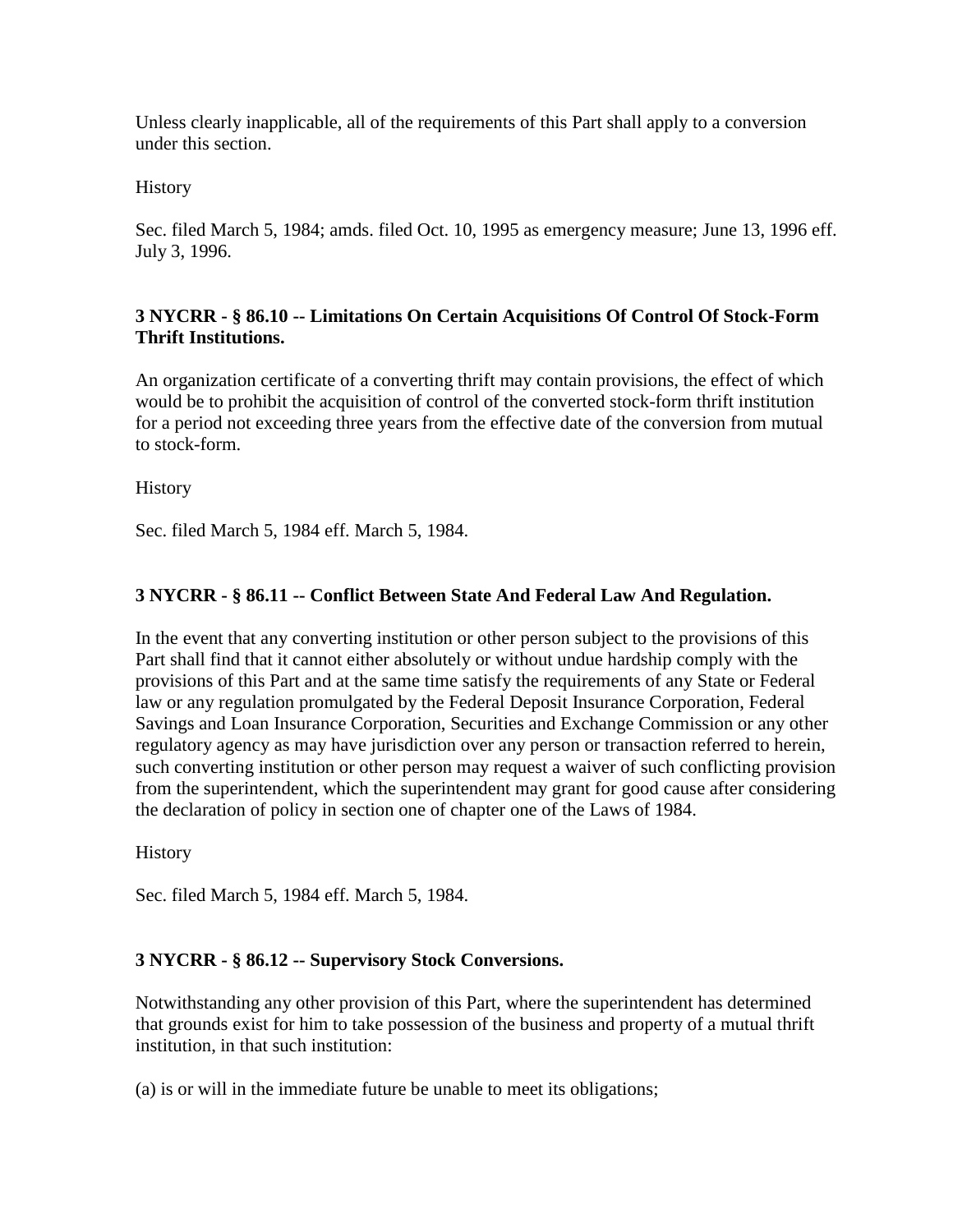(b) is or otherwise would be in an unsafe and unsound condition;

(c) cannot with safety and expediency continue business;

he may authorize the institution to convert to stock-form and to effect a sale or other transfer of its capital stock to a third party or parties in a transaction in which the converting institution's depositors or shareholders have no right of approval or right to subscribe for shares to be issued by the converting institution. In determining whether to authorize such a transaction, the superintendent shall take into consideration the declarations of policy contained in section 10 of the Banking Law and section 1 of chapter 1 of the Laws of 1984. Upon approval of such a transaction, the superintendent shall file the converted institution's amended organization certificate with the same force and effect as provided in section 86.4(c) of this Part.

History

Sec. filed March 5, 1984; amd. filed July 11, 1984 as emergency measure eff. July 11, 1984.

### **3 NYCRR - § 86.13 -- Application For Conversion.**

A converting institution shall be required to file with the superintendent an application for conversion which complies with form 86-AC, which reads in its entirety as follows:

### **FORM 86-AC**

### **[Facing Sheet]**

### **NEW YORK STATE BANKING DEPARTMENT One State Street New York, New York 10004**

#### **Application for Conversion**

\_\_\_\_\_\_\_\_\_\_\_\_\_\_\_\_\_\_\_\_\_\_\_\_\_\_\_\_\_\_\_\_\_\_\_\_\_\_\_\_\_\_\_\_\_\_\_\_\_\_\_\_\_\_\_\_\_\_\_\_\_\_\_\_\_\_\_\_\_\_\_\_

\_\_\_\_\_\_\_\_\_\_\_\_\_\_\_\_\_\_\_\_\_\_\_\_\_\_\_\_\_\_\_\_\_\_\_\_\_\_\_\_\_\_\_\_\_\_\_\_\_\_\_\_\_\_\_\_\_\_\_\_\_\_\_\_\_\_\_\_\_\_\_\_

\_\_\_\_\_\_\_\_\_\_\_\_\_\_\_\_\_\_\_\_\_\_\_\_\_\_\_\_\_\_\_\_\_\_\_\_\_\_\_\_\_\_\_\_\_\_\_\_\_\_\_\_\_\_\_\_\_\_\_\_\_\_\_\_\_\_\_\_\_\_\_\_

(Exact name of Converting Institution as specified in charter)

(Street address of Converting Institution)

(City, State and ZIP Code)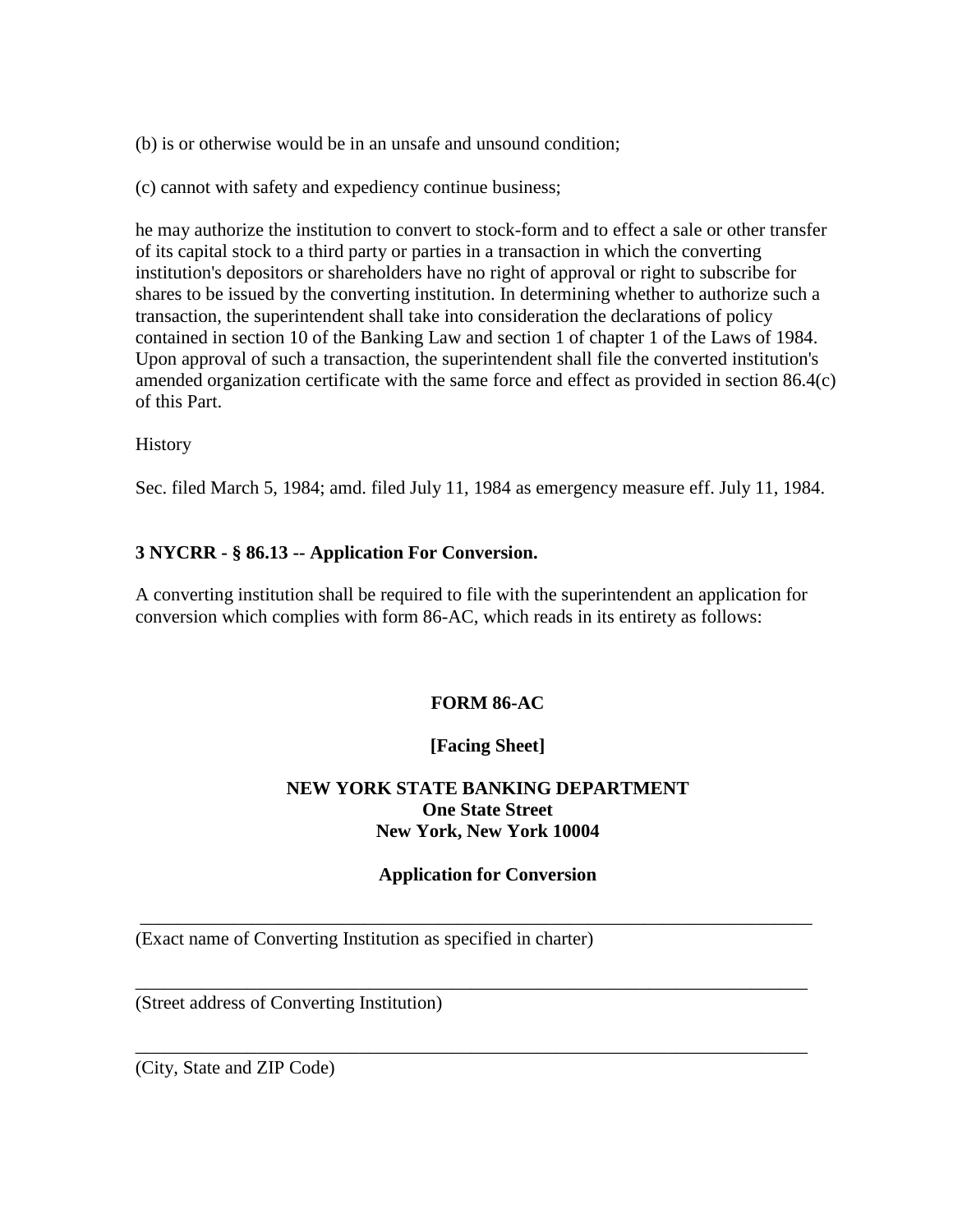Date of Application

#### **General Instructions**

A. Rules as to Use of Form 86-AC

Form 86-AC shall be used by any thrift institution seeking New York State Banking Department approval to convert from mutual to the stock-form pursuant to Part 86 of the General Regulations of the Banking Board.

 $\overline{\phantom{a}}$  ,  $\overline{\phantom{a}}$  ,  $\overline{\phantom{a}}$  ,  $\overline{\phantom{a}}$  ,  $\overline{\phantom{a}}$  ,  $\overline{\phantom{a}}$  ,  $\overline{\phantom{a}}$  ,  $\overline{\phantom{a}}$  ,  $\overline{\phantom{a}}$  ,  $\overline{\phantom{a}}$  ,  $\overline{\phantom{a}}$  ,  $\overline{\phantom{a}}$  ,  $\overline{\phantom{a}}$  ,  $\overline{\phantom{a}}$  ,  $\overline{\phantom{a}}$  ,  $\overline{\phantom{a}}$ 

Item 1. Form of Application.

Set forth an application for approval of the plan of conversion in the following form with the names and titles of the officers and directors or trustees signing the application indicated below their signatures:

The undersigned hereby makes application for approval to convert from a mutual thrift institution into a stock-form thrift institution, and submits herewith a statement of its proposed plan of conversion and other information and exhibits as required by Part 86 of the General Regulations of Banking Board.

This application has been approved by at least a majority of the board of directors or trustees of the converting institution. The undersigned officers and members of the board of directors or trustees severally represent (i) that each such person has read this application, (ii) that in the opinion of each such person, he or she has made such examination and investigation as is necessary to enable him or her to express an informed opinion that this application complies to the best of his or her knowledge and belief with the applicable requirements of this Part, and (iii) that each such person holds such informed opinion.

\_\_\_\_\_\_\_\_\_\_\_\_\_\_\_\_\_\_\_\_\_\_\_\_\_\_\_\_\_\_\_\_ \_\_\_\_\_\_\_\_\_\_\_\_\_\_\_\_\_\_\_\_\_\_\_\_\_\_\_\_\_\_\_\_\_\_\_

ATTEST:

Secretary **Name of Converting Institution** 

By \_\_\_\_\_\_\_\_\_\_\_\_\_\_\_\_\_\_\_\_\_ President

(Principal Executive Officer)

\_\_\_\_\_\_\_\_\_\_\_\_\_\_\_\_\_\_\_\_\_\_\_\_\_\_\_\_\_

\_\_\_\_\_\_\_\_\_\_\_\_\_\_\_\_\_\_\_\_\_\_\_\_\_\_\_\_\_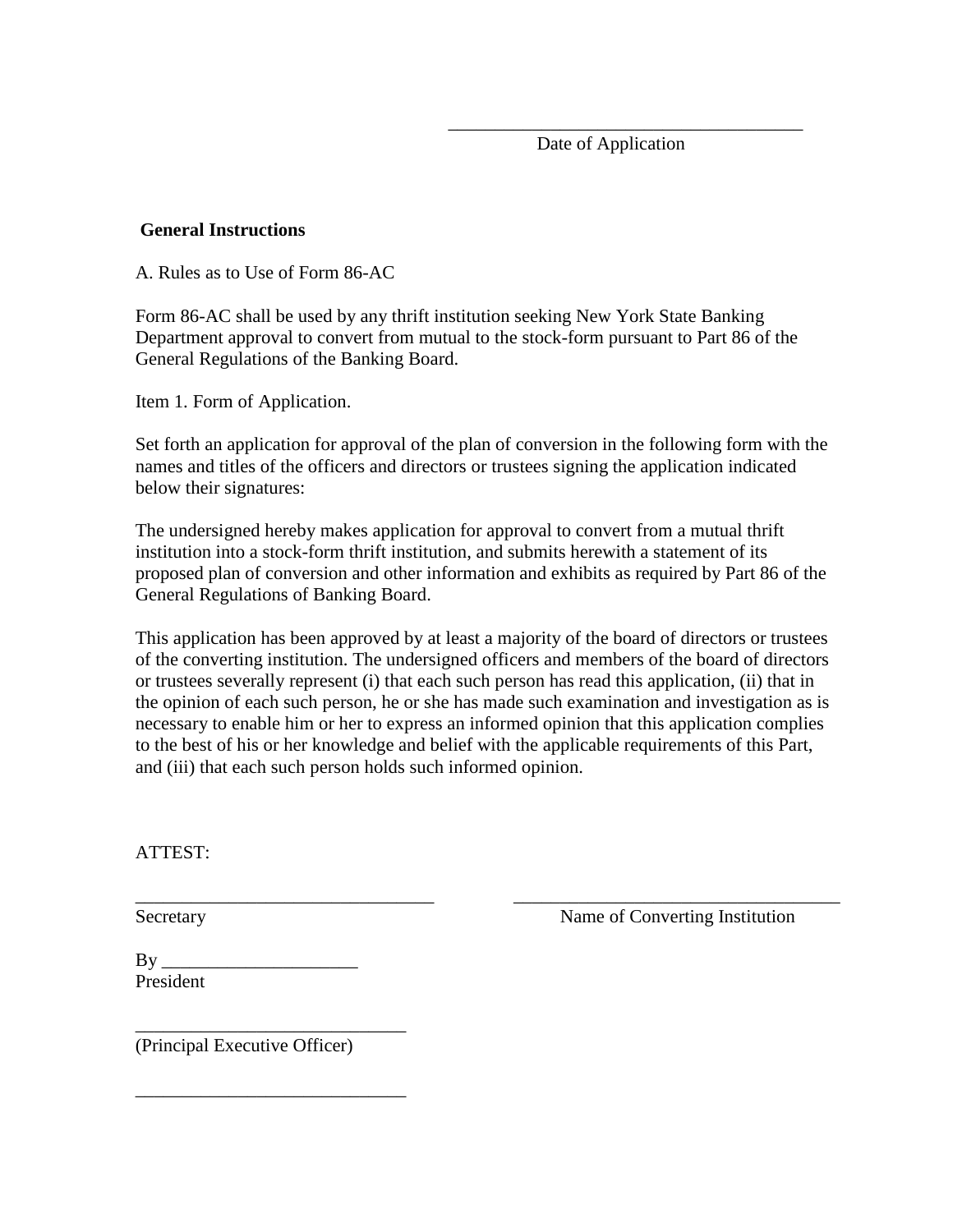(Principal Executive Officer)

\_\_\_\_\_\_\_\_\_\_\_\_\_\_\_\_\_\_\_\_\_\_\_\_\_\_ (Signatures of at least a majority of (Director or Trustee) the Board of Directors or Trustees)

\_\_\_\_\_\_\_\_\_\_\_\_\_\_\_\_\_\_\_\_\_\_\_\_\_\_ (Director or Trustee)

(Director or Trustee)

\_\_\_\_\_\_\_\_\_\_\_\_\_\_\_\_\_\_\_\_\_\_\_\_\_\_

\_\_\_\_\_\_\_\_\_\_\_\_\_\_\_\_\_\_\_\_\_\_\_\_\_\_

\_\_\_\_\_\_\_\_\_\_\_\_\_\_\_\_\_\_\_\_\_\_\_\_\_\_

\_\_\_\_\_\_\_\_\_\_\_\_\_\_\_\_\_\_\_\_\_\_\_\_\_\_

(Director or Trustee)

(Director or Trustee)

(Director or Trustee)

Item 2. Plan of Conversion.

Furnish the complete formal written plan adopted by the board of directors or trustees for conversion of the mutual institution to the stock-form of organization. The terms of the plan submitted pursuant to this Item will be a basis for the Superintendent's approval and the plan as approved will be distributed as an attachment to the proxy statement and the offering circular as provided in Part 86.

Item 3. Proxy Statement and Offering Circular.

Furnish copies of the proxy statement and offering circular. The proxy statement and offering circular should be prepared in accordance with Forms 86-PS and 86-OC, respectively.

Item 4. Form of Proxy.

Furnish preliminary copies of the form of proxy to be distributed to Eligible Account Holders by the management.

Item 5. Sequence and Timing of the Plan.

Set forth the expected chronological order of the events connected with the plan of conversion beginning with the filing of this application through completion of the sale of all the capital stock to be issued pursuant to the plan. Indicate the expected timing of any requisite approvals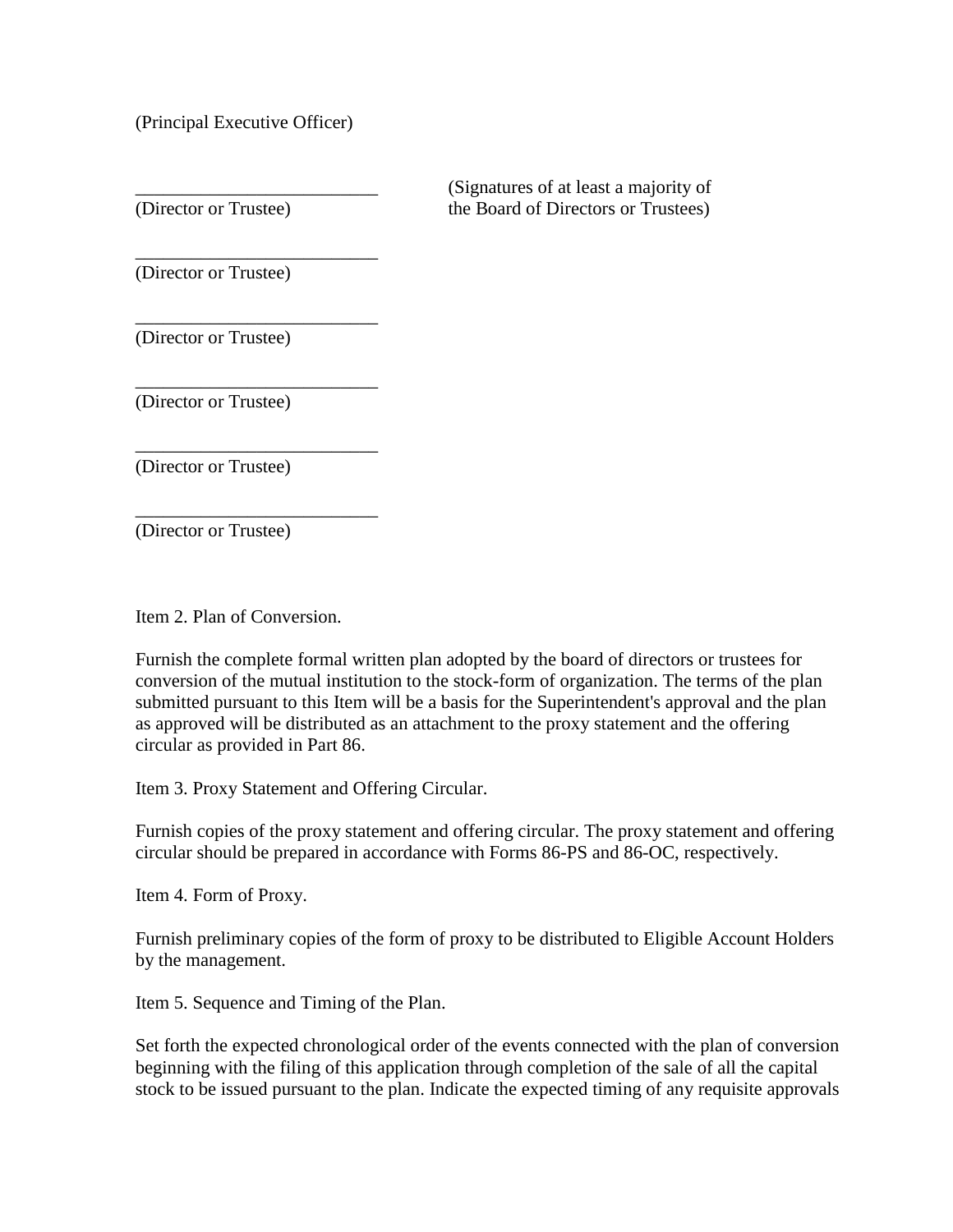of Federal authorities. Indicate the proposed timing of all aspects of the subscription offering. If there will be an underwritten public offering of the capital stock as part of the plan of conversion, indicate the proposed timing of all aspects of such offering.

Item 6. Record Dates.

If the converting institution's plan of conversion contains an eligibility record date earlier than 90 days prior to the date of adoption of the plan of conversion by the board of directors or trustees, state the reason for the selection of such earlier date.

Item 7. Expenses Incident to the Conversion.

Provide in substantially the tabular form indicated below the estimated expenses of the conversion to be incurred by the converting institution.

Legal  $\qquad$  \$ Postage and Mailing Printing Escrow or Agent Fees Underwriting Fees Appraisal Fees Transfer Agent Fees Auditing and Accounting Proxy Solicitation Fees Advertising Other Expenses \_\_\_\_\_\_\_\_\_\_\_\_\_\_\_\_\_\_\_\_\_\_\_

Total \$

Instructions:

1. The converting institution may exclude costs represented by salaries and wages of regular employees and officers, if a statement to that effect is made. The cost of solicitation by specially engaged employees or paid solicitors under paragraph (b) of Item 3 of Form 86-PS shall be stated under "Proxy Solicitation Fees" in this Item.

2. If the converting institution has any category of expense exceeding \$10,000 which is not specified in this Item, such expenses shall be itemized rather than including it under the category "Other Expenses".

3. If the solicitation is conducted other than by management of the converting institution, the information required in this Item shall be provided with respect to the cost of such solicitation.

Item 8. Indemnification.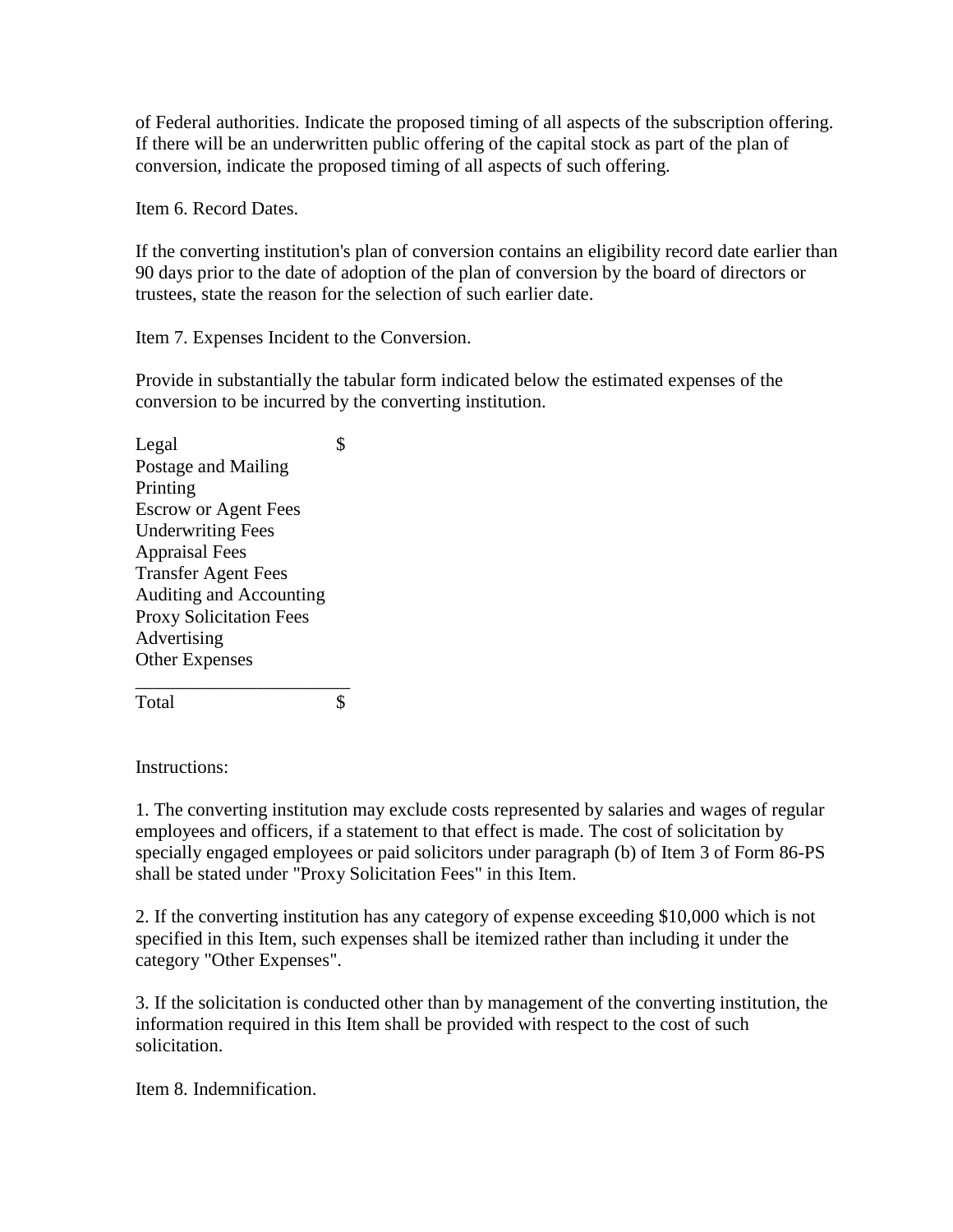State the general effect of any charter provision, bylaw, contract, arrangement, statute or regulation to be in effect during or after the conversion under which any underwriter, appraiser, lawyer, accountant or expert, or director, officer, or trustee of the converting institution will be insured or indemnified in any manner against any liability which he may incur in his; capacity as such.

### **EXHIBITS**

The following exhibits shall be attached to this Form.

Exhibit 1. Resolution of Board of Directors or Trustees.

Set forth a certified copy or copies of a resolution or resolutions of the board of directors or trustees (1) adopting the plan of conversion filed with this application; (2) authorizing the filing of this application; and (3) applying for continued insurance of accounts by its Federal deposit insuror. The action adopting the plan of conversion and authorizing the filing of this application must be approved by a majority of the board of directors or trustees.

Exhibit 2. Copies of Documents, Contracts and Agreements.

Furnish the following documents, contract and agreements:

(a) proposed certificates for capital stock to be issued;

(b) proposed order forms with respect to the subscription rights;

(c) any proposed management employment contracts;

(d) any contract described in response to Item 6(e) of Form 86-PS;

(e) contracts or agreements with paid solicitors described in response to Item 3(b) of Form 86- PS;

(f) any material loan agreements relating to borrowings by the converting institution other than subordinated debt securities approved by the Superintendent;

(g) any appraisal agreement or proposed agreement, underwriting contract or agreements among underwriters;

(h) any required undertakings or affidavits by officers, trustees or directors purchasing shares in the conversion that they are acting independently; and

(i) any agreements for the making of markets or the listing on exchanges of the stock of the converted institution.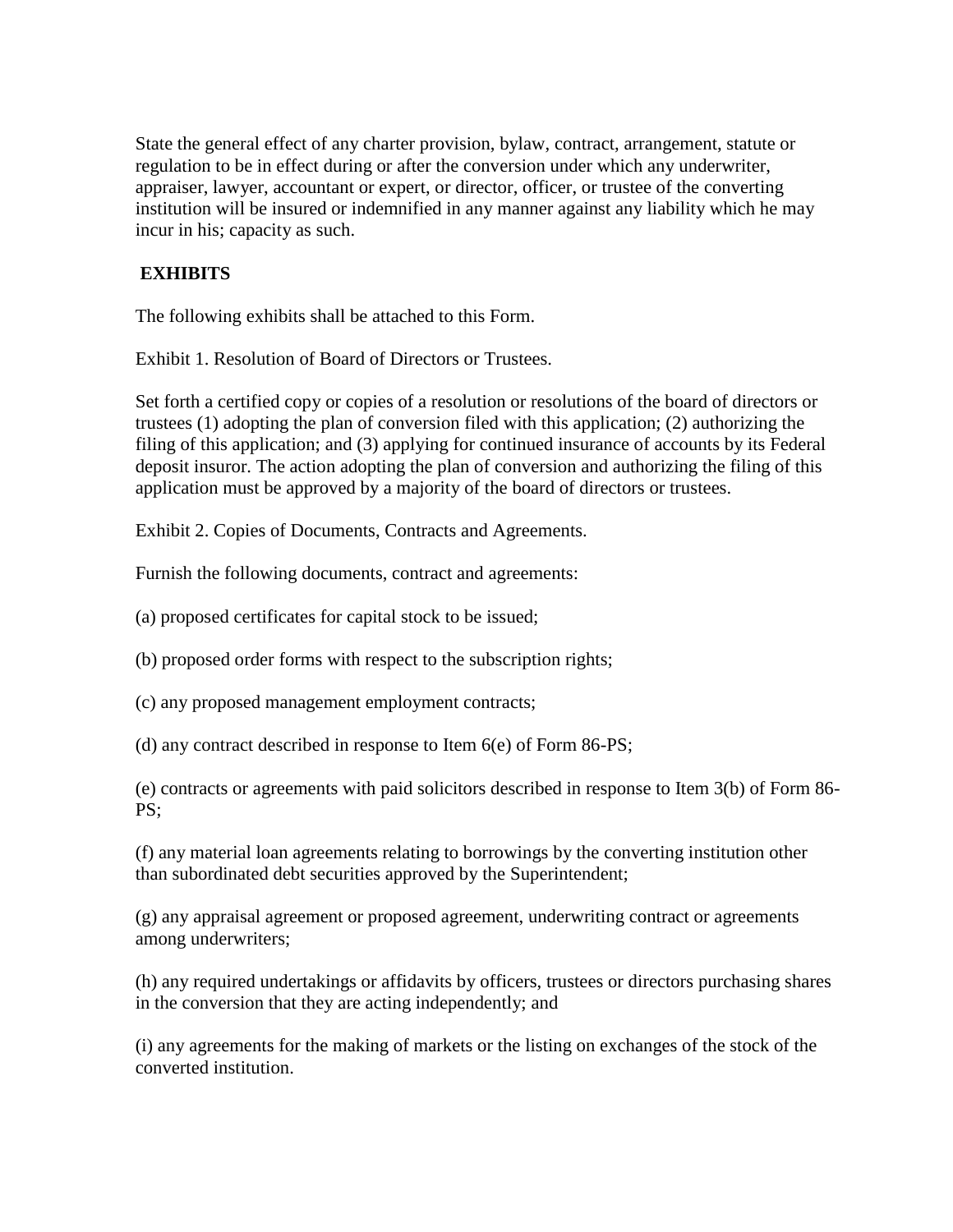Documents, contracts and agreements which are furnished in proposed form under this exhibit shall be furnished in final form immediately after the meeting of depositors or shareholders to consider the plan of conversion, except for documents which by their nature cannot be in final form until a later time, in which case they shall be furnished in substantially final form.

Exhibit 3. Opinion of Counsel.

Furnish an opinion of counsel for the converting institution regarding each of the following matters:

(a) the legal sufficiency of the converting institution's proposed certificates and order forms for shares of capital stock;

(b) the conformance with the Banking Law and any regulations promulgated thereunder of the plan of conversion;

(c) the compliance with the Banking Law and any regulations promulgated thereunder of the converting institution's bylaws;

(d) the type and extent of voting rights in the converting institution after conversion;

(e) and the valid authorization and issuance of the capital stock and the nonassessability of such stock.

Exhibit 4. Federal and State Tax Opinions and Rulings.

(a) Furnish an opinion of the converting institution's tax advisor or an Internal Revenue Service ruling as to the Federal income tax consequences of the plan of conversion to the converting institution and to the depositors or shareholders who receive nontransferable subscription rights to purchase capital stock.

Instruction: The Superintendent may require that such an Internal Revenue Service ruling be obtained if the converting institution's plan of conversion is not substantially similar to plans of conversion which have received favorable rulings. The Superintendent may also require that such a ruling be obtained if the converting institution's plan of conversion contains novel provisions or there is otherwise a question as to the Federal income tax consequences of the plan.

(b) Furnish an opinion of the converting institution's tax advisor or if applicable, a ruling from the appropriate State taxing authority, as to any tax consequences of the plan of conversion to the converting institution and to its depositors and shareholders under the laws of the State of New York.

Exhibit 5. Valuation Materials.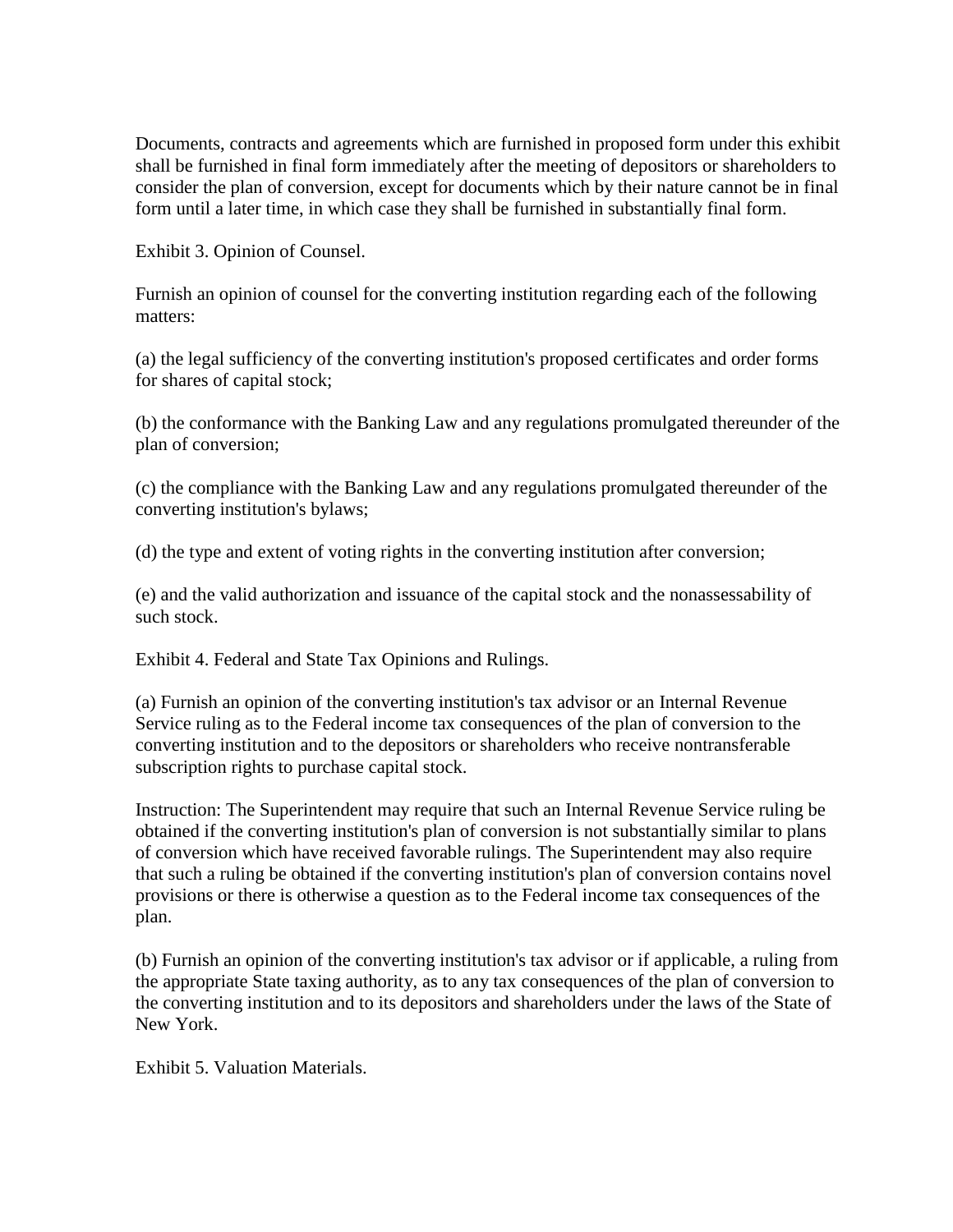Furnish any materials required to be filed by section 86.5(c)(4) of Part 86 regarding the valuation of the converting institution's capital stock. A converting institution is not required to file such materials if the offering of capital stock will not commence before the meeting of depositors or shareholders to vote on the plan of conversion.

Exhibit 6. Notice to Depositors or Shareholders.

Furnish the notice to the converting institution's depositors or shareholders required by section 86.4 of Part 86.

Exhibit 7. Organization Certificate and Bylaws.

Furnish a copy of the converting institution's proposed amended organization certificate and bylaws which shall be effective upon the conversion of the institution to stock form. If a holding company is being formed in connection with the conversion, also furnish a copy of the proposed organization and bylaws of the holding company.

Exhibit 8. Business Plans.

Furnish a consolidated business plan. The converting institution shall provide, as part of the business plan, a detailed discussion of how the capital acquired in the conversion will be utilized, including, among other things, any proposed stock repurchases.

Exhibit 9. Other Materials.

(a) If information required by an appropriate form is not provided because such information is unknown or unavailable, furnish a detailed statement as to the reasons for each such omission.

(b) Furnish all consents of experts required to be filed by section86.4(1) of Part 86.

(c) If applicable, furnish the statement required by the Instruction to Item 5(e) of Form 86-PS regarding events which occurred within the last 10 years to directors or trustees or the converting institution.

(d) If information required by Item 14(h) of Form 86-PS relating to historical financial information is omitted, furnish the statement required by Item 14(h)(1) of Form 86-PS.

(e) Furnish any powers of attorney employed pursuant to Part 86.

(f) A converting institution shall also submit a copy of an opinion from an independent executive compensation expert stating whether or not the total compensation for the executive officers, directors or trustees, viewed as a whole and on an individual basis, is reasonable and proper in comparison to the compensation provided to executive officers, directors or trustees of similar publicly traded financial institutions. The opinion shall address any stock option and employee or director stock benefit plans disclosed in the proxy solicitation and stock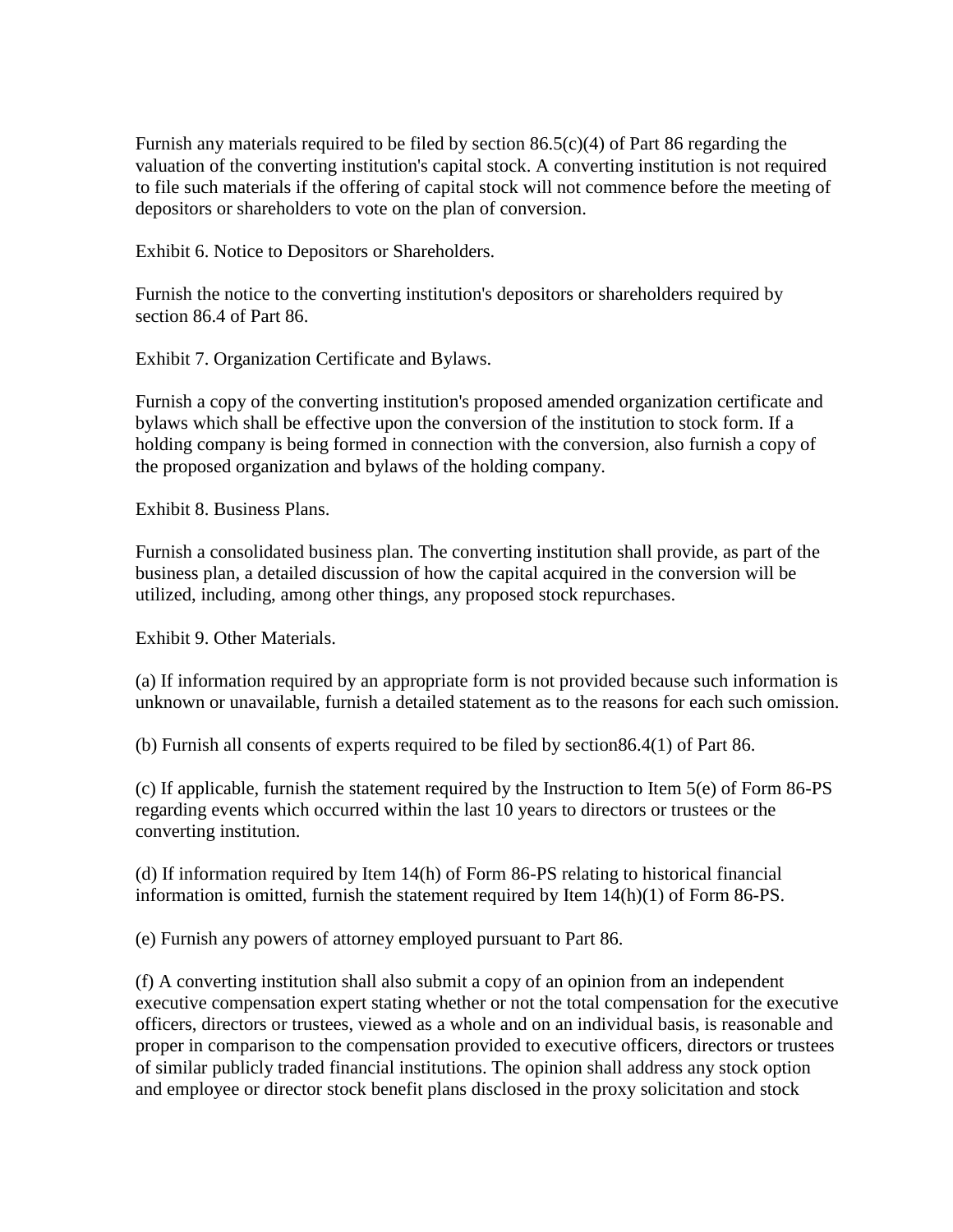offering materials that are intended to be presented to stockholders for a vote in the year following the effective date of the conversion. A detailed discussion of the basis of such opinion shall be included in the opinion.

(g) Furnish copies of any written offers or written expressions of interest to acquire the converting institution submitted by any person to the board of trustees or directors any time after the date one year prior to the publication of approval of the plan of conversion by the board of trustees or directors.

**History** 

Sec. filed March 5, 1984; amds. filed Oct. 10, 1995 as emergency measure; June 13, 1996 eff. July 3, 1996.

## **3 NYCRR - § 86.14 -- Proxy Statement.**

The proxy statement required by this Part shall comply with form 86-PS, except that a converting institution may combine the proxy statement and offering circular in one document. A short-form proxy statement shall contain the information required by Items 1, 2, 3, 4 and 5 of form 86-PS. A short-form proxy statement shall also include cross references to the sections of the offering circular containing the information required by form 86-PS, which reads in its entirety as follows:

### **FORM 86-PS**

## **[Facing Sheet]**

### **NEW YORK STATE BANKING DEPARTMENT One State Street New York, New York 10004**

## **Proxy Statement**

\_\_\_\_\_\_\_\_\_\_\_\_\_\_\_\_\_\_\_\_\_\_\_\_\_\_\_\_\_\_\_\_\_\_\_\_\_\_\_\_\_\_\_\_\_\_\_\_\_\_\_\_\_\_\_\_\_\_\_\_\_\_\_\_\_\_\_

\_\_\_\_\_\_\_\_\_\_\_\_\_\_\_\_\_\_\_\_\_\_\_\_\_\_\_\_\_\_\_\_\_\_\_\_\_\_\_\_\_\_\_\_\_\_\_\_\_\_\_\_\_\_\_\_\_\_\_\_\_\_\_\_\_\_\_\_

\_\_\_\_\_\_\_\_\_\_\_\_\_\_\_\_\_\_\_\_\_\_\_\_\_\_\_\_\_\_\_\_\_\_\_\_\_\_\_\_\_\_\_\_\_\_\_\_\_\_\_\_\_\_\_\_\_\_\_\_\_\_\_\_\_\_\_\_

(Exact name of converting institution as specified in charter)

(Street address of converting institution)

(City, State and ZIP Code)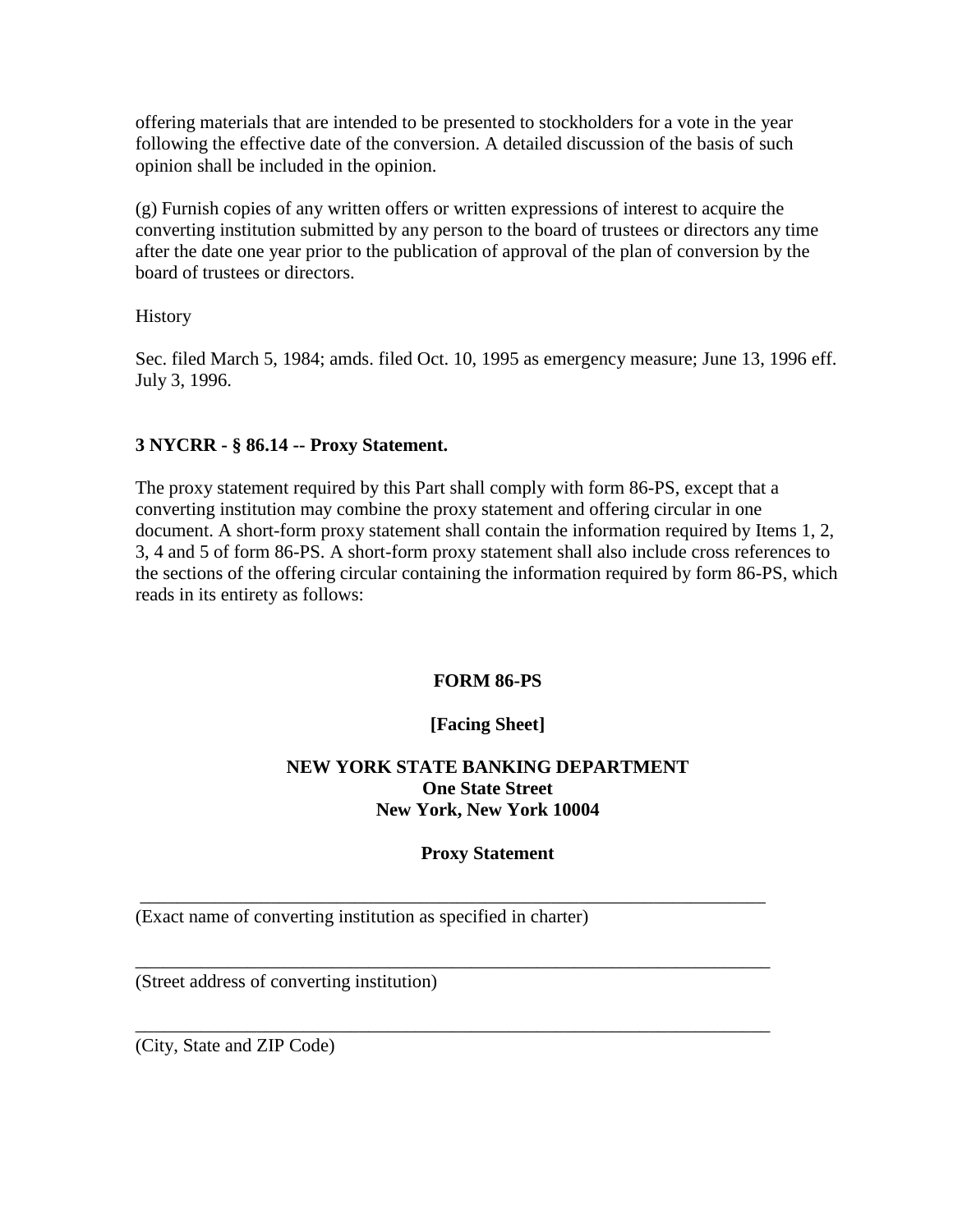Proxy Statement Form -- Index to Items

Item 1. Notice of Meeting Item 2. Revocability of Proxy Item 3. Persons Making Solicitation Item 4. Voting Rights and Vote Required for Approval Item 5. Directors and Executive Officers Item 6. Remuneration and Other Transactions with Management and Others Item 7. Business of the Converting Institution Item 8. Description of the Plan of Conversion Item 9. Description of Capital Stock Item 10. Capitalization Item 11. Use of New Capital Item 12. New Charter, Bylaws or Other Documents Item 13. Other Matters Item 14. Financial Statements Item 15. Consents of Experts and Reports Item 16. Attachments

### **FORM 86-PS**

#### **Information Required in Conversion Proxy Statement**

Note:

1. Except as otherwise specifically provided, where any item calls for information for a specified period in regard to directors, officers, trustees or other persons holding specified positions or relationships, the information shall be given in regard to any person who held any of the specified positions or relationships at any time during the period. However, information need not be included for any portion of the period during which such person did not hold any such position or relationship provided a statement to that effect is made.

2. The proxy statement shall include such information which the Superintendent by interpretative release or otherwise has deemed necessary to comply with items of this Form 87-PS.

Item 1. Notice of Meeting.

The cover page of the proxy statement shall give notice of the meeting of the depositors or shareholders called by the board of directors or trustees to act upon the conversion. The cover page shall include the date, time, and place of the meeting, a brief description of each matter to be acted upon at the meeting, the date of record for depositors or shareholders entitled to vote at the meeting, the date of the statement, and the full address, zip code and telephone number of the converting institution.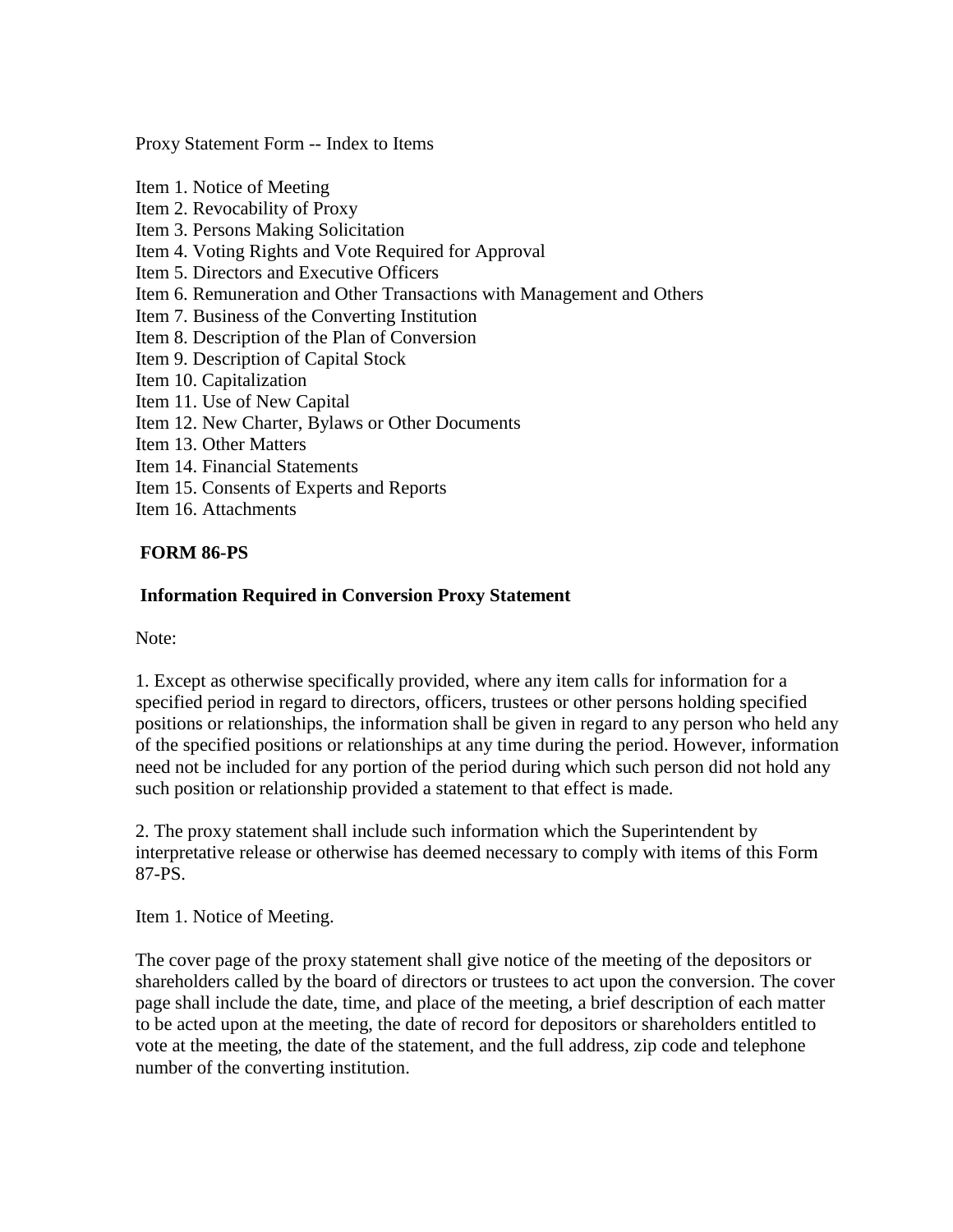Item 2. Revocability of Proxy.

State that the person giving the proxy has the power to revoke it before the proxy is exercised at the meeting. If the right of revocation is subject to compliance with any formal procedure, briefly describe such procedure. Briefly describe any charter, bylaw or applicable Federal or State law requirements otherwise restricting voting by proxy. State that the proxy is solicited for the meeting called to consider the conversion, and any adjournment thereof, and will not be used for any other meeting.

Item 3. Persons Making the Solicitation.

(a) State whether the solicitation is made by the management of the converting institution. Give the name of any director or trustee of the converting institution who has informed the management in writing that he intends to oppose any action intended to be taken by the management and indicate the action which he intends to oppose.

(b) If the solicitation is to be made otherwise than by the use of the mails, describe the methods to be employed. If the solicitations is to be made by specially engaged employees or paid solicitors, state the material features of any contract or arrangement for such solicitation and identify the parties.

(c) If the solicitation is made otherwise than by the management of the converting institution, so state and give the names of the eligible account holder by whom or on whose behalf it is made, the name of any person soliciting proxies on behalf of such eligible account holder, the length of time he or she has been a depositor, and the reasons he or she is making the solicitation. Any such solicitation normally need not respond to Items 5 through 16, but must include such information as to make such solicitation comply with section 86.4(h) of Part 86. All proxy solicitation materials used by or on behalf of an eligible account holder shall solicit proxies only for an affirmative or negative vote with respect to the plan of conversion approved by the board of trustees or directors for presentation to eligible account holders and may not confer discretionary authority. If the depositor's proxy solicitation is being financed by a third party, such party's identity and any interest of such person in the transaction must be disclosed.

Item 4. Voting Rights and Vote Required for Approval.

(a) Describe briefly the voting rights of the depositors or shareholders. State the approximate total number of votes entitled to be cast at the meeting.

(b) As part of the description give the date of record for the depositors or shareholders entitled to vote at the meeting.

(c) As to each matter which will be submitted to a vote of the depositors or shareholders, state the vote required for its approval.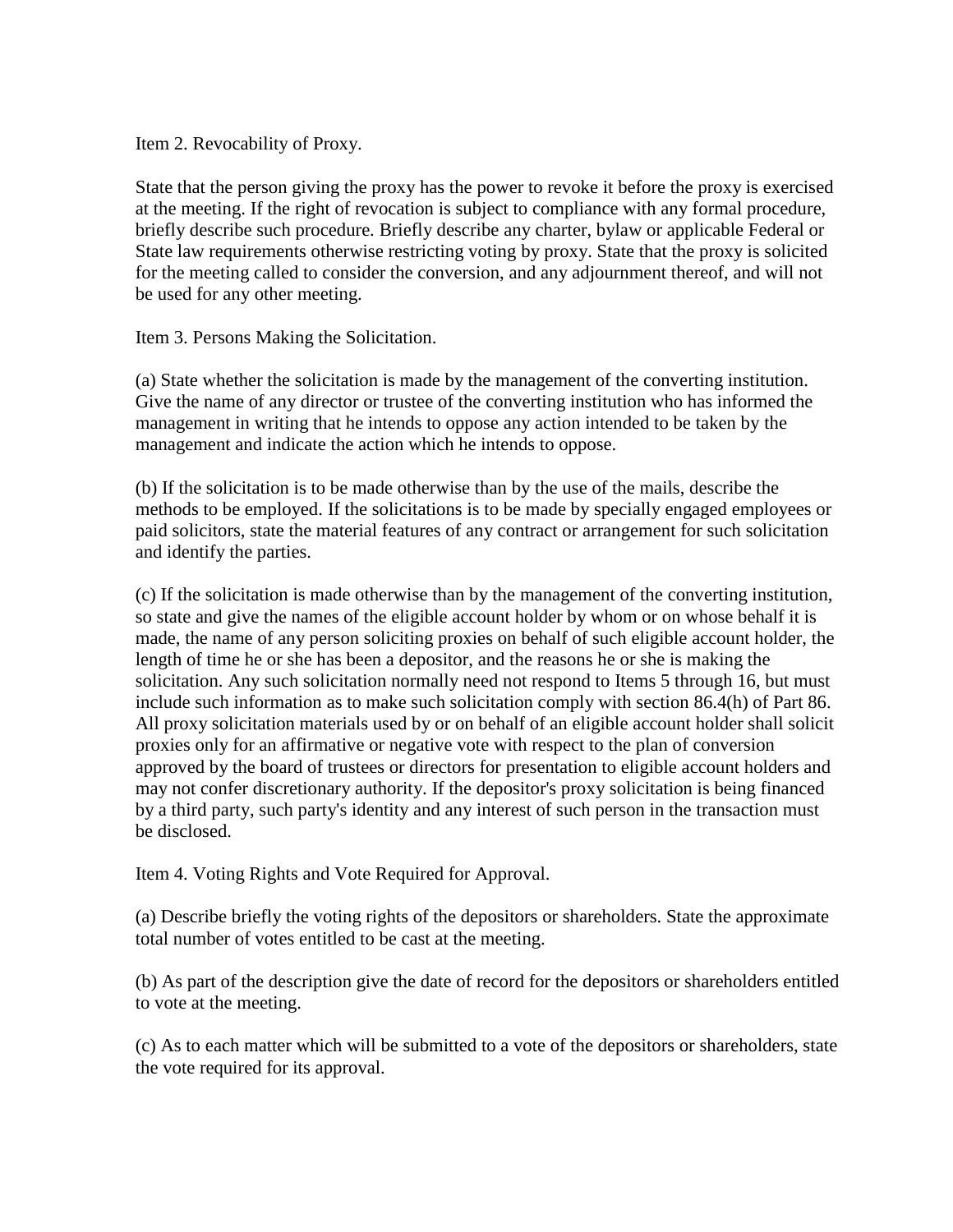Item 5. Directors, Trustees and Executive Officers.

(a) Furnish the information regarding directors, trustees and executive officers and certain relationships and related transactions required to be disclosed under Item 5 of 12 CFR 563b.101.<sup>1</sup> Unless the context otherwise requires, the words "registrant" and "issuer" in those regulations shall refer to the converting institution and the word "Commission" shall refer to the Banking Department.

*1 12 CFR Part 563b was published in the November 30, 1994 copy of the Federal Register, Vol. 59. Publisher: Office of the Federal Register, National Archives and Records Administration, Washington DC 20408. A copy of this document is on file at the NYS Department of State, Office of Information Services, 162 Washington Avenue, Albany, NY 12247 and in the library of New York State Banking Department, at [One State Street, New York, NY 10004.]*

(b) State whether control of the converting institution has been exercised through the use of proxies and the nature of such control.

Item 6. Management Remuneration.

(a) Furnish the information regarding management remuneration required to be disclosed under Item 6 of 12 CFR 563b.101<sup>1</sup>. Unless the context otherwise requires, the words registrant and issuer in those regulations shall refer to the converting institution and the word Commission shall refer to the Banking Department.

*1 12 CFR Part 563b was published in the November 30, 1994 copy of the Federal Register, Vol. 59. Publisher: Office of the Federal Register, National Archives and Records Administration, Washington DC 20408. A copy of this document is on file at the NYS Department of State, Office of Information Services, 162 Washington Avenue, Albany, NY 12247 and in the library of New York State Banking Department, at [One State Street, New York, NY 10004.]*

(b) A statement shall be included in this Item indicating that an independent executive compensation expert (the name of such expert shall be given) has reviewed the total compensation package for executive officers, directors or trustees for the purpose of determining whether or not such compensation package, viewed as a whole and on an individual basis, is reasonable and proper in comparison to compensation provided to executive officers, directors or trustees of similar publicly traded financial institutions.

Item 7. Business of the Converting Institution.

(a) Narrative Description of Business. (1) Discuss briefly the organizational history of the converting institution, including the year or the organization, the identity of the chartering authority, and any material charter conversion.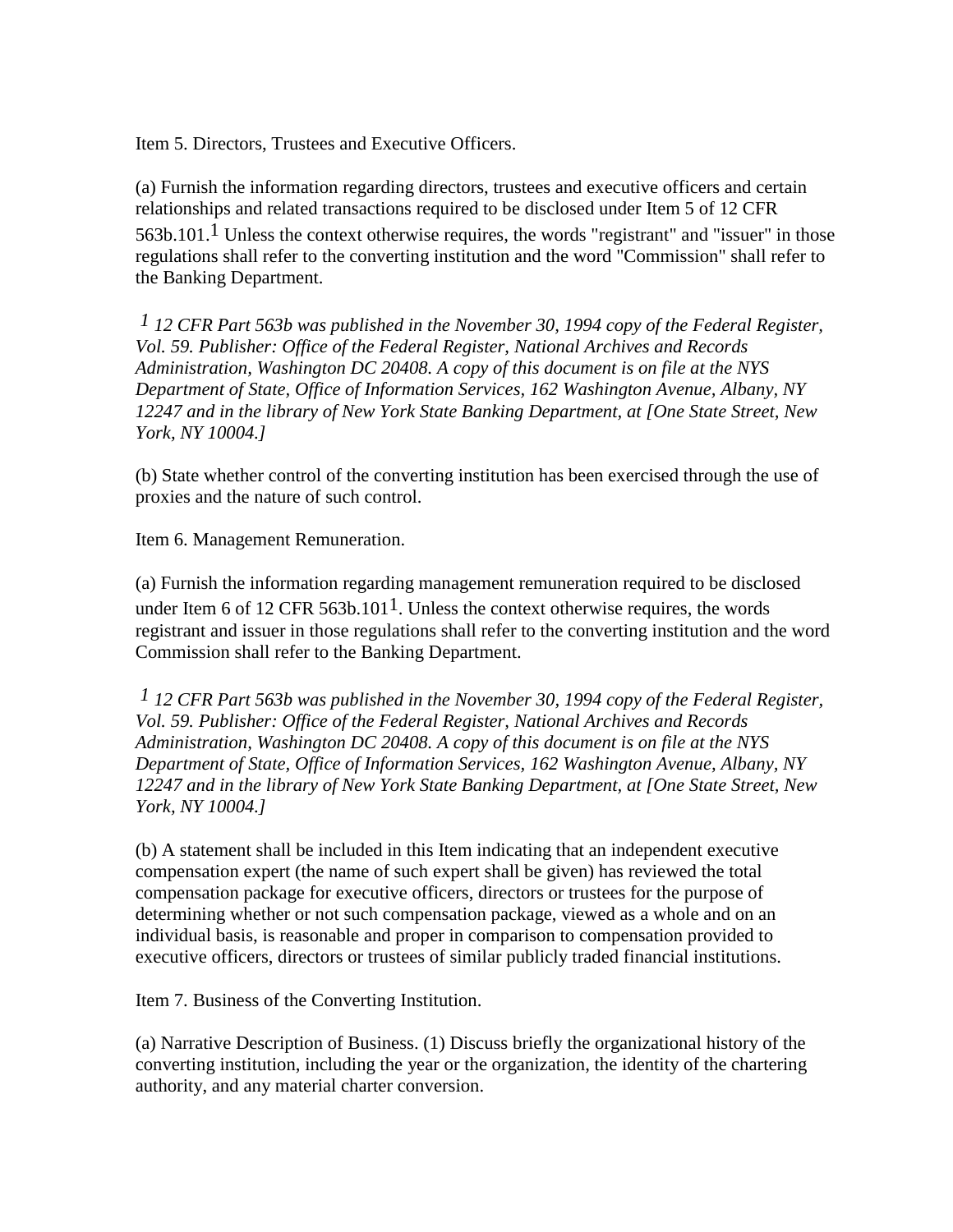(2) Describe the business conducted and intended to be conducted by the converting institution and its subsidiaries. This should include a description of the general development of the business of the converting institution and any predecessor(s) during the past five years, or such shorter period as the applicant may have been engaged in business. Information shall be disclosed for earlier periods if material to an understanding of the general development of the business. Any material changes in the mode of conducting the business should be discussed.

(3) Consideration should be given to inclusion of a description of the converting institution's historical practices, including the average remaining term of maturity of its portfolio of mortgage loans, and present intention regarding the making of loans, whether real estate or other, the nature of security received, the terms of loans, whether carrying fixed or variable interest rates, and the retention of loans or their resale in secondary mortgage markets. Historical description might require a general identification of the magnitude of various activities.

(4) Also explain any significant impact to the thrift institution as a result of any material acquisitions.

(b) Selected Financial Data. Furnish in comparative columnar form a summary of selected financial data for the converting institution for:

(1) each of the last five fiscal years of the converting institution (or for the life of the converting institution and its predecessors, if less); and

(2) any additional fiscal years necessary to keep the summary from being misleading.

Instructions.

1. The purpose of the summary of selected financial data shall be to supply in convenient and readable format selected data which highlight significant trends in the converting institution's financial condition and results of operations.

2. Subject to appropriate variation to conform to the nature of the converting institution's business, the following items, as a minimum, shall be included in the summary: total interest income; total interest expense; income (loss) from continuing operations; net income; total loans; total investments; total assets; total savings; total borrowings; total regulatory capital; and total number of offices indicating the number which provide full service. Converting institutions may include additional items which they believe would enhance understanding and highlight trends in their financial and results of operations. Briefly describe, or cross reference to a discussion of, factors such as accounting changes, business combinations, or dispositions of business operations that materially affect the comparability of the information reflected in selected financial data. Discussion of, or reference to, any material uncertainties should also be included where those matters might cause the data reflected not be indicative of the converting institution's future financial condition or results of operations.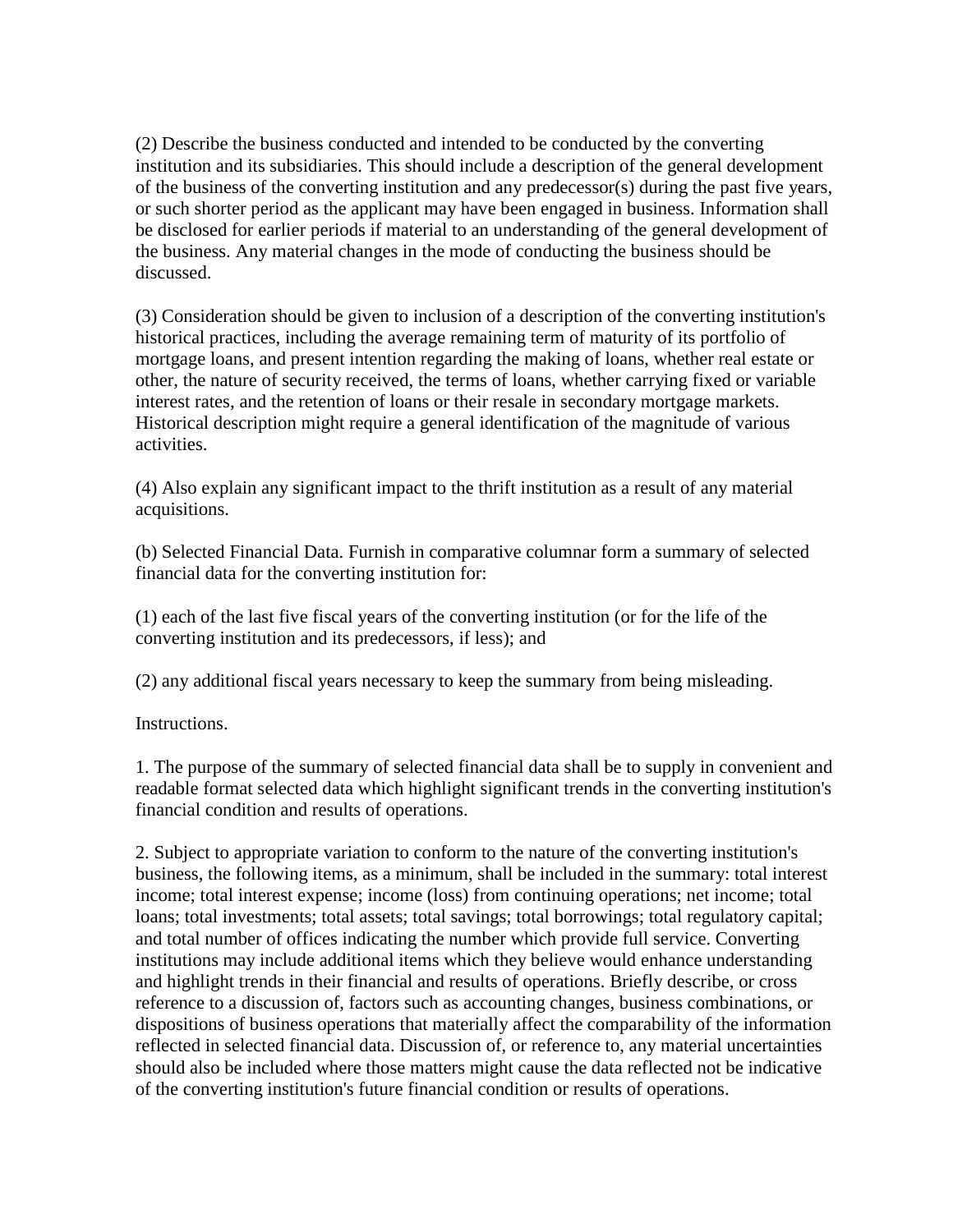3. Those converting institutions which elect to provide five-year summary information in accordance with the standards identified in Instruction 3 to Item 7(b) of 12 CFR 563b.101<sup>1</sup>, may combine such information with the selected financial data appearing pursuant to this Item.

4. All references to the converting institution in the summary and in these instructions shall mean the converting institution and its consolidated subsidiaries.

5. If interim-period financial statements are included, or are required to be included by Item 14, converting institutions should update the selected financial data for the interim period to reflect any material change in the trends indicated, where such updating information is necessary, converting institutions shall provide the information on a comparative basis unless not necessary to an understanding of the updating information.

(c) Management's Discussion and Analysis of Financial Condition and Results of Operations.

(1) Discuss the converting institution's financial condition, changes in financial condition, and results of operations. The discussion shall provide information as specified in subparagraphs (i), (ii) and (iii) of this paragraph with respect to liquidity, capital resources, and results of operations and also should provide all other information which the converting institution believes to be necessary to an understanding of its financial condition, changes in financial condition, and results of operations. Significant business combinations should be discussed. Discussion of liquidity and capital resources may be combined whenever the two topics are interrelated. Where in the converting institution's judgment a discussion of subdivisions of the converting institution's business would be appropriate to an understanding of the business, the discussion should focus on each relevant, reportable segment or other subdivision of the business and on the converting institution as a whole.

(i) Liquidity. Identify any known trends or any known demands, commitments, events, or uncertainties which will result in or which are reasonably likely to result in the converting institution's liquidity increasing or decreasing in any material way. If a material deficiency is identified, indicate the course of action which the converting institution has taken or proposes to take to remedy the deficiency. Identify and separately describe internal and external sources of liquidity, and briefly discuss any material unused sources of liquid assets. Comment on maturity imbalances between assets and liabilities and planned activities in the secondary mortgage market.

(ii) Committed Resources.

(a) Describe the converting institution's material commitments for loan fundings or other expenditures as of the end of the last fiscal period and indicate the general purpose of the commitments and the anticipated source of funds needed to fulfill the commitments.

(b) Describe any known material trends, favorable or unfavorable, in the converting institution's committed resources. Indicate any expected material changes in the mix and the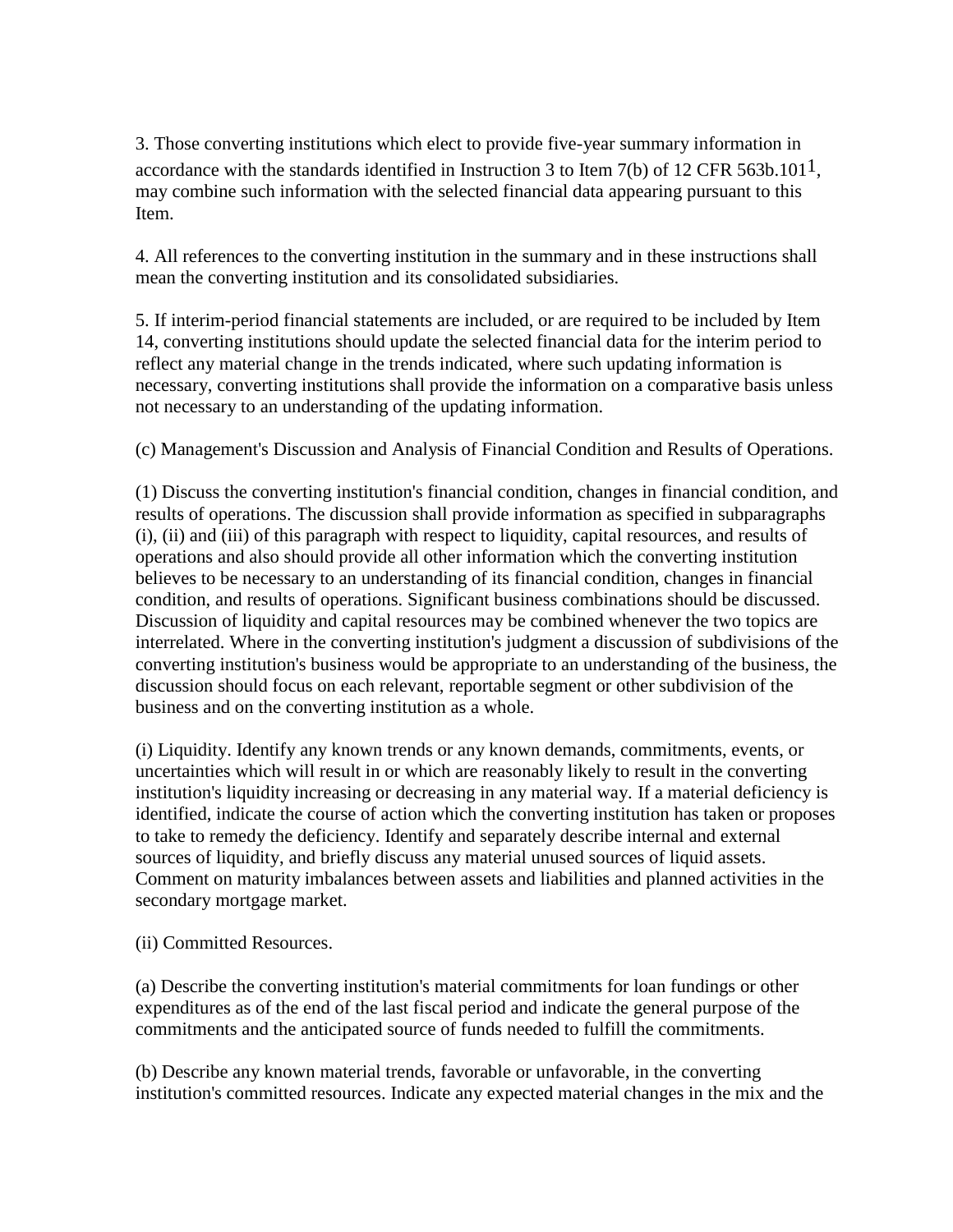relative cost of the resources. This discussion should consider changes between savings, equity, debt, and any off-balance-sheet financing arrangements.

(iii) Results of Operations.

(a) Describe any unusual or infrequent events or transactions or any significant economic changes that materially affected the amount or reported income from continuing operations and, in each case, indicate the extent to which income was affected. In addition, describe any other significant components of revenues or expenses which, in the converting institution's judgment should be described in order to understand the converting institution's results of operations.

(b) Describe any known trends or uncertainties which have had, or which the converting institution reasonably expects will have, a materially favorable or unfavorable impact on net sales or revenues or income from continuing operations. If the converting institution knows of events which will cause a material change in the relationship between costs and revenues (such as known future increases in costs of money or interest rates) the change in the relationship should be disclosed.

(c) To the extent that the financial statements disclose material increases in interest expense, provide a narrative discussion of the extent to which the increases are attributable to increases in rates or to increases in volume.

(d) For the three most recent fiscal years of the converting institution, or for those fiscal years in which the converting institution has been engaged in business, whichever period is shorter, discuss the impact of inflation and changing prices on the converting institution's revenues and on income from continuing operations.

(e) For the most recent financial statement presented, discuss any unusual risk characteristics in the assets of the converting institution. This would include real estate development, significant amounts of commercial real estate as loan collateral, and any other significant risk factors inherent in the converting institution's lending or investment portfolios, including significant increases in amounts of nonaccrual, past due, restructured, and potential problem loans.

Instructions.

1. The converting institution's discussion and analysis shall be of the financial statements and of other statistical data which the converting institution believes will enhance a reader's understanding of its financial condition, changes in financial condition, and results of operations. Generally, the discussion should cover the three-year period covered by the financial statements and should utilize year-to-year comparisons or other formats which in the converting institution's judgment enhance a reader's understanding. However, where trend information is relevant, reference to the five-year selected financial data appearing in Item 7(b) above may be necessary.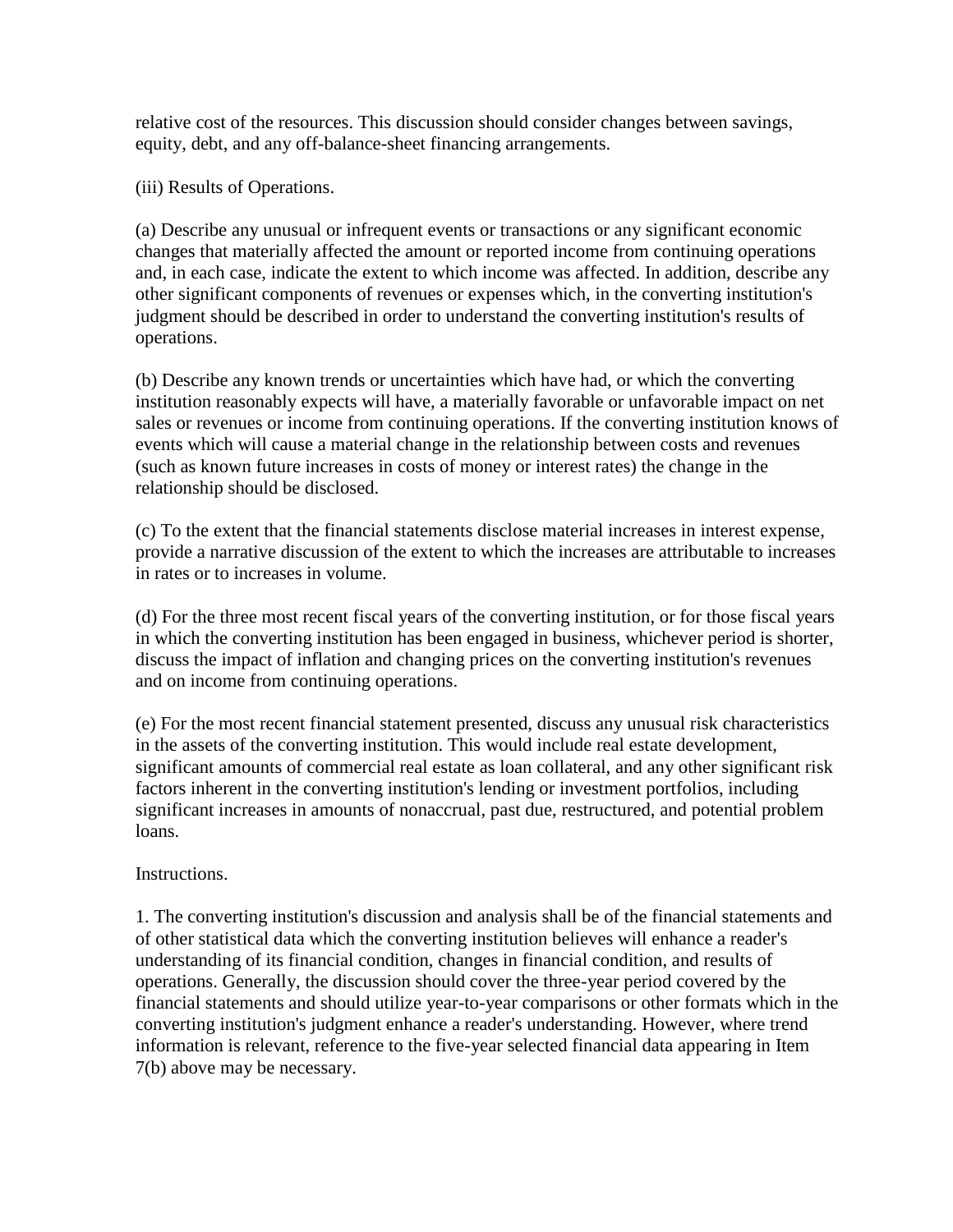2. The purpose of the discussion and analysis should be to provide to investors and other users information relevant to an assessment of the financial condition and results of operations of the converting institution as determined by evaluating the amounts and certainty of cash flows from operations and from outside sources. The information provided in this Item 7(c) need only include that which is available to the converting institution without undue effort or expense and which does not clearly appear in the converting institution's financial statements.

3. The discussion and analysis should specifically focus on material events and uncertainties known to management which would cause reported financial information not to be necessarily indicative of future operating results or future financial condition. This would include description and amounts of (a) matters which would have an impact on future operations and have not had an impact in the past, and (b) matters which would have an impact on reported operations and are not expected to have an impact upon future operations.

4. Where the consolidated financial statements reveal material changes from year to year in one or more line items, the causes for the changes should be described to the extent necessary to an understanding of the converting institution's business as a whole; provided, however, if the causes for a change in one line item also relate to other line items, no repetition is required and a line-by-line analysis of the financial statements as a whole is not required or generally appropriate. Converting institutions need not recite the amounts of changes from year to year which are readily computable from the financial statements. The discussion should not merely repeat numerical data contained in the consolidated financial statements.

5. The term "liquidity" as used in paragraph  $(c)(1)(i)$  of this Item 7 refers to the ability of an enterprise to generate adequate amounts of cash to meet the enterprise's needs for cash. Except where it is otherwise clear from the discussion, the converting institution should indicate those balance sheet conditions or income or cash flow items which the converting institution believes may be indicators of its liquidity condition. Liquidity generally should be discussed on both a long-term and short-term basis. The issue of liquidity should be discussed in the context of the converting institution's own business or businesses.

6. Converting institutions are encouraged, but not required, to supply forward-looking information. This is to be distinguished from presently known data which will have an impact upon future operating results, such as known future increases in rates or other costs. This latter data is required to be disclosed.

7. Converting institutions which elect to provide narrative explanations of supplementary information disclosed in accordance with Instruction 7 to Item 7(c)(1) of 12 CFR 563b.101<sup>1</sup>, may combine the explanations with their discussion and analysis required pursuant to this provision or they may supply the information separately.

8. Converting institutions which elect not to provide explanations of supplementary information disclosed in accordance with Instruction 8 to Item 7(c)(1) of 12 CFR 563b.101.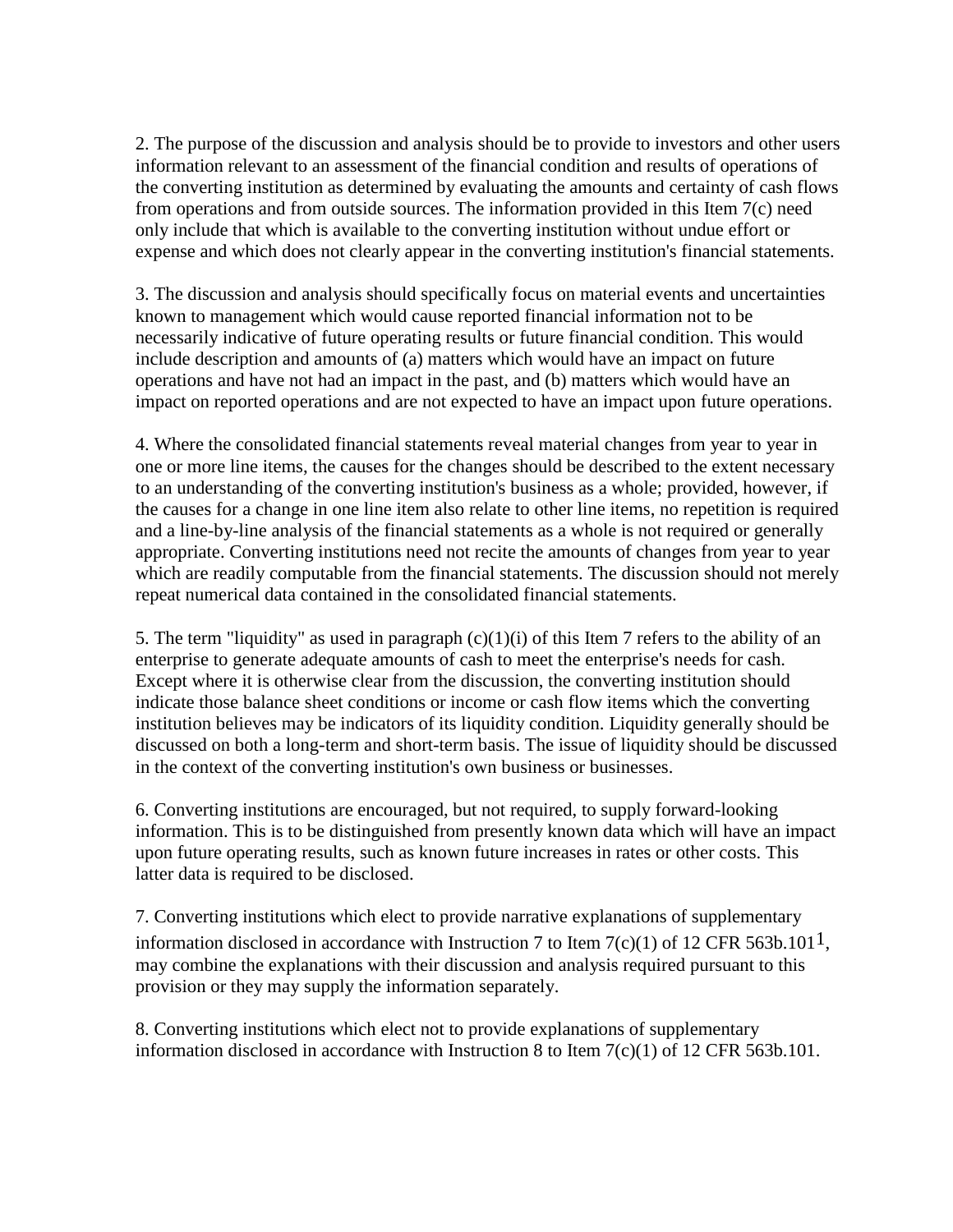9. All references to the converting institution in the discussion and in these instructions shall mean the converting institution and its consolidated subsidiaries.

(2) If interim-period financial statements are included or are required to be included by Item 14, a management's discussion and analysis of the financial condition and results of operations shall be provided to enable the reader to assess material changes in financial condition and results of operations between the periods specified in (i) and (ii) below. The discussion and analysis shall include a discussion of material changes in those items specifically listed in paragraph (c)(1) of this Item 7, except that the impact of inflation and changing prices on operations for interim period needs not be addressed.

(i) Material Changes in Financial Condition. Discuss any material changes in financial condition from the end of the preceding fiscal year to the date of the most recent interim balance sheet provided. If the interim financial statements include an interim balance sheet as of the corresponding interim date of the preceding fiscal year, any material change in financial condition from that date to the date of the most recent interim balance sheet provided shall also be discussed. If discussions of changes from both the end and the corresponding interim date of the preceding fiscal year are required, the discussions may be combined at the discretion of the converting institution.

(ii) Material Changes in Results of Operations. Discuss any material changes in the converting institution's results of operations with respect to the most recent fiscal year-to-date period for which an income statement is provided and the corresponding year-to-date period of the preceding fiscal year. If the converting institution is required to or has elected to provide an income statement for the most recent fiscal year quarter, the discussion also shall cover material changes with respect to that fiscal quarter and the corresponding fiscal quarter in the preceding fiscal year. In addition, if the converting institution has elected to provide an income statement for the 12-month period ended as of the date of the most recent interim balance sheet provided, the discussion shall also cover material changes with respect to that 12-month period and the 12-month period ended as of the corresponding interim balance sheet date of the preceding fiscal year.

Instructions.

1. If interim financial statements are presented together with financial statements for full fiscal years, the discussion of the interim financial information shall be prepared pursuant to paragraph (c)(2) and the discussion of the full fiscal year information shall be prepared pursuant to paragraph  $(c)(1)$  of this Item 7. Such discussions may be combined.

2. The discussion and analysis required by this paragraph (c)(2) is required to focus only on material changes. Where the interim financial statements reveal material changes from period to period in one or more significant line items, the causes for the changes should be described if they have not already been disclosed; however, if the causes for a change in one line item also relate to other line items, no repetition is required. Converting institutions need not recite the amounts of changes from period to period which are readily computable from the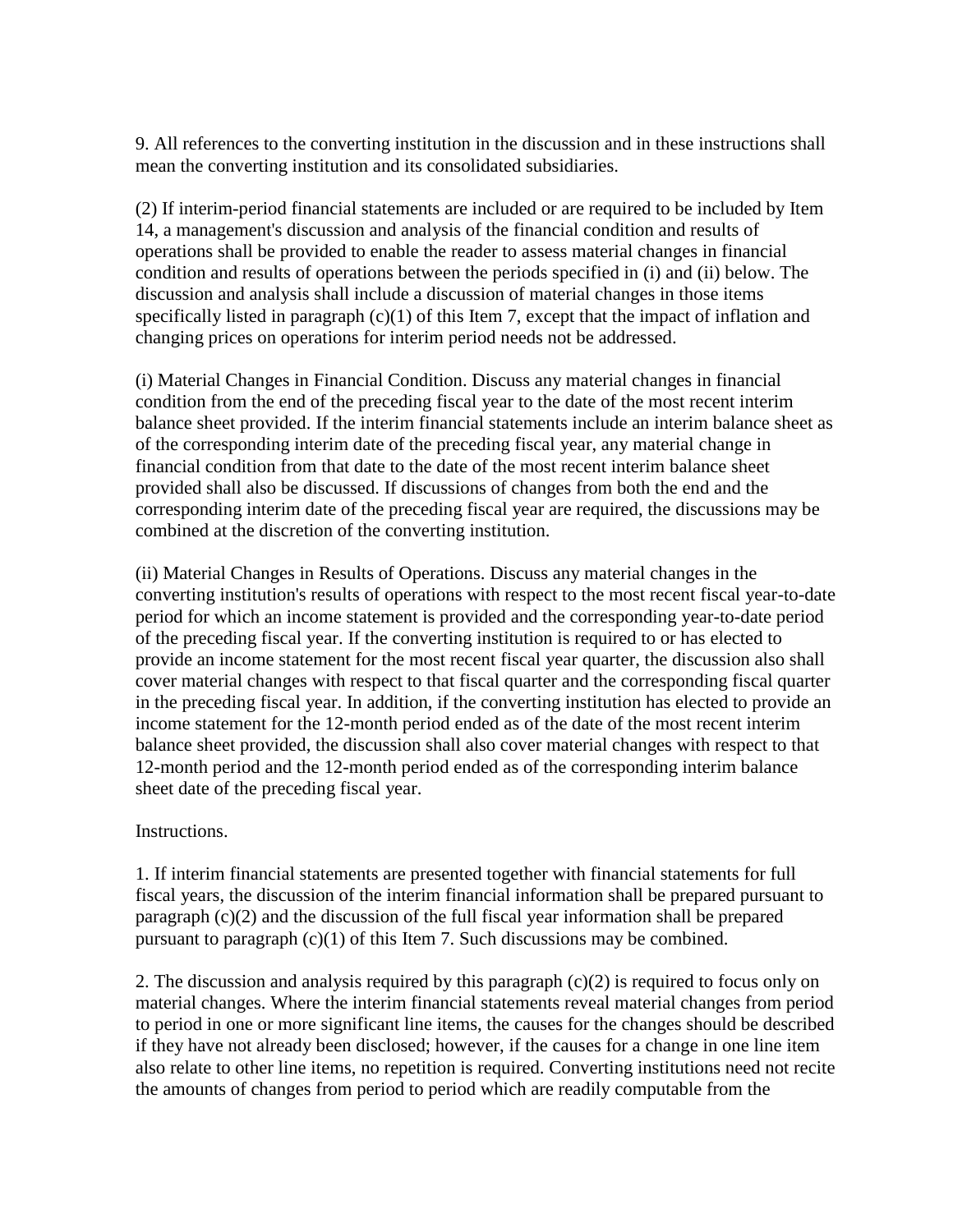financial statements. This discussion should not merely repeat numerical data contained in the financial statements. The information provided should include that which is available to the converting institution without undue effort or expense and which does not clearly appear in the converting institution's interim financial statements.

3. The converting institution's discussion of material changes in results of operations should identify any significant elements of the converting institution's income or loss from continuing operations which do not arise from or are not necessarily representative of the converting institution's ongoing business.

4. Converting institutions are encouraged but are not required to discuss forward-looking information.

(d) Lending Activities.

(1) Briefly describe the applicable Federal and State restrictions on the lending activities of the converting institution, including applicable laws affecting mortgage loan interest rates. Also briefly describe the converting institution's general policy concerning loan-to-value ratios; customary methods of obtaining loan originations, such as the use of loan consultants; approval of properties as security for loans; the use of a loan committee, if any; and policies as to requiring title, fire, and casualty insurance on security properties. Indicate the converting institution's general future intentions with respect to activities in secondary mortgage markets, including transactions with the Federal Home Loan Mortgage Corporation or mortgage bankers. If significant, indicate loan service fee income as a percentage of net interest income for the years required by Item 14(b).

(2) As to the lending area of the converting institution, describe briefly (i) the lending area restrictions, if any, applicable to the converting institution, (ii) the areas in which the converting institution normally lends, and (iii) any material loan concentration areas of the converting institution.

The descriptions may include maps illustrating one or more of these areas. Furnish an estimate of the housing vacancy rates in areas where the converting institution's loan concentrations are located, if practicable.

(3) Describe briefly the general long-term nature of investment in mortgage loans and the consequent effect upon the earnings spread of thrift institutions. State the normal maturity of loans made by the converting institution on the security of single-family dwellings and furnish an estimate as to the average length of time the loans are outstanding.

(4) For each of the periods required by Item 14(b), set forth in tabular form, excluding fees which are not considered adjustments of yield, the following:

(i) Average yield during the period on:

(a) loan portfolio,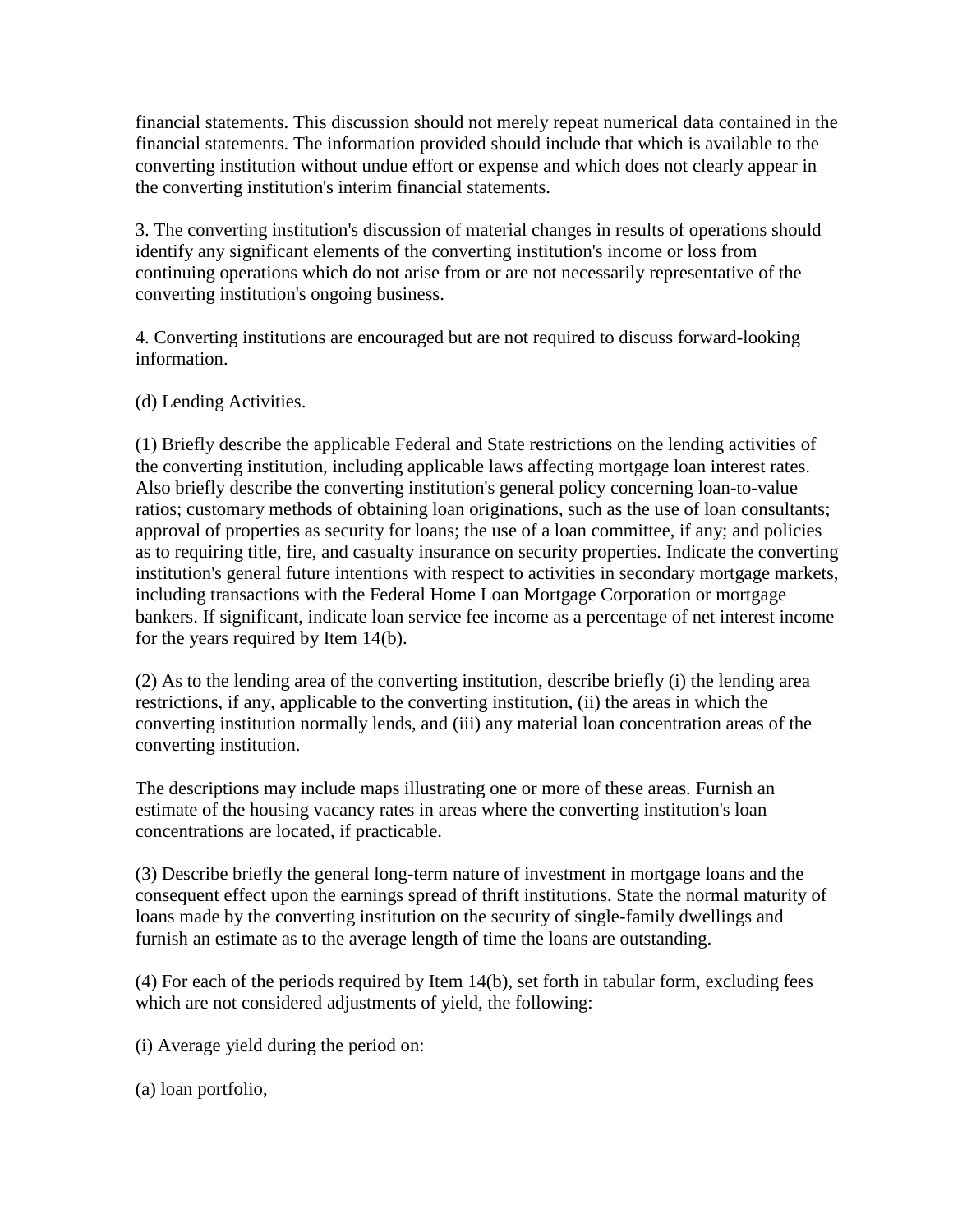(b) investment portfolio,

(c) other interest-earning assets, and

(d) all interest-earning assets. Average yield should be computed on no greater than a monthly basis.

(ii) Average rate paid during the period on:

(a) deposits,

(b) borrowings and Federal Home Loan Bank advances,

(c) other interest-bearing liabilities,

(d) all interest-bearing liabilities (a), (b), and (c).

Average rate paid should be computed on no greater than a monthly basis.

(iii) Weighted-average yield at end of the latest required period for the items in (i) and (ii) above.

(iv) The net yield on average interest-earning assets (net interest earnings divided by average interest-earning assets, with net interest earnings equaling the difference between the dollar amount of interest earned and paid). Average interest-earning assets should be determined on an interval no more frequent than monthly.

(v) For each of the periods required by Item 14(b), set forth in tabular form:

(a) the dollar amount of change in interest income and

(b) the dollar amount of change in interest expense.

The changes should be segregated for each major category of interest-earning asset and interest-bearing liability (as stated in (i) and (ii) above) into amounts attributable to (1) changes in volume (change in volume multiplied by old rate), (2) changes in rates (change in rate multiplied by old volume), and (3) changes in rate-volume (change in rate multiplied by the change in volume). The rate/volume variances should be allocated on a consistent basis between rate and volume variance and the basis of allocation disclosed in a note in the table.

(5) For each of the periods required by Item 14(b), present the following:

(i) return on assets (net income divided by average total assets);

(ii) return on equity (net income divided by average equity);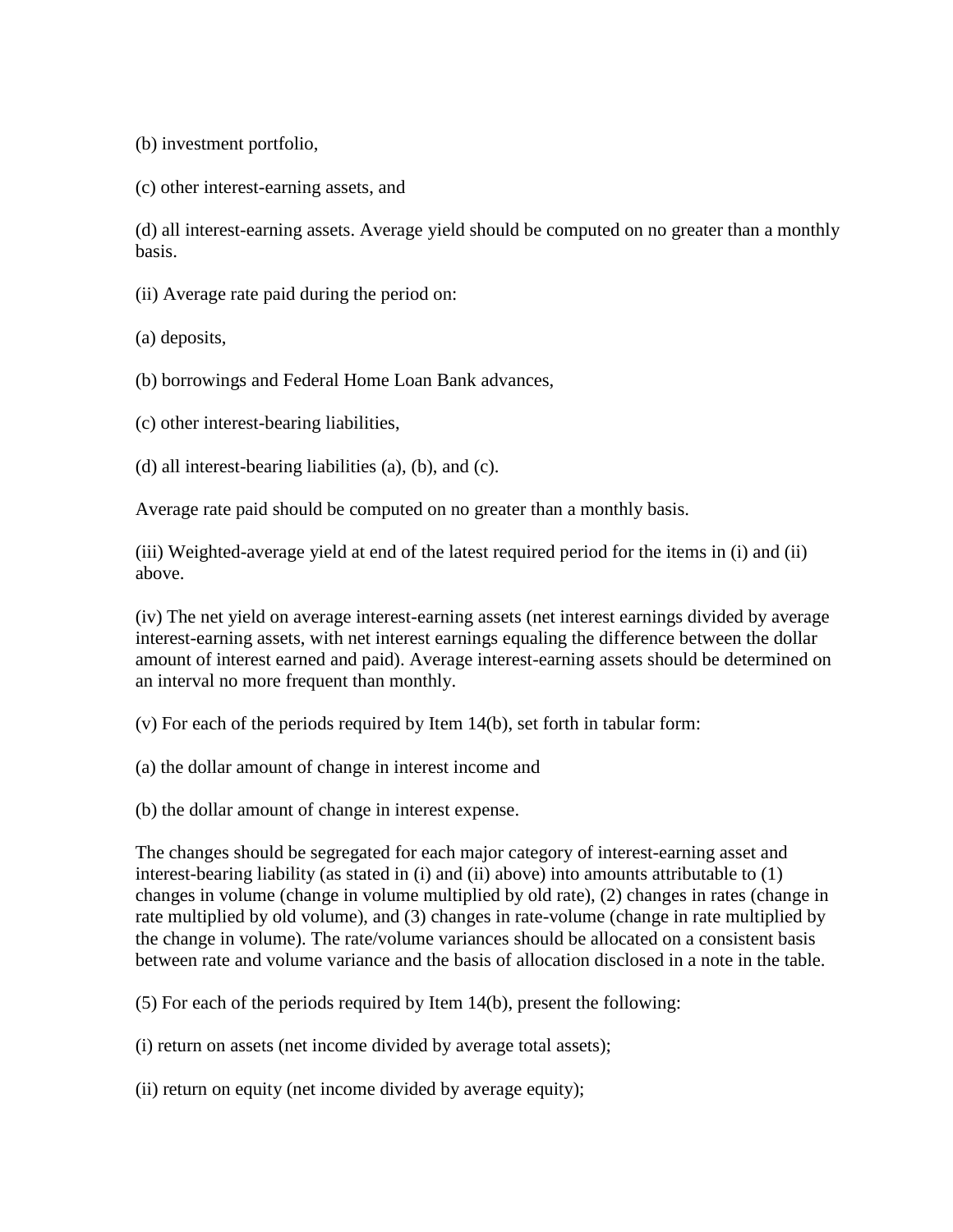(iii) equity-to-assets ratio (average equity divided by average total assets).

Instructions. Converting institutions should supply any additional ratios which they deem necessary to explain their operations.

(6) As of the end of the last fiscal year reported on, with respect to (i) real estate mortgage loans, (ii) real estate construction loans, (iii) installment loans, and (iv) commercial, financial, and agricultural loans, present separately the amounts of loans in each category which are due:

(i) in each of the three years following the balance sheet,

(ii) after three through five years,

(iii) after five through ten years,

(iv) after ten through fifteen years, and

(v) after fifteen years.

In addition, present separately the total amount of all such loans due after one year which have predetermined interest rates and floating or adjustable interest rates.

Instructions:

1. Scheduled principal repayments should be reported in the maturity category in which the payment is due.

2. Demand loans, loans having no stated schedule of repayments and no stated maturity, and overdrafts should be reported as due in one year or less.

3. Determinations of maturities should be based upon contract terms. However, such terms may vary due to the converting institution's "rollover policy," in which case the maturity should be revised as appropriate and the rollover policy should be briefly discussed.

(7) Describe briefly the risk elements within the loan and investment portfolios including the converting institution's customary procedures regarding delinquent loans. As of the end of each of the periods covered by the statements of operation required by Item 14(b)(1) and as of the date of the latest statement of financial condition required by Item 14(a), set forth in tabular form the amounts and categories of nonaccrual, past due, restructured, and potential problem loans and the ratio of such loans to total assets. Where the amount of real estate that has been in substance foreclosed, acquired by foreclosure, or by deed in lieu thereof is significant, include a brief description of the major properties and a statement as to the converting institution's probable losses, if any, upon disposition of such properties.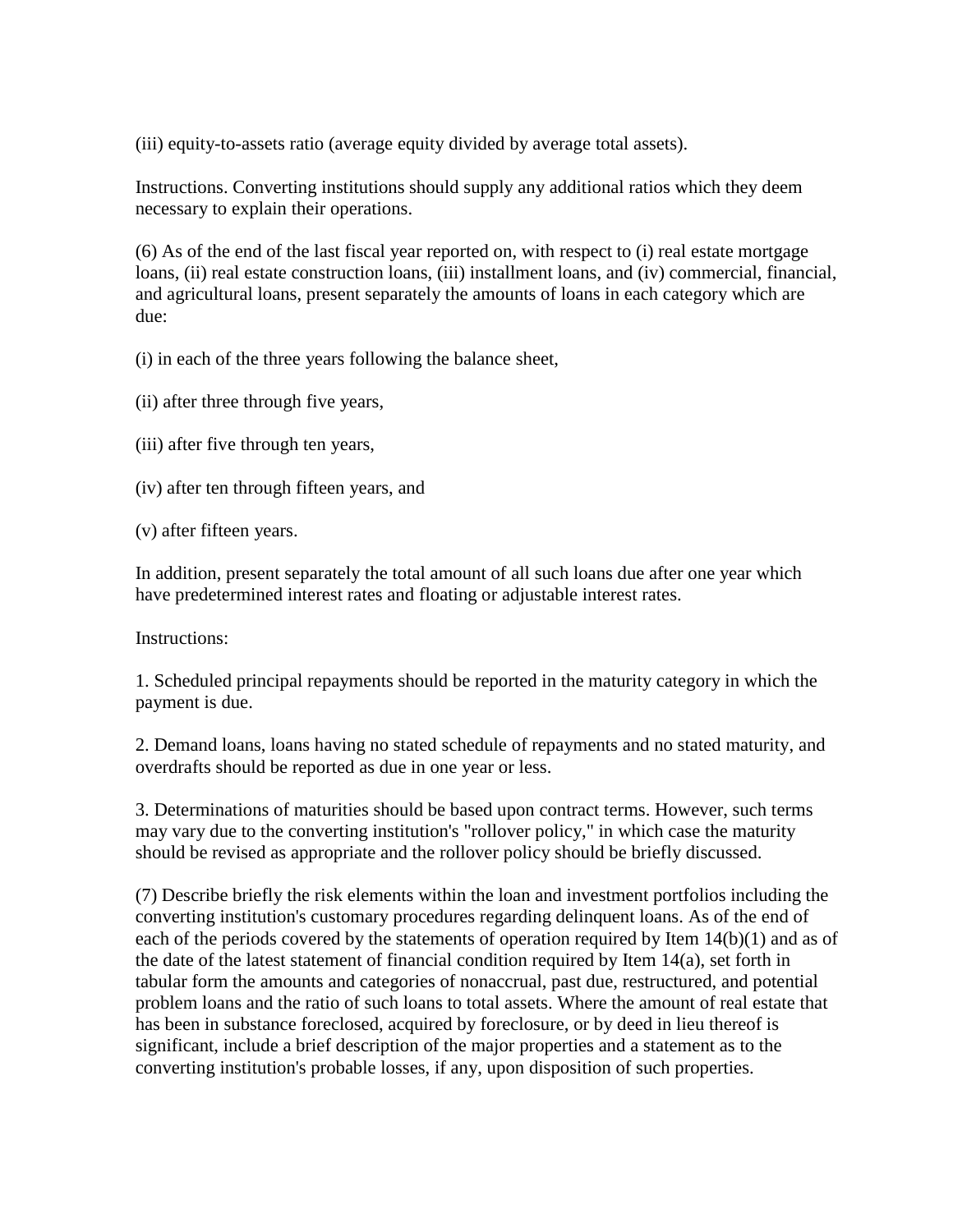(e) Savings Activities.

(1) State whether the maximum rate of interest which the converting institution may pay is established by regulatory authorities. State that, in the event of liquidation of the converting institution after conversion, savings account holders will be entitled to full payment of their accounts prior to payment to holders of the capital stock of the institution. Also indicate the percentage of total savings accounts which are from out-of-state sources, if such total is significant.

(2) Set forth in tabular form the amounts of time deposit accounts by categories of interest rates as of the dates of each balance sheet filed. Each interest-rate category should not be more than 200 basis points. As of the date of the latest balance sheet, set forth, in tabular form for each interest-rate category, the amounts of savings maturing during each of the three years following the balance sheet date and the total maturing thereafter.

(3) Disclose the weighted-average rate and general terms (as well as formal provisions for the extension of the maturity) of each category of short-term borrowings, along with the maximum amount of borrowings in each category outstanding at any month-end during each period for which an end-of-period balance sheet is required. In addition, disclose the approximate average short-term borrowings outstanding during the period and the approximate weighted-average interest rate (and a brief description of the means used to compute such average) for such aggregate short-term borrowings. The disclosure required by this paragraph (3) need not be furnished as regards borrowings in each particular category when the aggregate amount of such borrowings at the balance sheet date does not exceed one percent of assets at that date. Notwithstanding this reporting threshold, if the weighted average of such borrowings outstanding during the year exceeds one percent of assets at yearend and significantly exceeds the amount of such borrowings at year-end, the disclosure called for by this paragraph (3) should be furnished. This information is not required to be given for any category of short-term borrowings for which the average balance outstanding during the period was less than 30 percent of stockholders' equity at the end of the period.

(f) Federal Regulation. Describe briefly, to the extent not otherwise covered by other items, Federal regulation of the converting institution and the conduct of its operations. In particular, describe briefly the Federal Home Loan Bank System, the Federal Deposit Insurance Corporation, and/or the Federal Reserve System, as applicable and state that the converting institution is a member or is otherwise subject to the jurisdiction thereof. Such description shall include (i) the insurance of accounts and the general regulatory authority of the Federal Deposit Insurance Corporation, (ii) Federal regulatory capital requirements and the converting institution's regulatory capital position in relation to those requirements, (iii) limitations on borrowings, (iv) recent loan policies of the converting institution's Federal Home Loan Bank or other applicable regulator and current interest rates, and (v) Federal Home Loan Bank or other applicable regulator's stock purchase requirements and the converting institution's position with respect to those requirements. Also describe the assessment authority and requirements of the Federal Deposit Insurance Corporation. In addition, describe briefly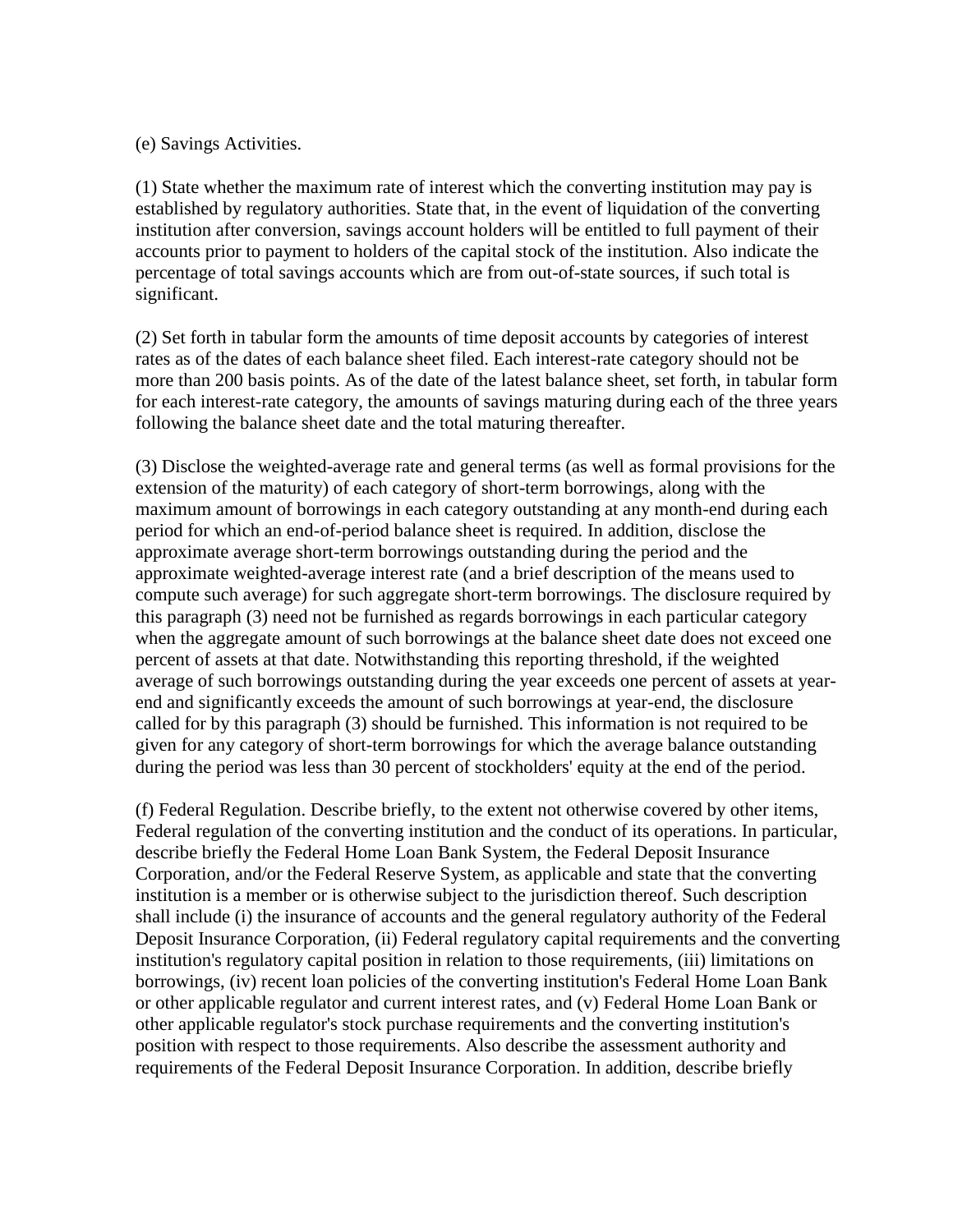applicable liquidity requirements and state the converting institution's position with respect to those requirements.

(g) State Law. Describe briefly provisions of State law which have a material effect on the business of the converting institution.

(h) Federal and State Taxation. Describe briefly the Federal income tax laws applicable to the converting institution including:

(1) permissible bad debt reserves;

(2) the converting institution's position with respect to the maximum bad debt reserve limitations as of the date of the latest statement of financial condition required under Item  $14(a);$ 

(3) future increases in the effective income tax rate;

(4) the date through which the converting institution's Federal income tax returns have been audited by the Internal Revenue Service; and

(5) the tax effect to the converting institution of the payment of cash dividends on capital stock of the applicant after conversion. Also describe briefly the State taxation of the converting institution.

(i) Competition. Describe the material sources of competition for thrift institutions generally and indicate to the extent practicable the converting institution's position in its principal lending and savings markets.

Instruction. In answering Item 7(j) give to the extent known the converting institution's savings and mortgage product market shares by county in its geographic market. Also indicate its rank and any material changes or trends in its competitive standing.

(j) Offices and Other Material Properties.

(1) Furnish the location of the converting institution's principal office and each existing and approved branch office and other office facilities. State the total net book value of all such offices as of the date of the latest statement of financial condition required by Item 14(a). If any such office is leased, state the expiration dates of such leases.

(2) Describe briefly undeveloped land owned by the converting institution, including location, net book value, and prospective use and holding period. If the converting institution or a subsidiary own or leases electronic data processing equipment principally for its own use, describe briefly such equipment indicating net book value if owned or the principal lease terms if leased.

(k) Employees. State the number of persons employed full-time by the converting institution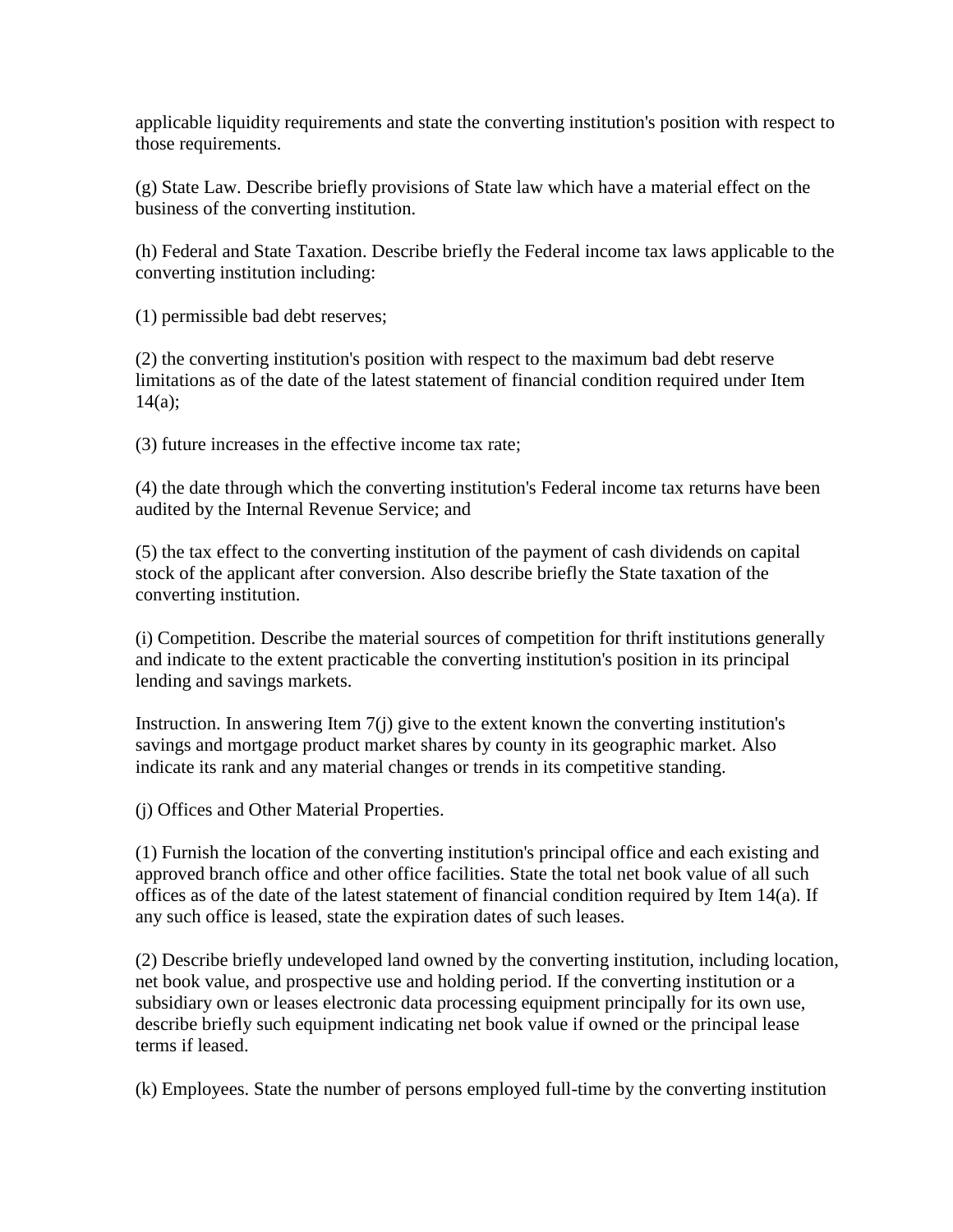including executive officers listed under Item 5. State whether employees are represented by a collective bargaining group and whether the converting institution's relations with its employees is satisfactory. Summarize briefly any loans, profit sharing, retirement, medical, hospitalization or other remuneration plans provided for employees not already included pursuant to Item 6.

(l) Service Corporations, Operations Subsidiaries and Leeway Subsidiaries. Describe briefly the converting institution's investment in any subsidiary and the major lines of business (including any joint ventures) of the subsidiary which are material to its operations.

(m) Legal Proceedings. Furnish the information regarding legal proceedings required to be disclosed by Item 7(n) of 12 CFR 563b.101<sup>1</sup>. Unless the context otherwise requires, the word "registrant" in that regulation shall refer to the converting institution.

*1 12 CFR Part 563b was published in the November 30, 1994 copy of the Federal Register, Vol. 59. Publisher: Office of the Federal Register, National Archives and Records Administration, Washington DC 20408. A copy of this document is on file at the NYS Department of State, Office of Information Services, 162 Washington Avenue, Albany, NY 12247 and in the library of New York State Banking Department, at [One State Street, New York, NY 10004.]*

(n) Additional Information. The Superintendent may upon the request of converting institution, and where consistent with the protection of account holders and others, permit the omission of any of the information required by this Item or the furnishing in substitution therefor of appropriate information of comparable character. The Superintendent may also require the furnishing of other information in addition to, or in substitution for, the information required by this Item in any case where such information is necessary or appropriate for an adequate description of the converting institution's business done or intended to be done.

Item 8. Description of the Plan of Conversion.

(a) A statement to the following effect shall be inserted in the proxy statement immediately preceding the information required by this Item:

The Banking Department has given approval to the Plan of Conversion, subject to its approval by depositors or shareholders, as applicable, and the satisfaction of certain other conditions. However, such Department approval does not constitute a recommendation or endorsement of the Plan of Conversion by the Department.

(b) The proxy statement shall contain a description of the plan of conversion. Such description shall contain the information required by paragraphs (c) through (j) of this Item and such additional information as may be necessary to accurately describe the material provisions of the plan.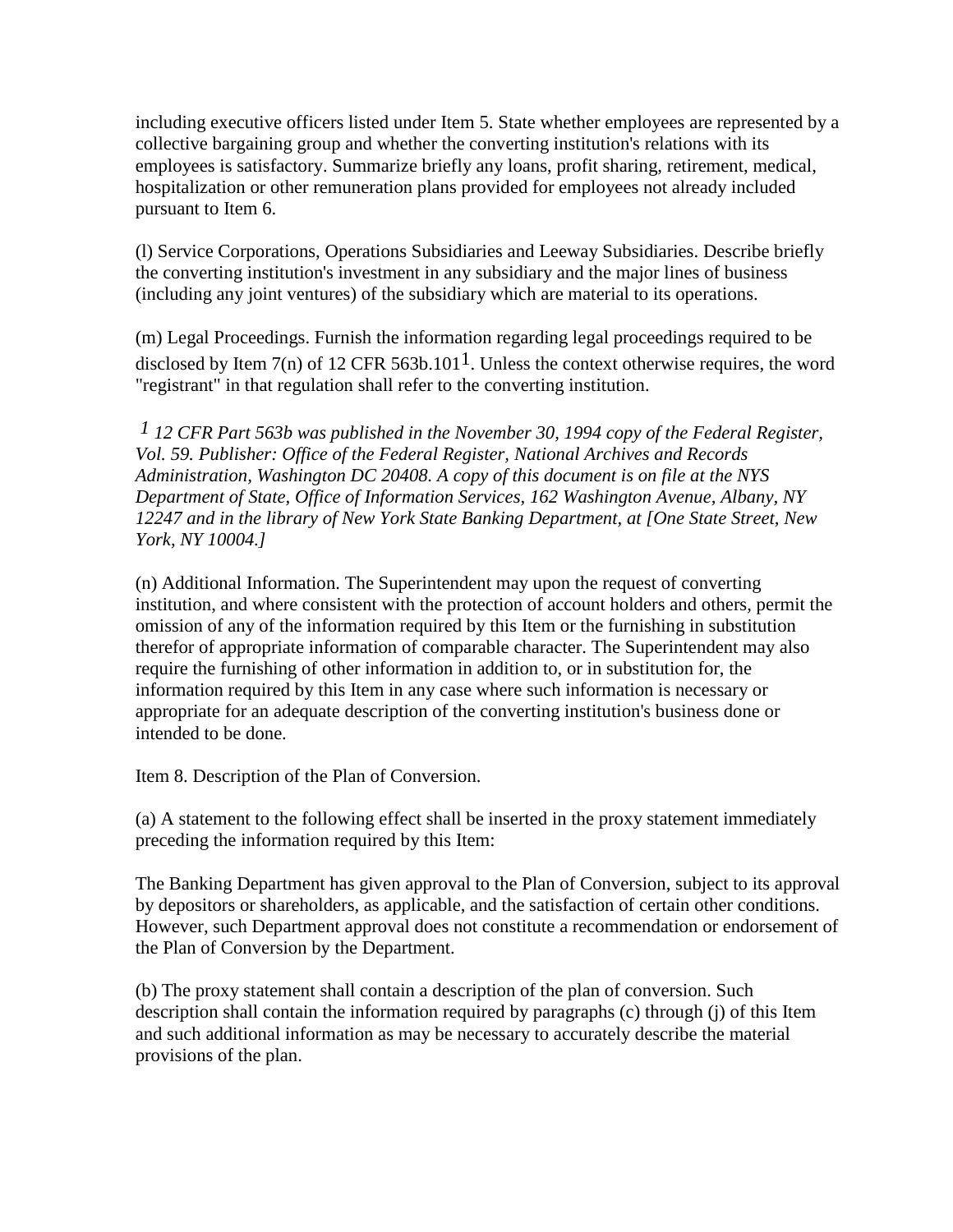(c) Describe the effects of conversion from a mutual institution to a stock institution including the following information:

(1) state that share and deposit accounts of the converting institution will not be affected by the conversion with respect to such matters as balances in the accounts and the extent of insurance of such accounts by the federal deposit insuror;

(2) state whether shareholders or borrowers of the converting institution will continue to have voting rights in the converting institution after conversion, and describe any voting rights they will have;

(3) state the present liquidation rights of account holders and describe the liquidation account to be established and maintained by the converting institution, including the conditions under which such account will be paid, the interest of Eligible Account Holders in such account and the formula by which such account will be adjusted;

(4) state that the rights and obligations of borrowers from the applicant will not be changed in any manner;

(5) state that capital stock to be sold by the converting institution will not be insured;

(6) state that none of the assets of the converting institution will be distributed in order to effect the conversion other than to pay expenses incident thereto;

(7) state the reasons why management is recommending the conversion, including any advantages to the community served by the converting institution; and

(8) state any reasons why management believes that such conversion would be detrimental to the interests of the depositors or shareholders.

(d) Describe any contacts, negotiations, or related transactions which have been entered into or which have occurred during the period beginning one year prior to publication of approval of the plan of conversion by the board of trustees or directors with the converting institution, or any of its trustees, directors, or executive officers, concerning: a merger conversion, the acquisition of securities of any class of the converting institution, or a sale or other transfer of a material amount of assets of the converting institution or any of its subsidiaries. Describe in detail the factors considered by the board of trustees or directors in rejecting any such proposed transaction.

(e) With respect to the subscription rights of depositors or shareholders, furnish the following information:

(1) the formula to be used for determining the subscription rights of depositors or shareholders to purchase shares;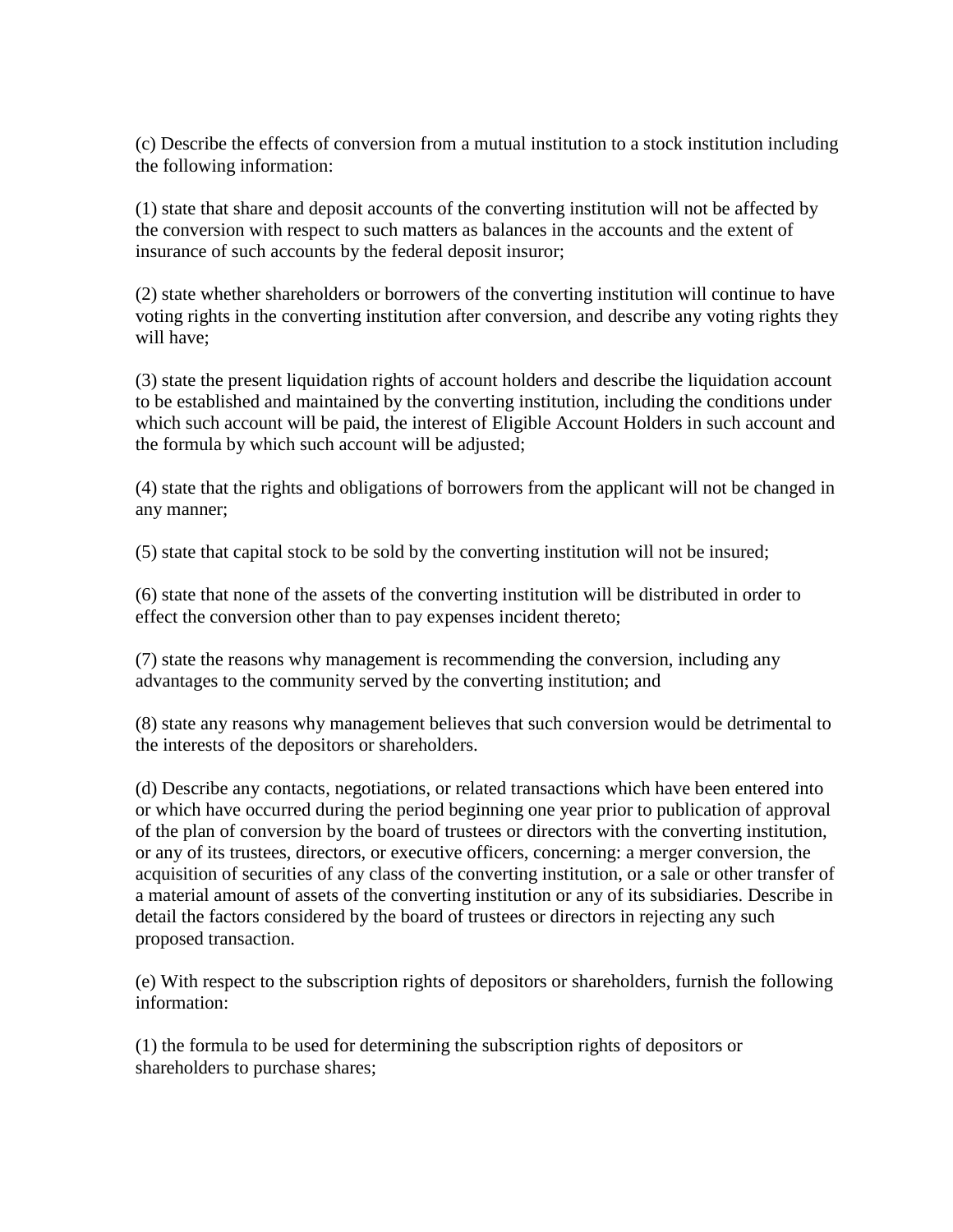(2) any optional provisions included in the plan of conversion for the purchase of shares of capital stock, including the purchase priorities, limitations on total purchases, the total number of shares which may be purchased, and the formula for the allocation;

(3) the allocation formulas to be used in the event that there is an oversubscription of shares at any time during the sale of stock under the plan of conversion; and

(4) the use and timing of the order forms with respect to the exercise of subscription rights.

(f)(1) Set forth on a per-share basis the estimated public offering price range of the shares of capital stock to be sold pursuant to the plan of conversion, except that an estimated price range is not required to be stated if the offering of stock is not to commence until after the meeting of depositors or shareholders to vote on the plan of conversion;

(2) state that the offering price will be the pro forma market value of such shares as determined by the institution's management and the underwriters, as the case may be; and

(3) state that all of the shares are required to be sold.

(g) Unless the offering of stock is not to commence until after the meeting of depositors or shareholders to vote on the plan of conversion, discuss (1) the earnings per share on a pro forma basis of the capital stock to be sold as of the end of the most recent period covered by the statement of operation required by Item  $14(b)(1)$ ; and (2) the book value per share on a pro forma basis as of the date of the latest statement of financial condition required by Item  $14(a)$ .

Instructions:

1. Earnings and book value per share shall be furnished, without giving effect to the estimated net proceeds from the sale of the capital stock, and then after giving effect to such proceeds with all assumptions used clearly stated.

2. In computing pro forma earnings, the applicant shall use the arithmetic average of the (i) average yield on all interest-earning assets (Item  $7(d)(4)(i)(D)$ ) and (ii) average rate paid of deposits (Item  $7(d)(4)(ii)(A)$ ).

3. If significant changes in interest rates occur during the periods presented, the Superintendent will consider permitting alternative computations proposed by a converting institution that are properly supported.

4. An appropriate statement should be included which explains that the pro forma data should not be relied upon as indicative of the actual financial position or results of continuing operations that will be experienced by the converting institution after its conversion.

(h) State the proposed commencement and expiration dates of the subscription period and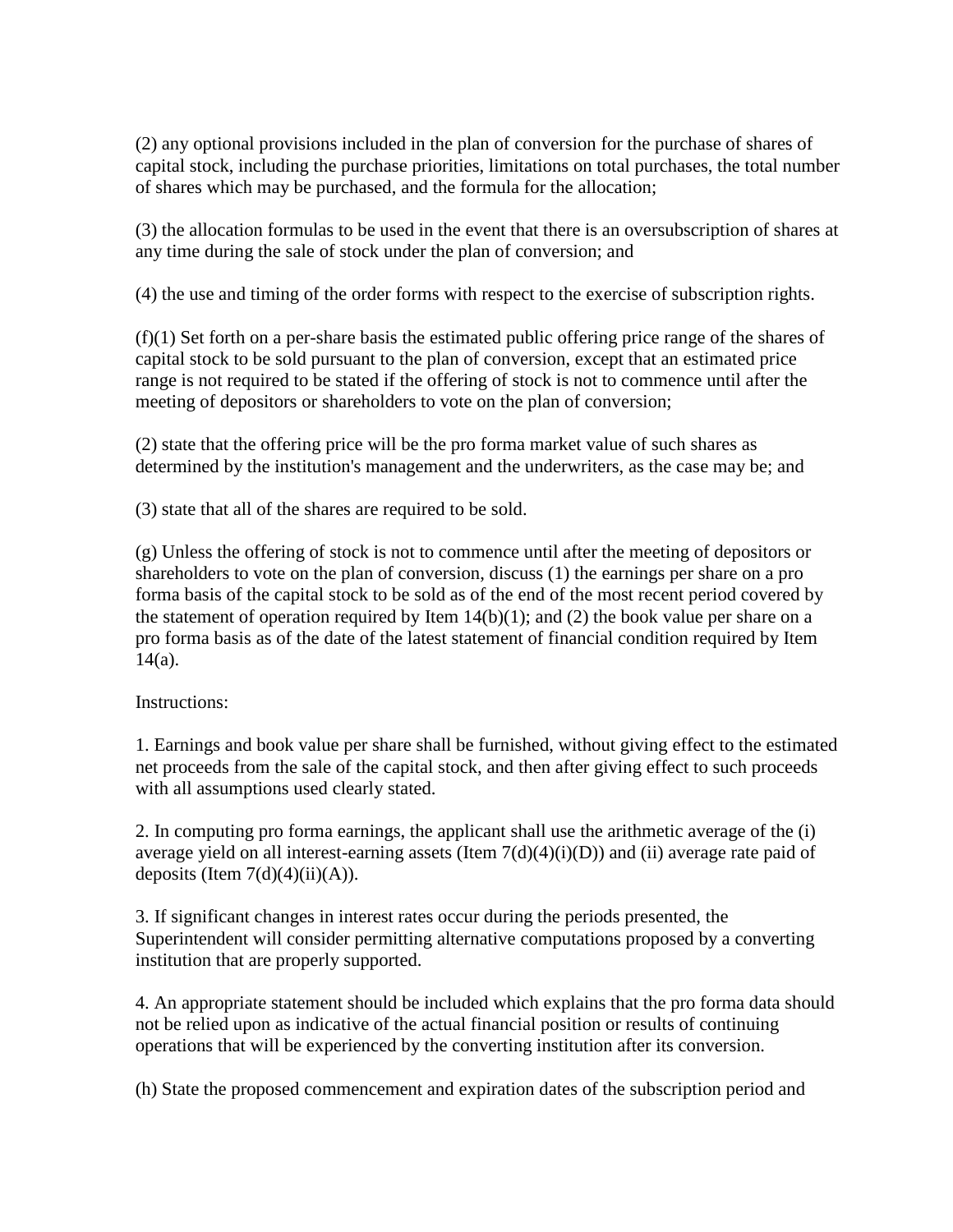describe any provisions in the plan of conversion related to the timing or extension of the subscription period. Also, state (1) that a maximum subscription price will be set forth in the offering circular used for offering of subscription rights; (2) that the actual subscription price will be the public offering price; (3) that the actual subscription price will not exceed the maximum subscription price shown on the order form; and (4) that any difference between the maximum and actual subscription prices will be refunded unless the subscribers affirmatively elect to have the difference applied to the purchase of additional shares of capital stock.

(i) Furnish the following information: (1) describe to the extent practicable the converting institution's present intentions with respect to listing the capital stock on an exchange or otherwise providing a market for the purchase and sale of the capital stock in the future; (2) describe the tax effect of the conversion both to the converting institution and to the depositors or shareholders receiving nontransferable subscription rights to purchase capital stock in the conversion; (3) state that the plan of conversion is attached as an exhibit to the proxy statement (or will be made available on request in the case where a short-form proxy statement is used) and should be consulted for further information.

(j)(1) State whether the plan of conversion provides for unsubscribed capital stock to be offered to the public through underwriters or directly by the converting institution. If such is the case, provide the information to the extent known required by Item 6 of Form 86-OC and indicate the estimated timing of the proposed offering.

(2) State whether the plan of conversion provides for the purchase by any person or group of any insignificant residue of shares remaining at the conclusion of the offering.

(k) Furnish the following information in tabular form regarding proposed purchases of capital stock involving directors, officers and trustees of the converting institution:

(1) State the total number of shares proposed to be purchased by all directors, officers and trustees as a group without naming them.

(2) As to each officer, director or trustee named in Item  $6(a)(1)(i)$ , name him, state his position, and the number of shares proposed to be purchased by him.

(3) As to any officer, director, trustee or associate thereof who proposes to purchase one percent or more of the total number of shares of capital stock of the converting institution to be outstanding, name him, state his position, and the number of shares proposed to be purchased by him.

(4) With respect to the information required by (1), (2), and (3) above, indicate separately the number of shares proposed to be purchased in each offering category.

Instructions:

With respect to the information requested as to associates of officers, directors and trustees,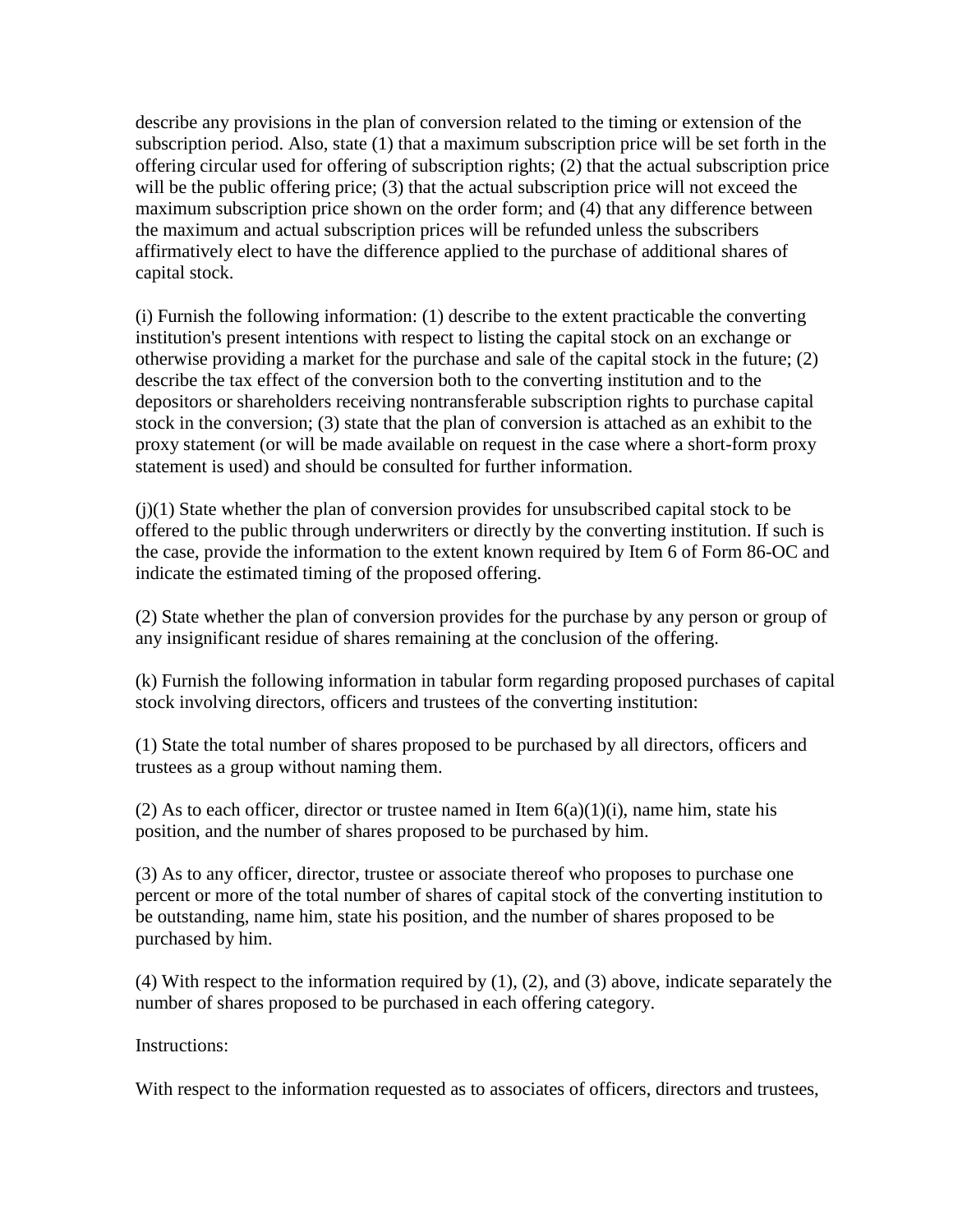such information is required only to the extent known. In a case where such information is not obtainable, only the number of shares which the associate is given subscription rights to purchase need to be disclosed.

(1) With respect to the appraisal required by section 86.4(e) of this Part:

(1) Briefly describe the qualifications of the appraisers and the method of selecting the appraiser.

(2) Describe any material relationship between the appraiser and the converting institution or any underwriter.

(3) Furnish a summary concerning such appraisal which shall include, but not be limited to, the procedures followed, the findings and recommendations, the bases and assumptions for and methods of arriving at such findings and recommendations, instructions received from the converting institution or any underwriter, and any limitation imposed by the converting institution or underwriters on the scope of the investigation.

(4) Furnish a statement to the effect that such appraisal shall be made available for inspection and copying at the principal executive offices of the converting institution during its regular business hours by any interested eligible account holder of the converting institution or his or her representative who has been so designated in writing. This statement may also provide that a copy of such appraisal will be transmitted by the converting institution to any interested eligible account holder of the converting institution or his or her representative who has been so designated in writing upon written request and at the expense of the requesting eligible account holder.

Item 9. Description of Capital Stock.

(a) Furnish the information regarding capital stock of the converting institution required to be disclosed under Item 9(a) of 12 CFR 563b.101.<sup>1</sup> Unless the context otherwise requires, the term registrant in that regulation shall refer to the converting institution.

*1 12 CFR Part 563b was published in the November 30, 1994 copy of the Federal Register, Vol. 59. Publisher: Office of the Federal Register, National Archives and Records Administration, Washington DC 20408. A copy of this document is on file at the NYS Department of State, Office of Information Services, 162 Washington Avenue, Albany, NY 12247 and in the library of New York State Banking Department, at [One State Street, New York, NY 10004.]*

(b) An undertaking should be included in the proxy statement that the converting institution where practical will use its best efforts to encourage and assist a professional market maker in establishing and maintaining a market for the capital stock of the converting institution.

(c) Outline briefly the trading market that is expected to exist for the capital stock following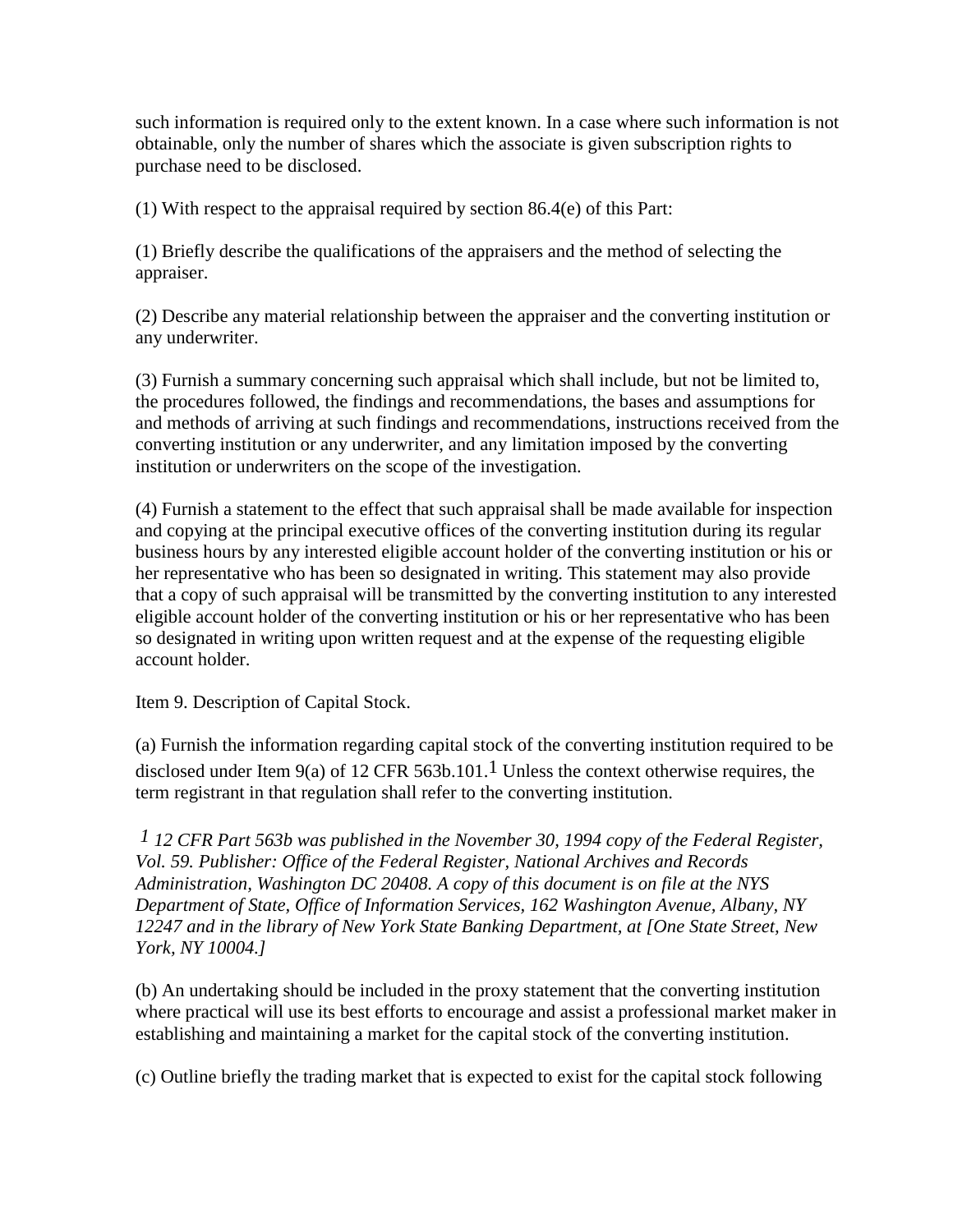the conversion including the estimated number of market makers and stockholders, and the anticipated success of the converting institution in listing the stock.

Instructions:

Any discussion of the listing of the converting institution's stock should include the basic requirements that must be satisfied in order to accomplish such listing.

(d) If the rights evidenced by the capital stock will be materially limited or qualified by the rights of savings account holders or borrowers, include the information regarding the limitations or qualifications necessary to enable investors to understand the rights evidenced by the capital stock.

Item 10. Capitalization.

Set forth in substantially the tabular form indicated below the dollar amounts of the capitalization of the converting institution:

|                      | (A)<br>Capitalization as of<br><b>Latest Statement of</b><br><b>Condition Date</b> | (B)<br>Adjustments<br>as a Result of<br>Conversion | (C)<br>Pro forma<br><b>Capitalization After</b><br>Giving Effect to<br>the Conversion |
|----------------------|------------------------------------------------------------------------------------|----------------------------------------------------|---------------------------------------------------------------------------------------|
| 1. Share and Deposit |                                                                                    |                                                    |                                                                                       |
| Accounts             | \$                                                                                 | \$                                                 | \$                                                                                    |
| 2. FHL Bank Advances |                                                                                    |                                                    |                                                                                       |
| 3. Subordinated Debt |                                                                                    |                                                    |                                                                                       |
| Securities           |                                                                                    |                                                    |                                                                                       |
| 4. Other Borrowings  |                                                                                    |                                                    |                                                                                       |
| 5. Capital Stock     |                                                                                    |                                                    |                                                                                       |
| 6. Paid in Capital   |                                                                                    |                                                    |                                                                                       |
| 7. Undivided Profits |                                                                                    |                                                    |                                                                                       |
| 8. Other Net Worth   |                                                                                    |                                                    |                                                                                       |
| 9. Federal Insurance |                                                                                    |                                                    |                                                                                       |
| Reserve, if          |                                                                                    |                                                    |                                                                                       |
| applicable           |                                                                                    |                                                    |                                                                                       |
| 10. Other Reserves   |                                                                                    |                                                    |                                                                                       |
| 11. Total            | \$                                                                                 | \$                                                 | \$                                                                                    |
|                      |                                                                                    |                                                    |                                                                                       |

Instructions: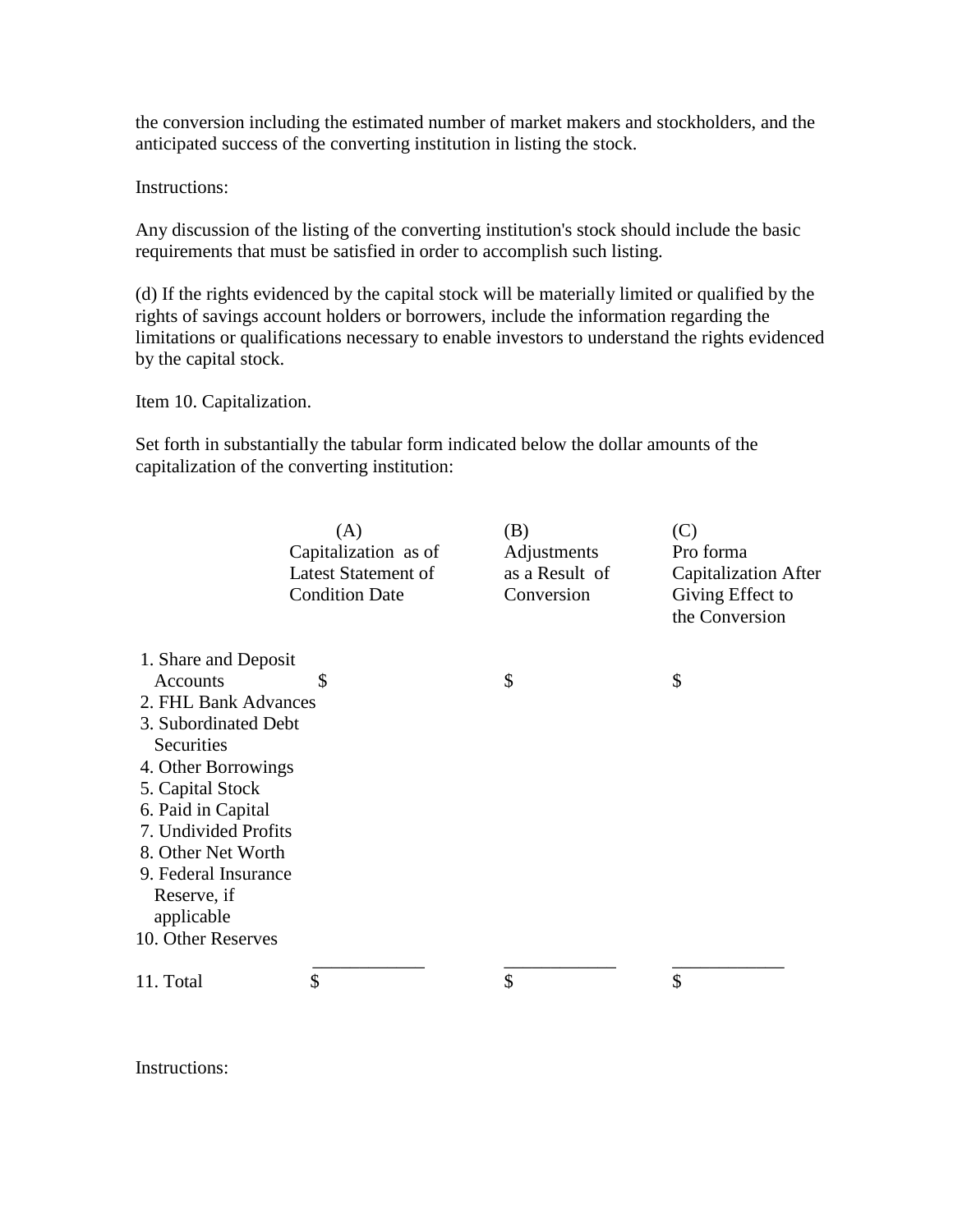1. With respect to capital stock, indicate in the table or in a footnote the total number of shares to be authorized, the par or stated value of such shares, and the number of shares to be sold as part of the conversion.

(2) With respect to the funds to be received by the converting institution from the sale to its capital stock, indicate in the table the estimated total amount of funds to be obtained and in a footnote state the price per share used in making such estimate. Such total amount and price per share shall be clearly identified as being estimates.

Item 11. Use of New Capital.

State the principal purposes for which the net proceeds to the converting institution from the capital stock to be sold are intended to be invested or otherwise used, and the approximate amount intended for each such purpose.

Instructions:

Details of proposed investments are not to be given. There need be furnished, for example, only a brief statement of any investment or other activity of the converting institution which will be affected materially by the availability of the proceeds. Examples of such activities may include expanded secondary market activities, larger scale lending projects, loan portfolio diversification, increased liquidity investments, repayment of debt, additional branch offices and other facilities, service corporation investments, and acquisitions.

Item 12. New Charter, Bylaws or Other Documents.

Describe briefly any material differences between the provisions of existing charter, bylaws and any similar documents of the converting institution and those which will take effect after conversion, including, if applicable, optional charter provisions provided for in Section 86.10 of Part 86.

Instruction:

This Item requires only a brief summary of the provisions which are pertinent from both an investment and a voting point of view. A complete legal description of the provisions referred to is not required and should not be given. Do not set forth the provisions verbatim; only a succinct summary is required.

Item 13. Other Matters.

State that the converting institution will register its capital stock under section  $12(g)$  of the Securities Exchange Act of 1934, as amended, and that it will not deregister such stock for a period of three years. State that upon such registration the proxy rules, insider trading reporting and restrictions, annual and periodic reporting and other requirements of that Act will be applicable.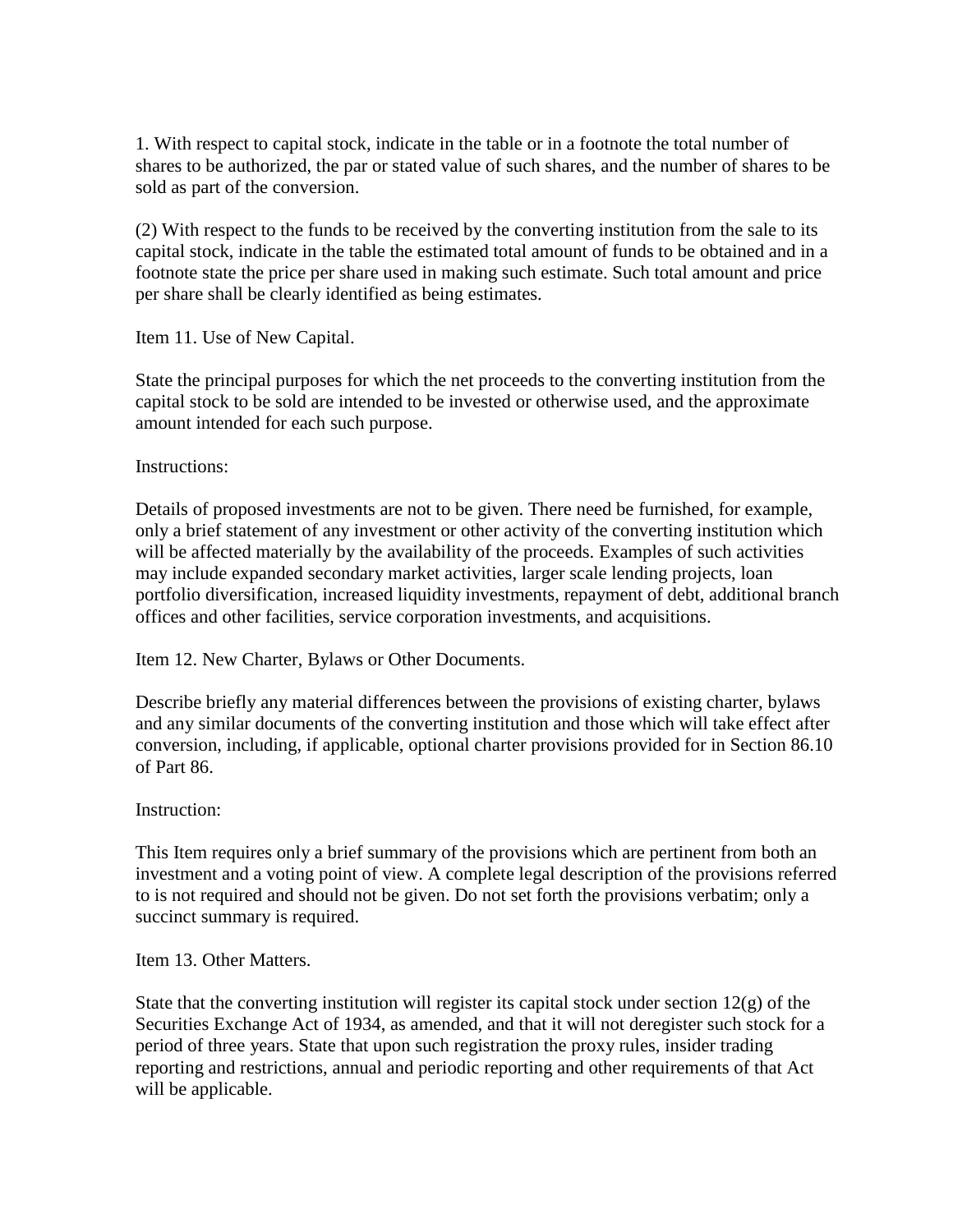Item 14. Financial Statements.

Notes:

1. The following instructions specify the consolidated balance sheets, the consolidated statements of income, the consolidated statements of cash flows, and stockholders' equity required to be included in the proxy statement.

2. If the converting institution has previously used an audit period in connection with its certified financial statements which does not coincide with its fiscal year, such audit period may be used in place of any fiscal year requirement provided it covers a full 12 months' operations and is used consistently.

(a) Consolidated Balance Sheets.

(1) There shall be furnished for the applicant and its subsidiaries consolidated, audited balance sheets as of the end of each of the two most recent fiscal years.

(2) If the latest balance sheets furnished under (1) of this paragraph are in excess of 135 days prior to the date of the Superintendent's approval of the conversion, there shall be furnished an interim balance sheet as of date within 135 days of such approval. This interim balance sheet need not be audited.

(b) Consolidated statements of income and cash flow.

(1) There shall be furnished for the converting institution and its subsidiaries and predecessors consolidated, audited statements of income and cash flows for each of the three fiscal years preceding the date of the most recent balance sheet furnished.

(2) In addition, for any interim period between the latest audited balance sheet and the date of the most recent interim balance sheet being filed, and for the corresponding period of the preceding fiscal year, statements of income and cash flows shall be furnished. The interim statements may be unaudited.

(c) Changes in stockholders' equity. An analysis of the changes in each caption of stockholders' equity presented in the balance sheets shall be given in a note or separate statement. This analysis shall be presented in the form of a reconciliation of the beginning balance to the ending balance for each period for which an income statement is required to be furnished with all significant reconciling items described by appropriate captions.

(d) Financial statements of business acquired or to be acquired. There shall be furnished the information required under Item 14(d) of 12 CFR 563b.101<sup>1</sup> regarding business acquired or to be acquired.

*1 12 CFR Part 563b was published in the November 30, 1994 copy of the Federal Register,*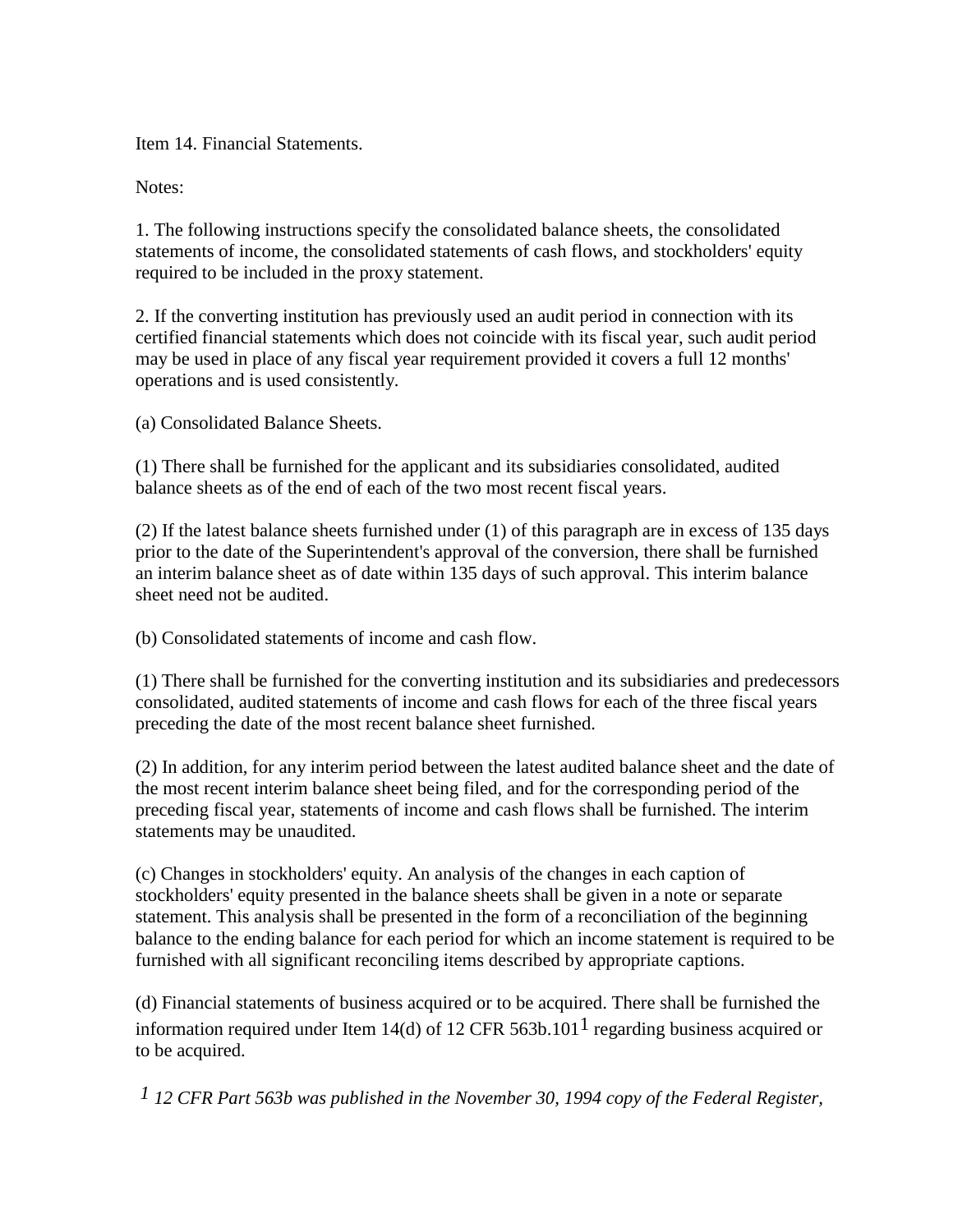*Vol. 59. Publisher: Office of the Federal Register, National Archives and Records Administration, Washington DC 20408. A copy of this document is on file at the NYS Department of State, Office of Information Services, 162 Washington Avenue, Albany, NY 12247 and in the library of New York State Banking Department, at [One State Street, New York, NY 10004.]*

(e) Separate financial statements of subsidiaries not consolidated and 50 percent or less owned persons. There shall be furnished the information required under Item 14(e) of 12 CFR 563b.101<sup>1</sup> regarding separate financial statements of subsidiaries not consolidated and 50 percent or less owned persons.

(f) Filing of other statements in other cases. The Superintendent may, upon the request of the converting institution, and where consistent with the protection of eligible account holders and others, permit the omission of one or more of the statements herein required or the filing in substitution therefor of appropriate statements of comparable character. The Superintendent may also require the inclusion of other statements in addition to, or in substitution for, the statements herein required in any case where such statements are necessary or appropriate for an adequate presentation of the financial condition of any person whose financial statements are required, or whose statements are otherwise necessary for the protection of eligible account holders and others.

Item 15. Consents of Experts and Reports.

(a) The proxy statement shall briefly describe all consents of experts filed pursuant to Part 86.

(b) The statement shall contain a report of the independent public accountants who have certified the financial statements and other matters in the statement.

Item 16. Attachments.

There shall be attached to the proxy statement distributed to depositors or shareholders and others a copy of the converting institution's plan of conversion as approved by the Superintendent unless the following procedure is observed. The converting institution may in the alternative set forth in the proxy statement that the plan of conversion will not be provided unless the recipient so requests by returning within a specified period a postage-paid or other written communication.

## History

Sec. filed March 5, 1984; amds. filed: May 14, 1984 as emergency measure, expired 60 days after filing; July 26, 1984; March 7, 1986; Oct. 10, 1995 as emergency measure; June 13, 1996; Oct. 22, 1997 as emergency measure, expired 90 days after filing; June 9, 1998 eff. June 24, 1998. Amended Item 8(d).

## **3 NYCRR - § 86.15 -- Offering Circular.**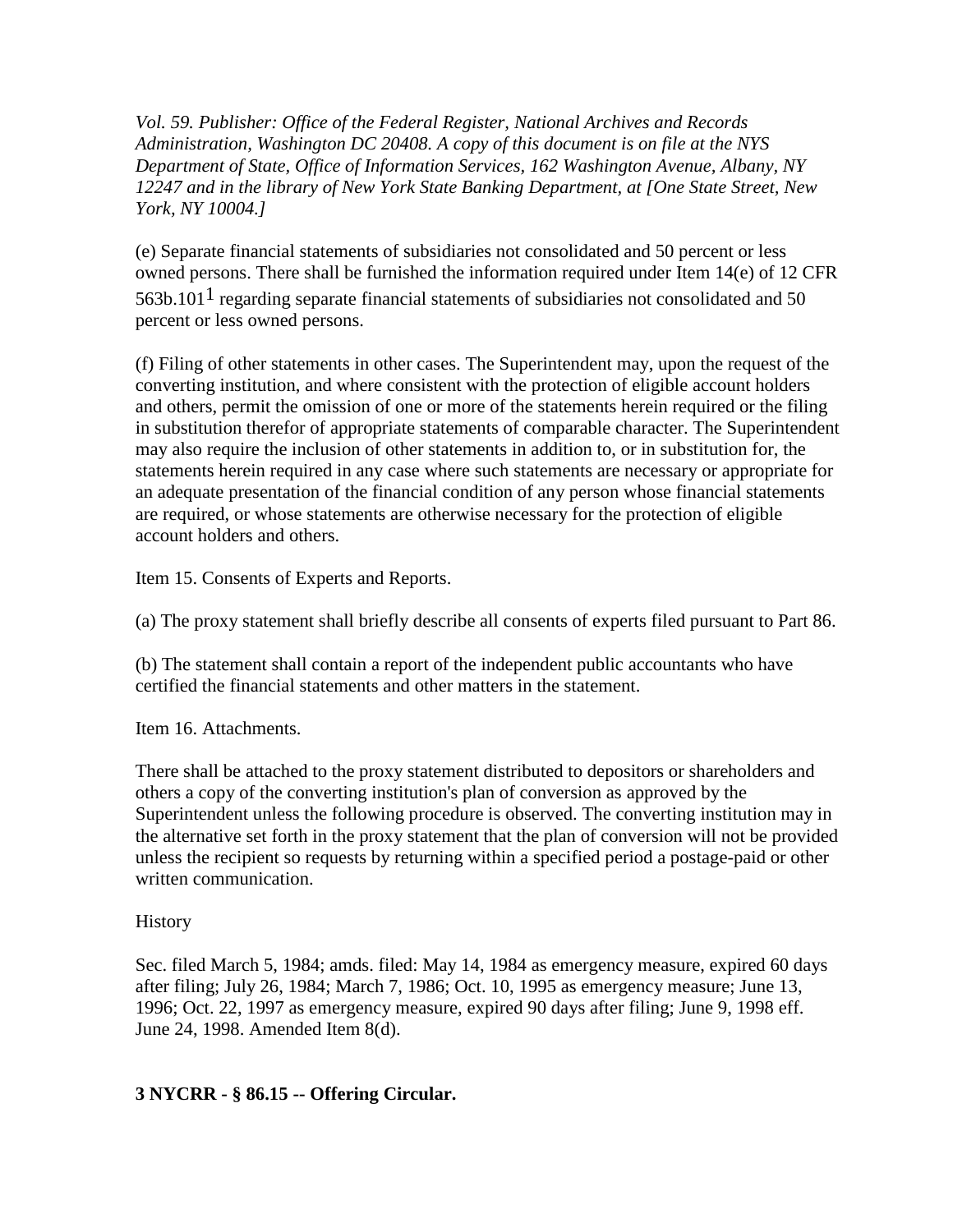A converting institution (as applicable) shall be required to file with the superintendent and distribute to its eligible account holders and to the public an offering circular which complies with Form 86-OC, which reads in its entirety as follows:

#### **FORM 86-OC**

#### **[Facing Sheet]**

#### **NEW YORK STATE BANKING DEPARTMENT One State Street New York, New York 10004**

#### **Offering Circular**

\_\_\_\_\_\_\_\_\_\_\_\_\_\_\_\_\_\_\_\_\_\_\_\_\_\_\_\_\_\_\_\_\_\_\_\_\_\_\_\_\_\_\_\_\_\_\_\_\_\_\_\_\_\_\_\_\_\_\_\_\_\_\_\_\_\_\_

\_\_\_\_\_\_\_\_\_\_\_\_\_\_\_\_\_\_\_\_\_\_\_\_\_\_\_\_\_\_\_\_\_\_\_\_\_\_\_\_\_\_\_\_\_\_\_\_\_\_\_\_\_\_\_\_\_\_\_\_\_\_\_\_\_\_

\_\_\_\_\_\_\_\_\_\_\_\_\_\_\_\_\_\_\_\_\_\_\_\_\_\_\_\_\_\_\_\_\_\_\_\_\_\_\_\_\_\_\_\_\_\_\_\_\_\_\_\_\_\_\_\_\_\_\_\_\_\_\_\_\_\_

(Exact name of converting institution as specified in charter)

(Street address of converting institution)

(City, State and ZIP Code)

#### **Offering Circular Form**

Item 1. Information Required by and Use of Form 86-OC.

The offering circular shall be dated as of the date of its issuance. The offering circular shall contain substantially the same information required to be included in the proxy statement of the converting institution distributed to depositors or shareholders to vote upon the plan of conversion. Information of the type required to be included in the proxy statement may be omitted from the offering circular only to the extent that it is clearly inapplicable. The offering circular may be in "wrap around" form with the proxy statement attached.

Instructions:

1. The term offering circular refers to both the offering circular for the subscription offering and the offering circular for the public offering through a underwriter, unless otherwise indicated.

2. The offering circular shall include such information which the Superintendent by interpretive release or otherwise, has deemed necessary to comply with this Form 86-OC.

3. An offering circular for the subscription offering in "wrap around" form distributed to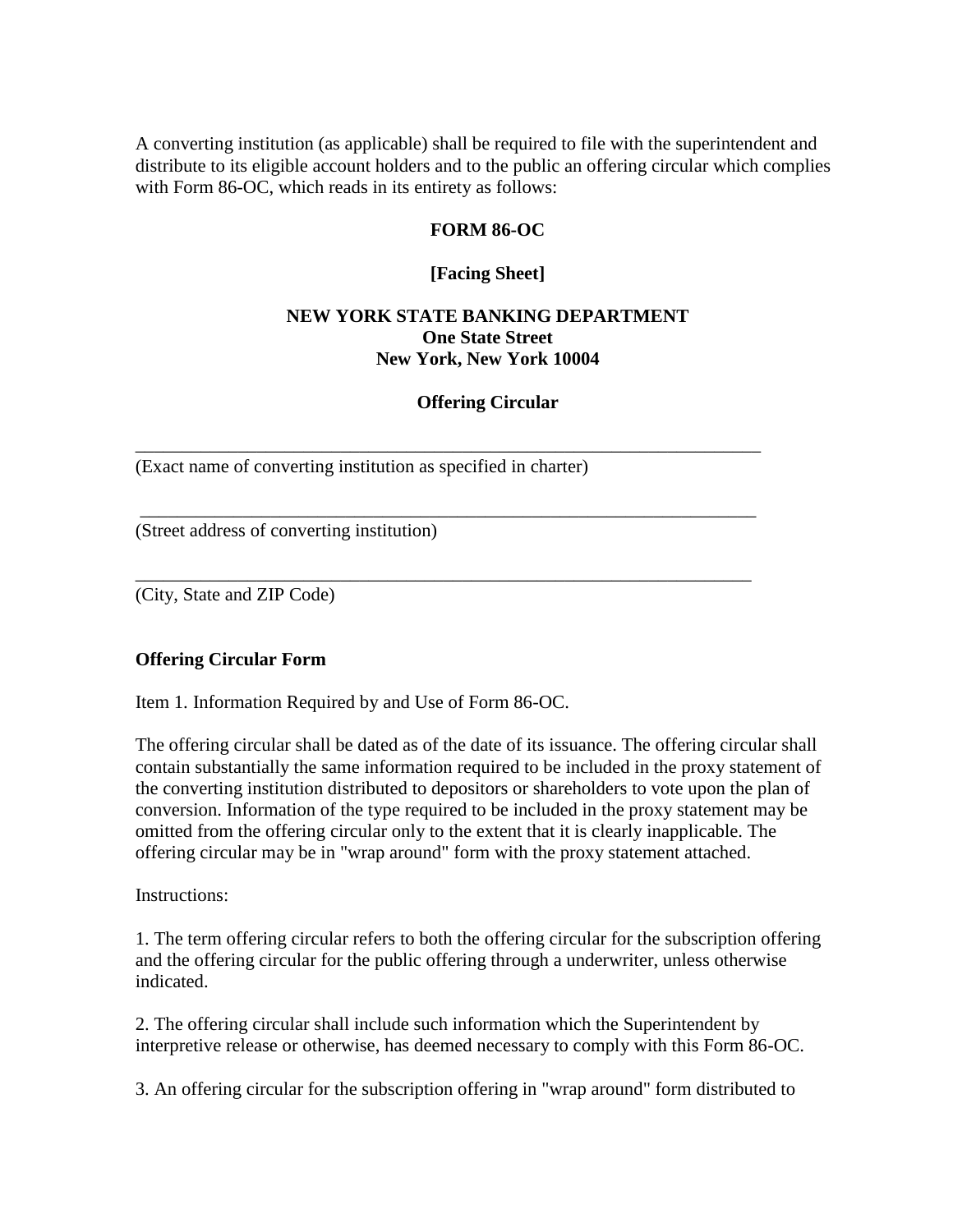depositors or shareholders and other persons who have previously been furnished a copy of the proxy statement need not contain the proxy statement as an attachment provided such offering circular states that a copy of the proxy statement has previously been furnished to such persons and that an additional copy thereof will be furnished promptly upon request to the converting institution (with the telephone number and mailing address of the converting institution stated).

Item 2. Additional Current Information Required.

Each offering circular shall, as of its respective date of issuance, include to the extent available, the following additional current information to the extent that such information is not already included in the proxy statement:

(a) Information with respect to the vote of depositors or shareholders upon the plan of conversion and any other proposals considered at the meeting of depositors or shareholders.

(b) Information with respect to any recent material developments in the business affairs of the converting institution.

(c) Information with respect to the trading market that is expected to exist for the capital stock following the conversion.

(d) Information, on the outside front cover page, summarizing the results of any separate subscription offering including the number of shares sold to Eligible Account Holders, the price at which the shares were sold, and the number of unsubscribed shares to be sold in the public offering.

(e) The information required by Items 8(e)(1) and 8(f) of Form 86-PS.

(f) Any other information necessary to make such offering circular current, including full financial statements of the converting institution within six months prior to the date of issuance of such offering circular.

Item 3. Statement Required in Offering Circulars.

There shall be set forth on the outside cover page of every offering circular the following statement in capital letters printed in boldface Roman type at least as large as 10-point modern type and at least two points leaded:

**THESE SHARES HAVE NOT BEEN APPROVED OR DISAPPROVED BY THE NEW YORK STATE BANKING DEPARTMENT, THE FEDERAL DEPOSIT INSURANCE CORPORATION OR THE FEDERAL SAVINGS AND LOAN INSURANCE CORPORATION NOR HAVE SUCH DEPARTMENT OR CORPORATIONS PASSED UPON THE ACCURACY OR ADEQUACY OF THIS OFFERING CIRCULAR. ANY REPRESENTATION TO THE CONTRARY IS UNLAWFUL.**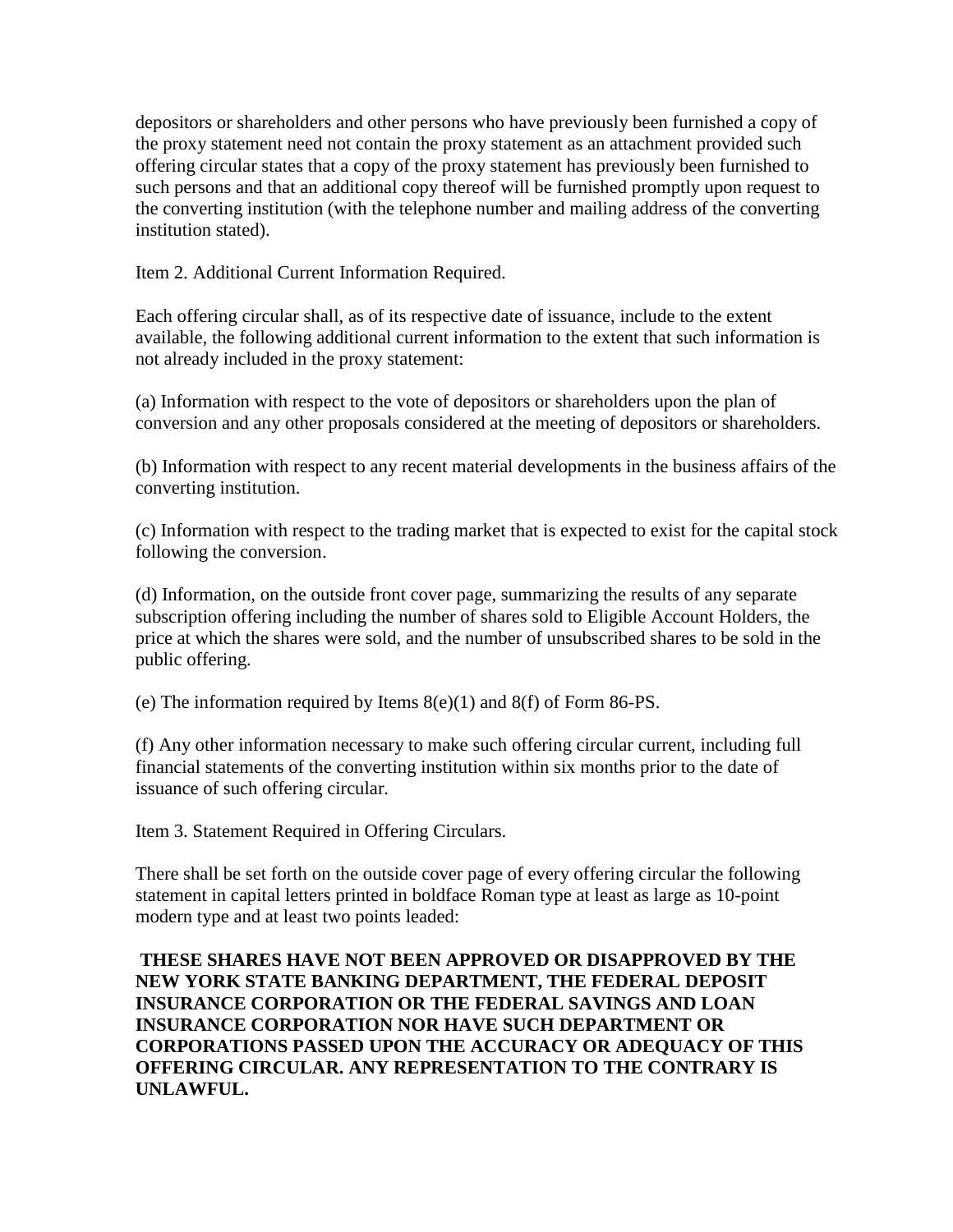Item 4. Preliminary Offering Circular.

The outside front cover page of any preliminary offering circular shall bear, in red ink, the caption "Preliminary Offering Circular," the date of its issuance, and the following statement printed in type as large as that used generally in the body of such offering circular:

"This offering circular has been filed with the New York State Banking Department, but has not been authorized for use in the final form. Information contained herein is subject to completion or amendment. The shares covered hereby may not be sold nor may offers to buy be accepted prior to the time the offering circular is approved for use by the New York State Banking Department. This offering circular shall not constitute an offer to sell or the solicitation of an offer to buy nor shall there by any sale of these shares in any state in which such offer, solicitation or sale would be unlawful prior to registration or qualification under the securities laws of any such state."

Item 5. Information with Respect to Exercise of Subscription Rights.

Any offering circular which is required to be delivered to subscribers shall describe all material terms of the offering relating to the exercise of subscription rights to the extent that such description is not already in the proxy statement. Such terms include the expiration date, any subscription agent, method of exercising subscription rights, payment for shares, delivery of stock certificates for shares purchased, maximum subscription price, possible reduction of subscription price, relationship of subscription price to public offering price, requirements that all unsubscribed shares be sold, and any other material conditions relating to the exercise of subscription rights.

Item 6. Information with Respect to Public Offering.

Each offering circular shall describe the material terms of the plan or plans of distribution for all unsubscribed shares of capital stock to the extent such description is not already in the proxy statement, including the following:

(a) The outside front cover page of the offering circular shall give the information called for by this paragraph. Such information shall be given in substantially the tabular form set forth below. If the information is not known at the time of the subscription offering, so state and estimate.

|                 | Underwriting  | Proceeds to |
|-----------------|---------------|-------------|
|                 | Discounts and | Converting  |
| Price to Public | Commissions   | Institution |
|                 |               |             |
|                 |               |             |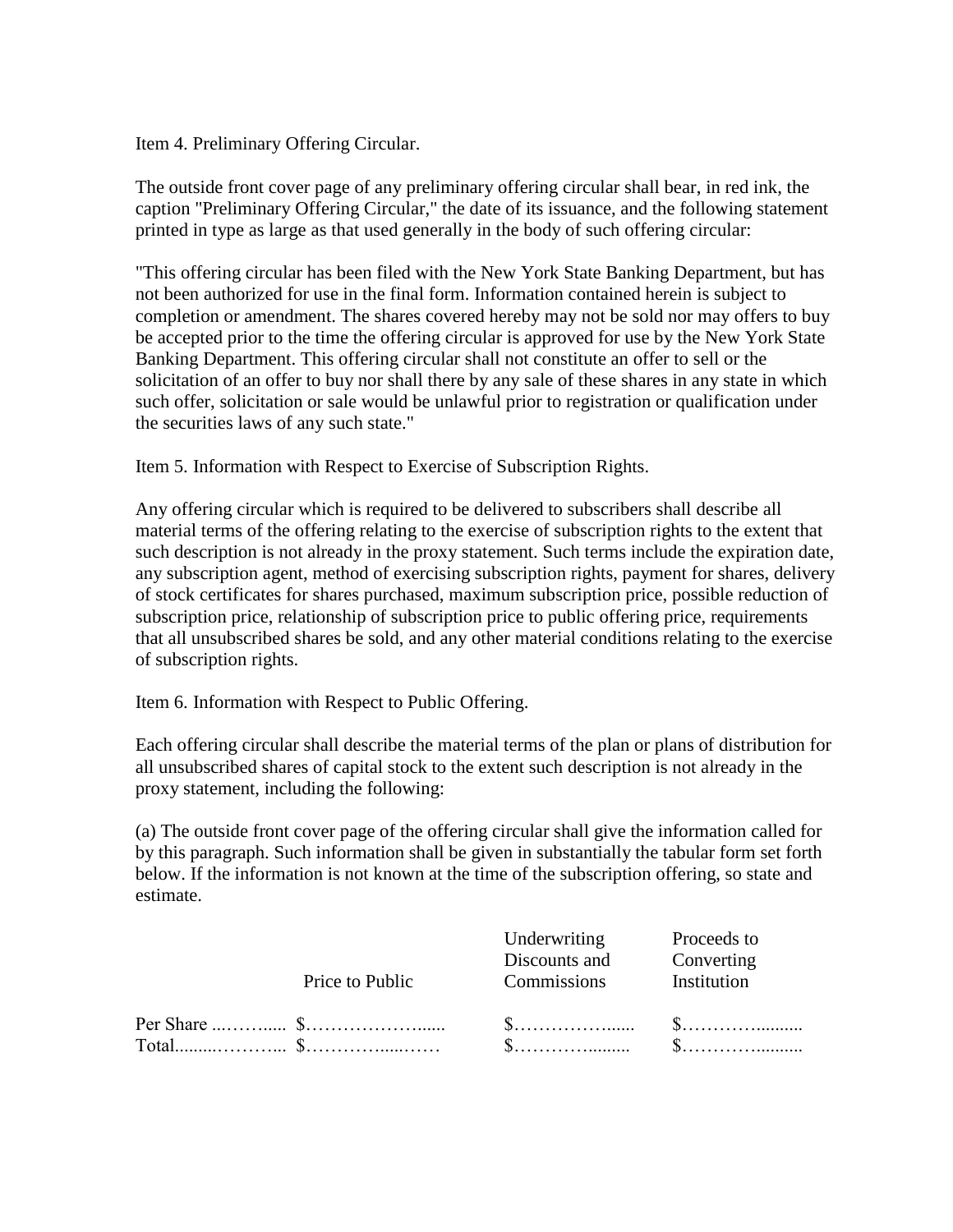(b) An offering circular for a public offering, where the plan of conversion does not contain the optional provision permitted by section 86.5(b)(4) of Part 86, may omit the description relating to the exercise of subscription rights required by Item 5.

(c) If any shares are to be offered through underwriters, the offering circular for the public offering shall state the names of the principal underwriters and the respective amounts underwritten by each. The names of the principal underwriters other than the managing underwriters and the respective amounts to be underwritten may be omitted from the offering circular for the subscription offering, unless the plan of conversion contains the optional provision permitted by section  $86.5(b)(4)$  of Part 86. Each offering circular shall identify each principal underwriter having a material relationship to the converting institution and state the nature of the relationship. Each offering circular shall state briefly the nature of the underwriter's obligation to take the unsubscribed shares.

(d) The offering circular for the public offering shall state briefly the discounts and commissions to be allowed or paid to dealers in connection with the sale of the unsubscribed shares. Such information may be omitted from the offering circular for any subscription offering, unless the plan of conversion contains the optional provision permitted by section 86.5(b)(4) of Part 86.

(e) If any shares are to be offered through underwriters, the offering circular for the public offering shall identify any principal underwriter that intends to confirm sales to any accounts over which it exercises discretionary authority and include an estimate of the number of shares so intended to be confirmed. Such information may be omitted from the offering circular for any subscription offering.

Instructions:

1. Commissions include all cash, securities, contracts, or anything else of value, paid, to be set aside, disposed of, or understandings made with or for the benefit of any persons in which any underwriter or dealer is interested, in connection with the sale of the shares.

2. Only commissions paid by the converting institution in cash are to be included in the table. Any other consideration to the underwriters shall be set forth following the table with a reference thereto in the second column of the table. Any finder's fees or similar payments shall be appropriately disclosed.

3. All that is required as to the nature of the underwriters' obligation is whether the underwriters are or will be committed to take and to pay for all of the shares if any are taken, or whether it is merely an agency or "best efforts" arrangement under which the underwriters are required to take and pay for only such shares as they may sell to the public. Conditions precedent to the underwriters' taking the shares, including customary "market outs," need not be described. If a "best efforts" arrangement is used, describe any standby commitments for shares not sold.